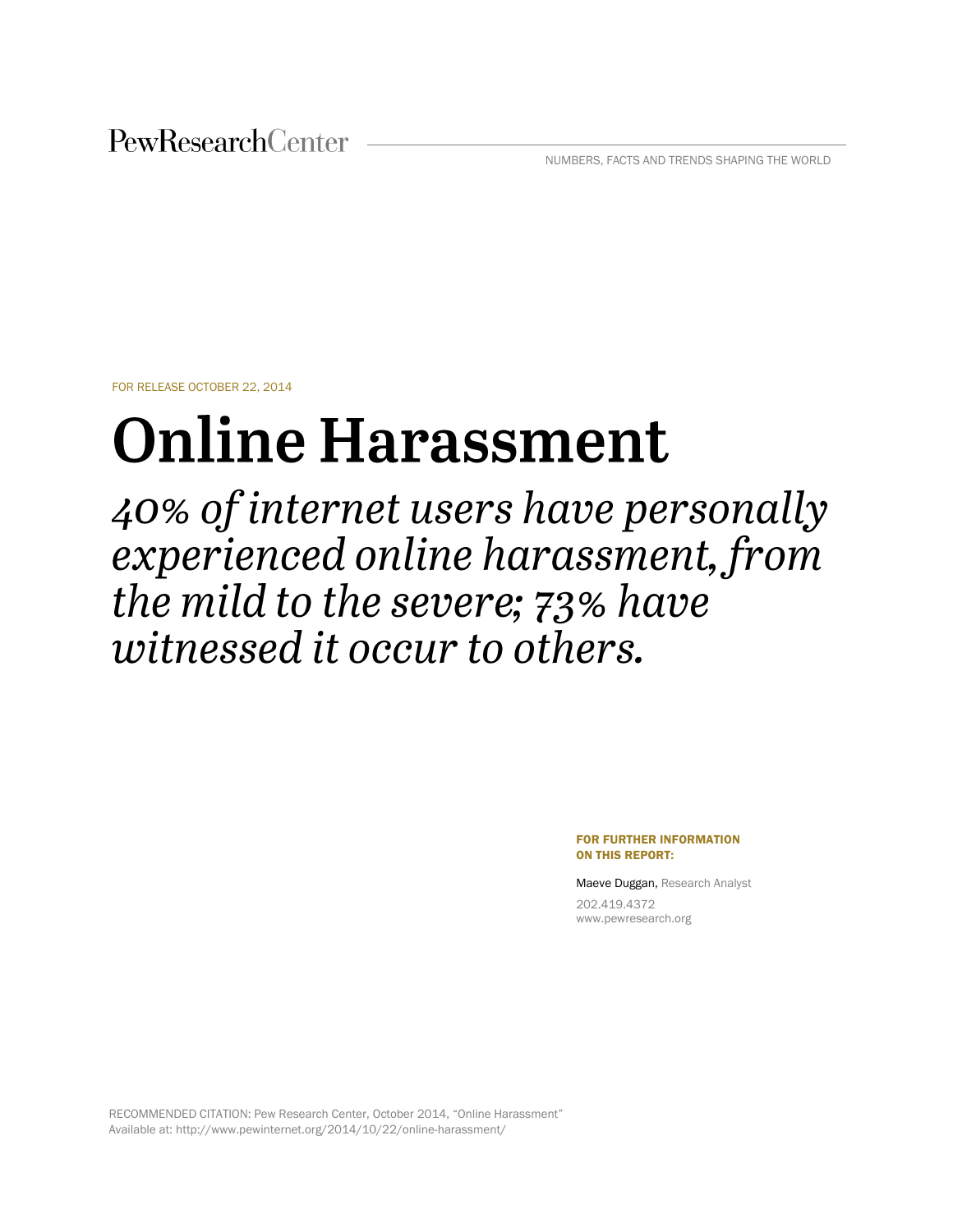# About This Report

This report is a collaborative effort based on the input and analysis of the following individuals. Find related reports online at pewresearch.org/internet.

Maeve Duggan, *Research Analyst* Lee Rainie, *Director, Internet, Science, and Technology Research* Aaron Smith, *Senior Researcher* Cary Funk, *Associate Director of Research* Amanda Lenhart, *Associate Director of Research* Mary Madden, *Senior Researcher*

# About Pew Research Center

Pew Research Center is a nonpartisan fact tank that informs the public about the issues, attitudes and trends shaping America and the world. It does not take policy positions. It conducts public opinion polling, demographic research, media content analysis and other empirical social science research. The center studies U.S. politics and policy views; media and journalism; internet and technology; religion and public life; Hispanic trends; global attitudes and U.S. social and demographic trends. All of the center's reports are available at [www.pewresearch.org.](http://www.pewresearch.org/) Pew Research Center is a subsidiary of The Pew Charitable Trusts.

Michael Dimock, *President* Elizabeth Mueller Gross, *Vice President* Robyn Tomlin, *Chief Digital Officer* Andrew Kohut, *Founding Director*

© Pew Research Center 2015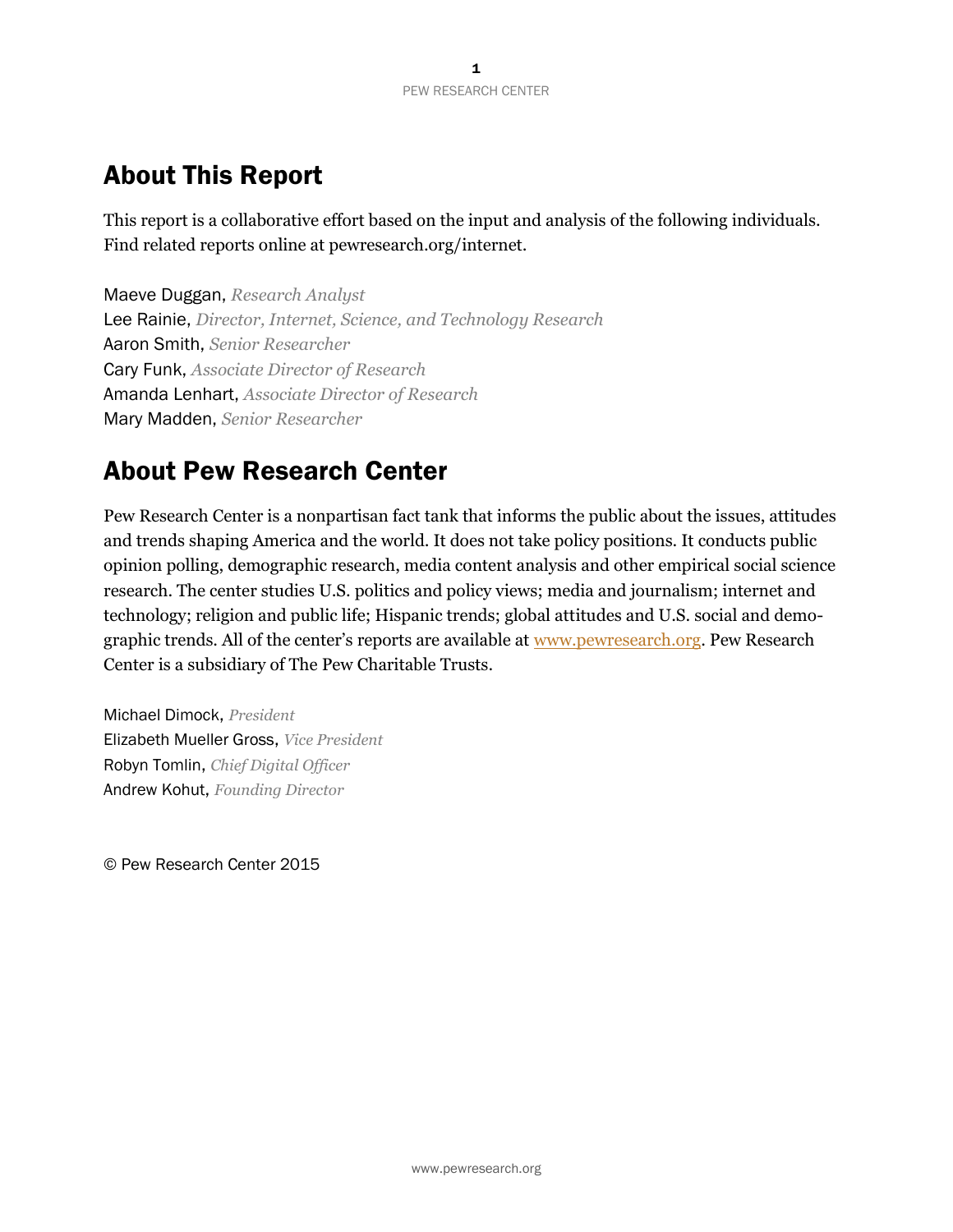# Summary of Findings

Harassment—from garden-variety name calling to more threatening behavior— is a common part of online life that colors the experiences of many web users. Fully 73% of adult internet users have seen someone be harassed in some way online and 40% have personally experienced it, according to a new survey by the Pew Research Center.

Pew Research asked respondents about six different forms of online harassment. Those who witnessed harassment said they had seen at least one of the following occur to others online:

- 60% of internet users said they had witnessed someone being called offensive names
- 53% had seen efforts to purposefully embarrass someone
- 25% had seen someone being physically threatened
- 24% witnessed someone being harassed for a sustained period of time
- 19% said they witnessed someone being sexually harassed
- 18% said they had seen someone be stalked

Those who have personally experienced online harassment said they were the target of at least one of the following online:

- 27% of internet users have been called offensive names
- 22% have had someone try to purposefully embarrass them
- 8% have been physically threatened
- 8% have been stalked
- 7% have been harassed for a sustained period
- 6% have been sexually harassed

In Pew Research Center's first survey devoted to the subject, two distinct but overlapping categories of online harassment occur to internet users. The first set of experiences is somewhat less severe: it includes name-calling and embarrassment. It is a layer of annoyance so common that those who see or experience it say they often ignore it.

The second category of harassment targets a smaller segment of the online public, but involves more severe experiences such as being the target of physical threats, harassment over a sustained period of time, stalking, and sexual harassment.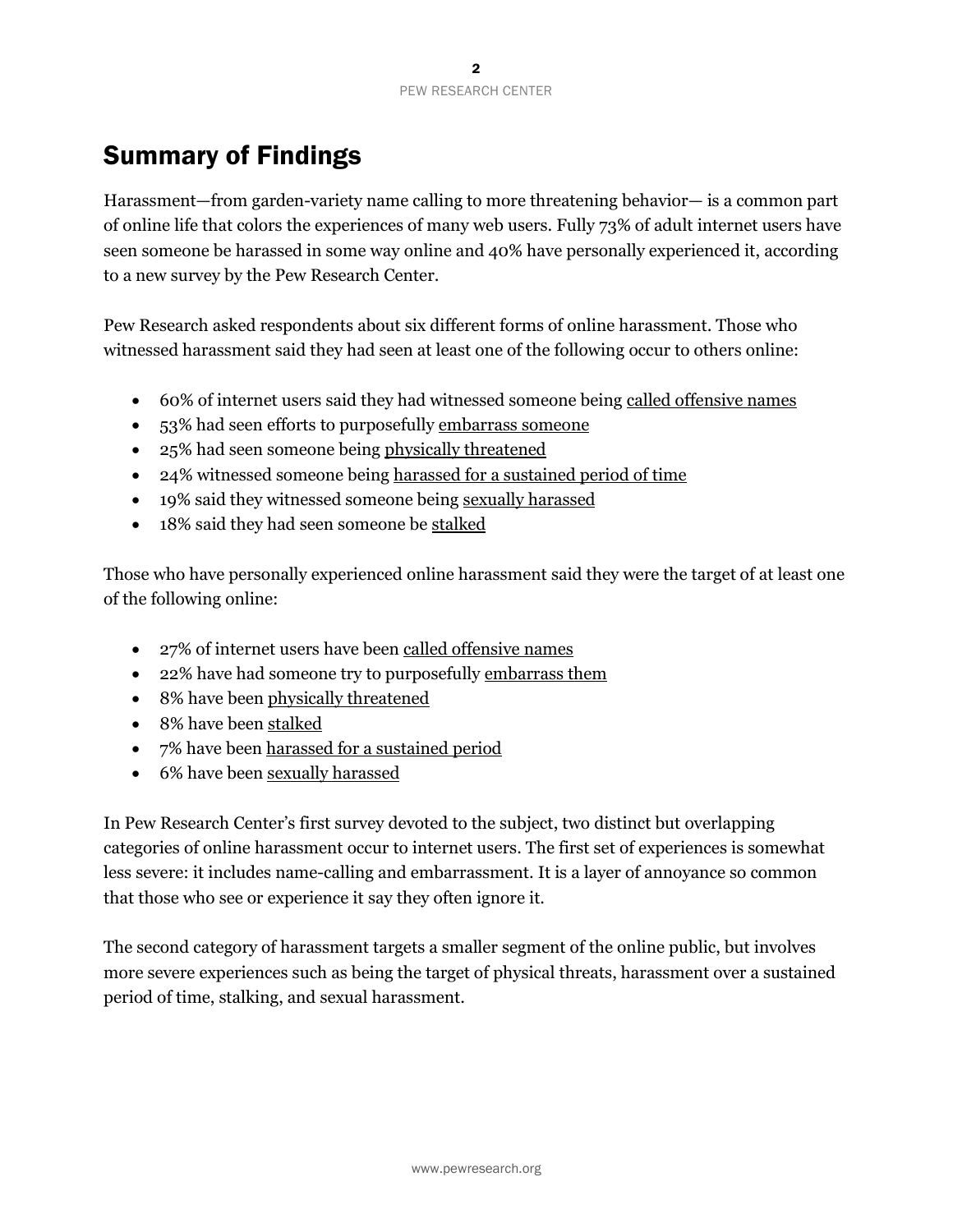Of those who have been harassed online, 55% (or 22% of all internet users) have *exclusively* experienced the "less severe" kinds of harassment while 45% (or 18% of all internet users) have fallen victim to any of the "more severe" kinds of harassment.

Online harassment tends to occur to different groups in different environments with different personal and emotional repercussions.

In broad trends, the data show that men are more likely to experience name-calling and embarrassment, while young women are particularly vulnerable to sexual harassment and stalking. Social media is the most common scene of both types of harassment, although men highlight online gaming and comments sections as other spaces they typically encounter harassment. Those who exclusively experience less severe forms of harassment report fewer emotional or personal impacts, while those with more severe harassment experiences often report more serious emotional tolls.

# Four-in-ten internet users are victims of online harassment, varying degrees of severity

*Among all internet users, the % who have experienced harassment or not and the % who have experienced more vs. less severe forms of harassment …*



June 30, 2014. n=2,839.

PEW RESEARCH CENTER

## Key findings

Who is harassed: Age and gender are most closely associated with the experience of online harassment. Among online adults:

**Young adults**, those 18-29, are more likely than any other demographic group to experience online harassment. Fully 65% of young internet users have been the target of at least one of the six elements of harassment that were queried in the survey. Among those 18-24, the proportion is 70%.

**Young women**, those 18-24, experience certain severe types of harassment at disproportionately high levels: 26% of these young women have been stalked online, and 25% were the target of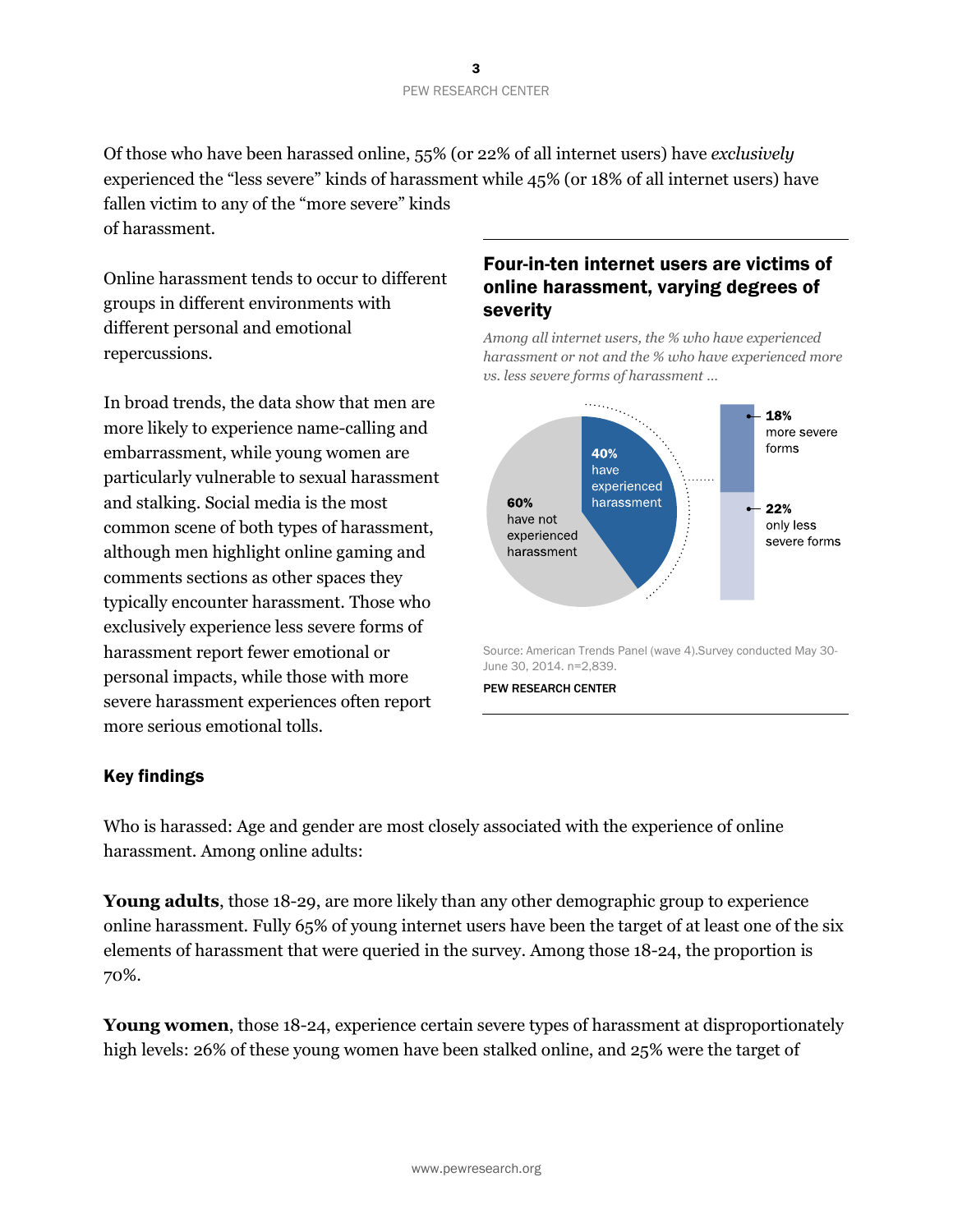online sexual harassment. In addition, they do not escape the heightened rates of physical threats and sustained harassment common to their male peers and young people in general.

#### Young women experience particularly severe forms of online harassment

*Among all internet users, the % who have personally experienced the following types of online harassment, by gender and age …*



Source: American Trends Panel (wave 4).Survey conducted May 30-June 30, 2014. n=2,839.

PEW RESEARCH CENTER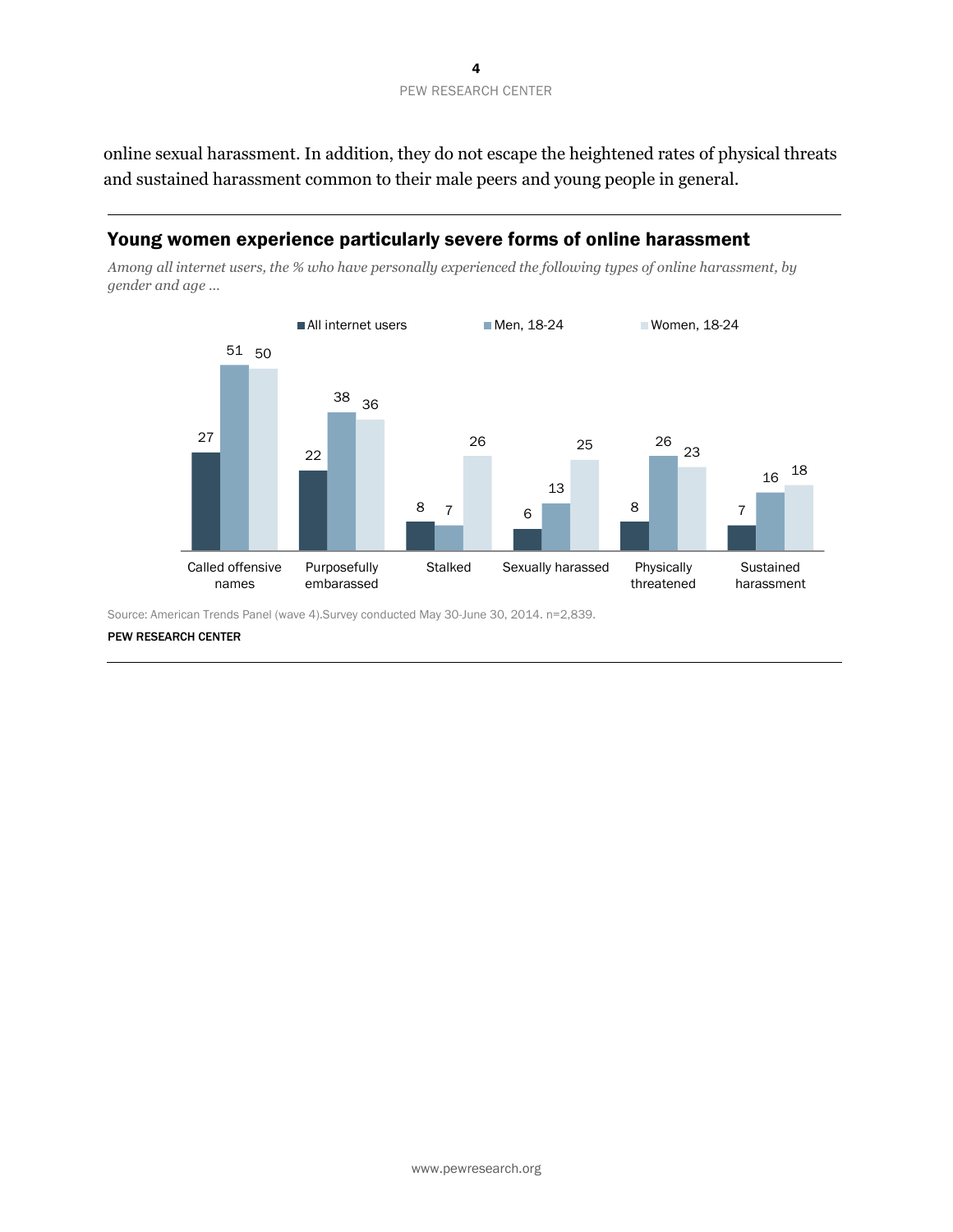#### 5 PEW RESEARCH CENTER

Overall, men are somewhat more likely than women to experience at least one of the elements of online harassment, 44% vs. 37%. In terms of specific experiences, men are more likely than women to encounter name-calling, embarrassment, and physical threats.

Beyond those demographic groups, those whose lives are especially entwined with the internet report experiencing higher rates of harassment online. This includes those who have more information available about them online, those who promote themselves online for their job, and those

## Men and women experience different varieties of online harassment

*Among all internet users, the % who have experienced each of the following elements of online harassment, by gender…*



Source: American Trends Panel (wave 4).Survey conducted May 30-June 30, 2014. n=2,839.

PEW RESEARCH CENTER

who work in the digital technology industry.

**Perpetrators of online harassment:** A plurality of those who have experienced online harassment, 38%, said a stranger was responsible for their most recent incident and another 26% said they didn't know the real identity of the person or people involved. Taken together, this means half of those who have experienced online harassment did not know the person involved in their most recent incident. <sup>1</sup>

**Where harassment occurs:** Online harassment is much more prevalent in some online environments than in others. Asked to recall where their most recent experience took place:

- 66% of internet users who have experienced online harassment said their most recent incident occurred on a social networking site or app
- 22% mentioned the comments section of a website
- 16% said online gaming

l

<sup>&</sup>lt;sup>1</sup> Respondents were allowed to select more than one response option.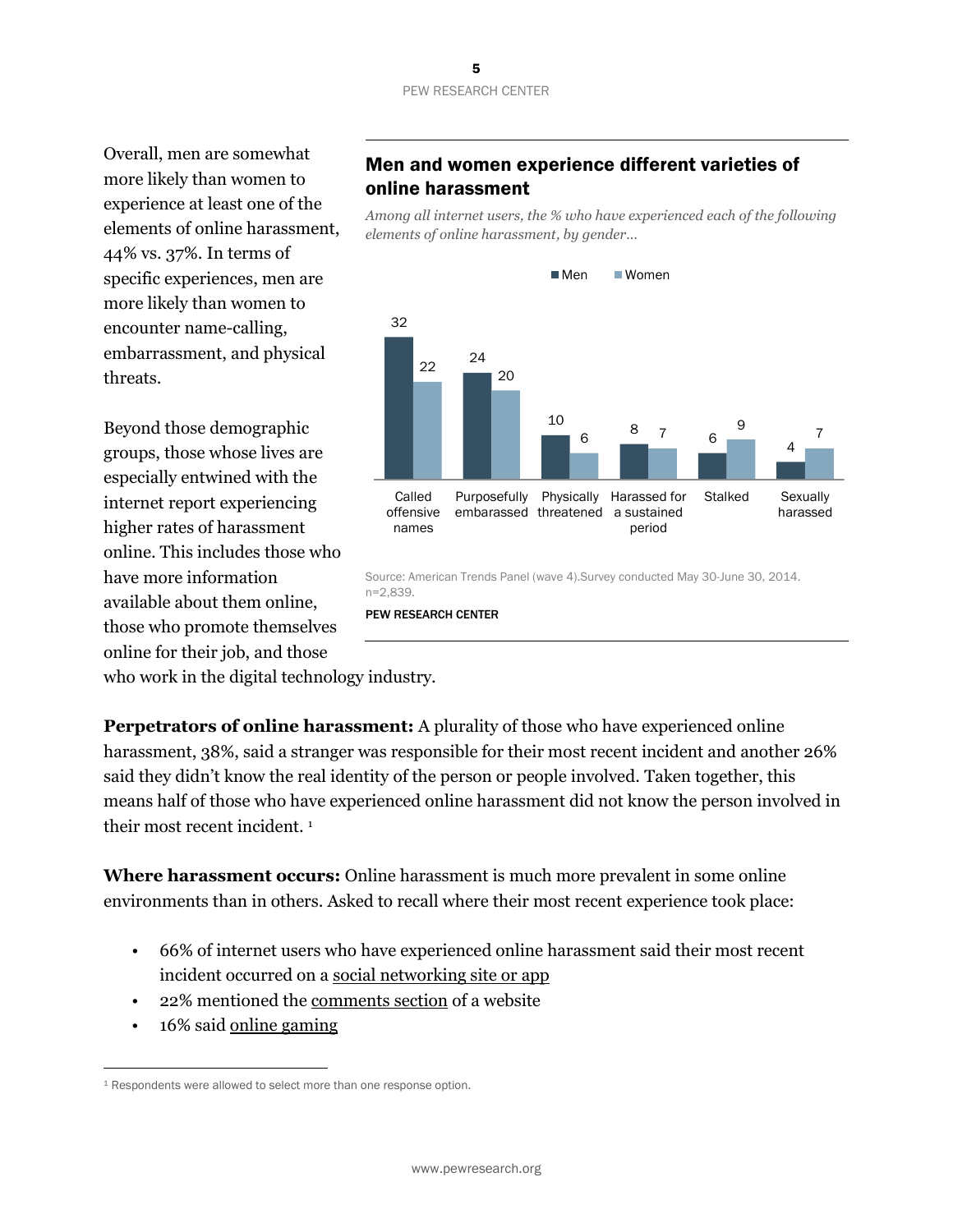#### PEW RESEARCH CENTER

- 16% said in a personal email account
- 10% mentioned a discussion site such as reddit
- 6% said on an online dating website or app

Women and young adults were more likely than others to experience harassment on social media. Men—and young men in particular—were more likely to report online gaming as the most recent site of their harassment.

**Responses to online harassment:** Among those who have experienced online harassment, 60% decided to ignore their most recent incident while 40% took steps to respond to it. Those who responded to their most recent incident with online harassment took the following steps:

- 47% of those who responded to their most recent incident with online harassment confronted the person online
- 44% unfriended or blocked the person responsible
- 22% reported the person responsible to the website or online service
- 18% discussed the problem online to draw support for themselves
- 13% changed their username or deleted their profile
- 10% withdrew from an online forum
- 8% stopped attending certain offline events or places
- 5% reported the problem to law enforcement

Regardless of whether a user chose to ignore or respond to the harassment, people were generally satisfied with their outcome. Some 83% of those who ignored it and 75% of those who responded thought their decision was effective at making the situation better.

Those with more "severe" harassment experiences responded differently to their most recent incident with harassment than those with less "severe" experiences. Those who have ever experienced stalking, physical threats, or sustained or sexual harassment were more likely to take multiple steps in response to their latest incident than those who have *only* experienced namecalling and embarrassment, 67% vs. 30%. They are more likely to take actions like unfriending or blocking the person responsible, confronting the person online, reporting the person to a website or online service, changing their username or deleting their profile, and ending their attendance at certain offline events and places.

**After-effects of online harassment:** Asked how upsetting their most recent experience with harassment was, the responses ran a spectrum from being quite jarring to being of no real consequence: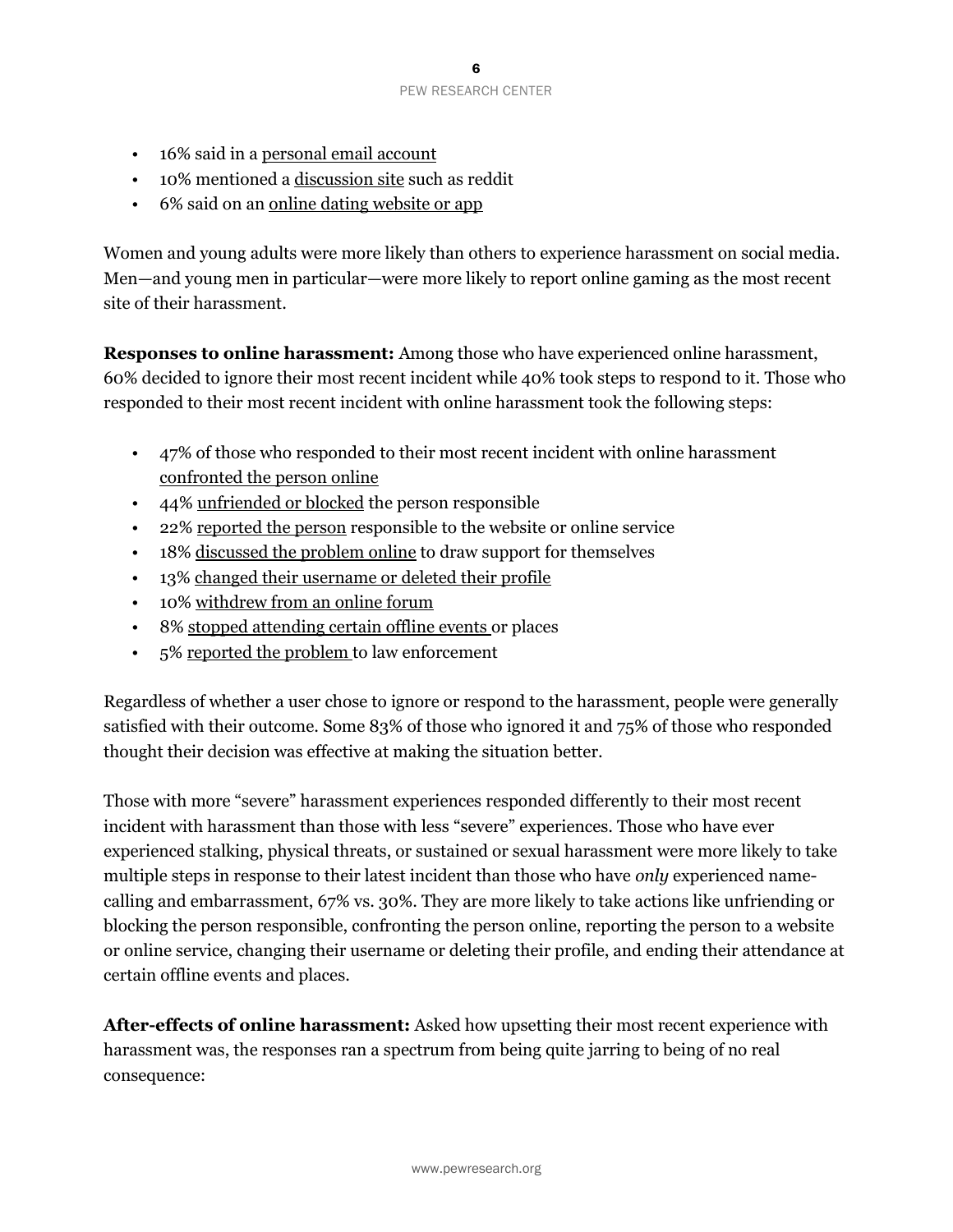- 14% of those who have experienced online harassment found their most recent incident extremely upsetting
- 14% found it very upsetting
- 21% said it was somewhat upsetting
- 30% reported it was a little upsetting
- 22% found it not at all upsetting

Taken together, half found their most recent experience with online harassment a little or not at all upsetting. But a significant minority, 27%, found the experience extremely or very upsetting.

Women were more likely than men to find their most recent experience with online harassment extremely or very upsetting—38% of harassed women said so of their most recent experience, compared with 17% of harassed men.

Again, there were differences in the emotional impact of online harassment based on the level of severity one had experienced in the past. Some 37% of those who have ever experienced sexual harassment, stalking, physical threats, or sustained harassment called their most recent incident with online harassment "extremely" or "very" upsetting compared with 19% of those who have *only* experienced name-calling or embarrassment.

When it comes to longer-term impacts on reputation, there is a similar pattern. More than 80% of those who have ever been victim of name-calling and embarrassment did not feel their reputation had been hurt by their overall experience with online harassment. Those who experienced physical threats and sustained harassment felt differently. About a third felt their reputation had been damaged by their overall experience with online harassment. Overall, 15% of those who have experienced online harassment said it impacted their reputation.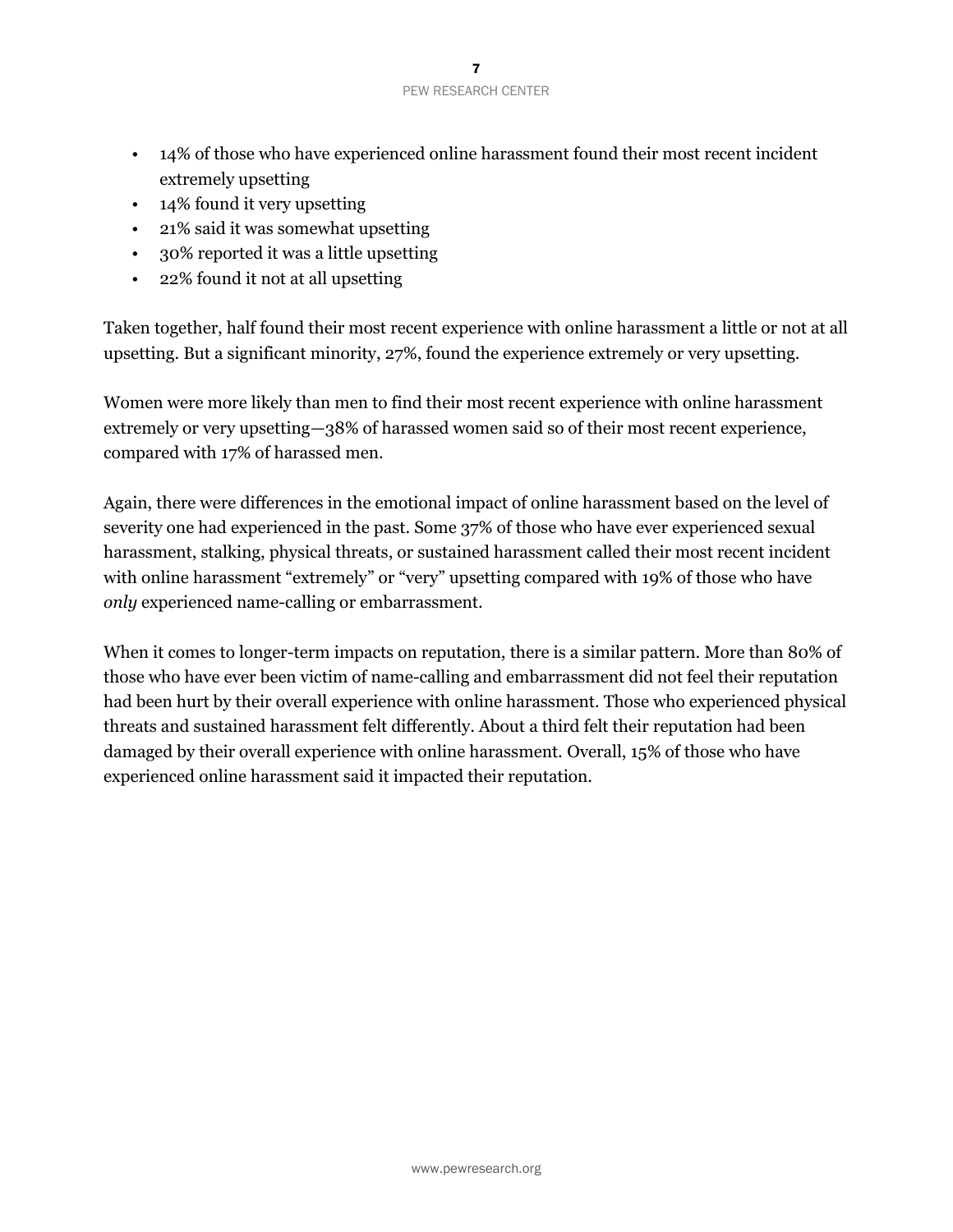**Perceptions of online environments:** To

explore the context that informs online harassment, respondents were asked about their general perceptions of and attitudes toward various online environments.

Fully 92% of internet users agreed that the online environment allows people to be more critical of one another, compared with their offline experiences. But a substantial majority, 68%, also agreed that online environments allow them to be more supportive of one another. Some 63% thought online environments allow for more anonymity than in their offline lives.

Respondents were asked whether they thought a series of online platforms were more welcoming toward men, more welcoming toward women, or equally welcoming to both sexes. While most online environments were viewed as equally welcoming to both genders,

# Mixed feelings toward online environment

*When asked to think of their online experiences vs. offline experiences, the % of internet users who agreed or disagreed that the online environment allows people to be …*



Source: American Trends Panel (wave 4).Survey conducted May 30- June 30, 2014. n=2,849.

#### PEW RESEARCH CENTER

the starkest results were for online gaming. Some 44% of respondents felt the platform was more welcoming toward men.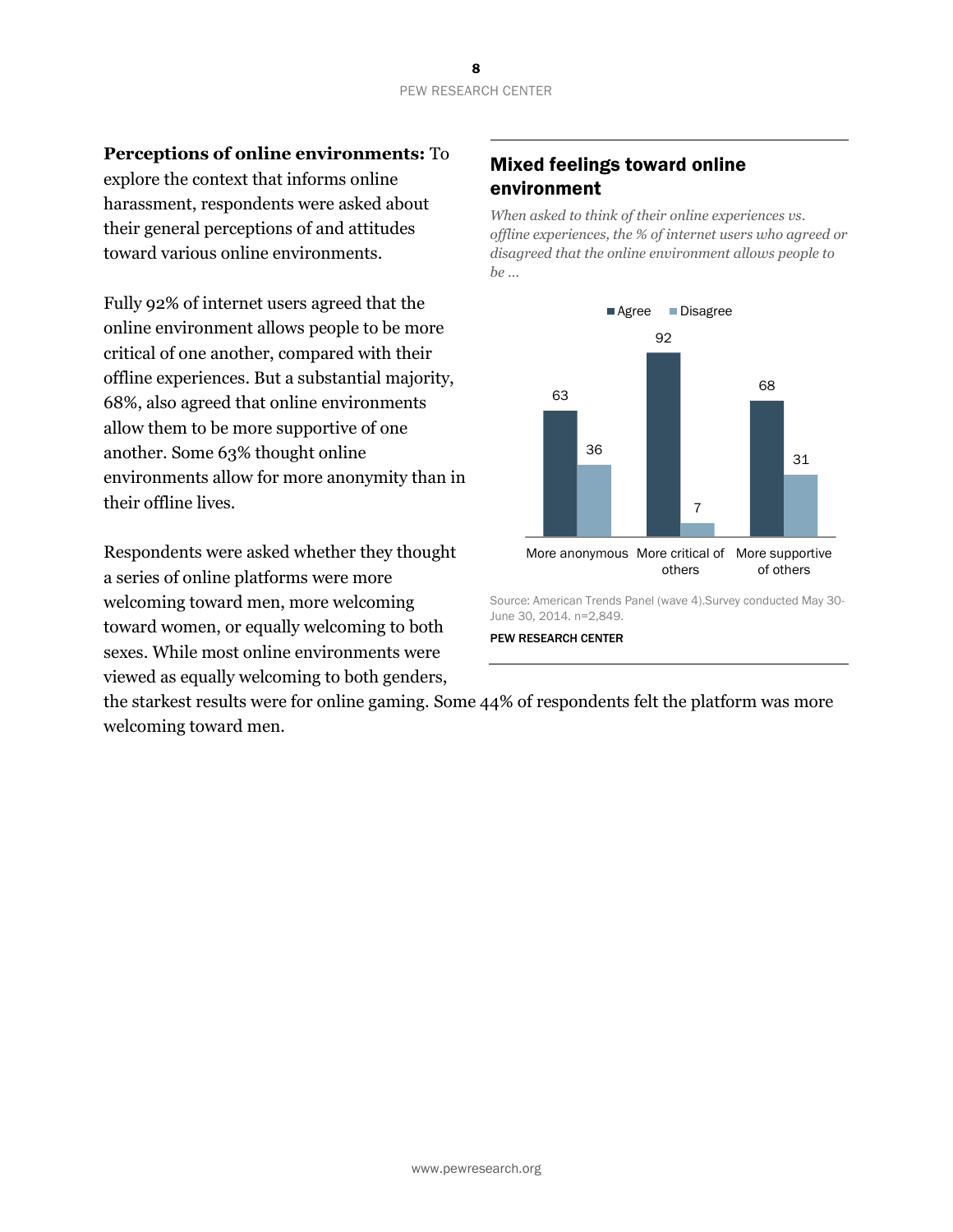# How welcoming are online "neighborhoods" to men and women?

*Among all internet users, the % who thought the following environments online were more welcoming to men, more welcoming to women, or equally welcoming to both …*



PEW RESEARCH CENTER

#### About this survey

Data in this report are drawn from the Pew Research Center's American Trends Panel, a probability-based, nationally representative panel. This survey was conducted May 30 – June 30, 2014 and self-administered via the internet by 2,849 web users, with a margin of error of plus or minus 2.4 percentage points. For more information on the American Trends Panel, please see the Methods section at the end of this report.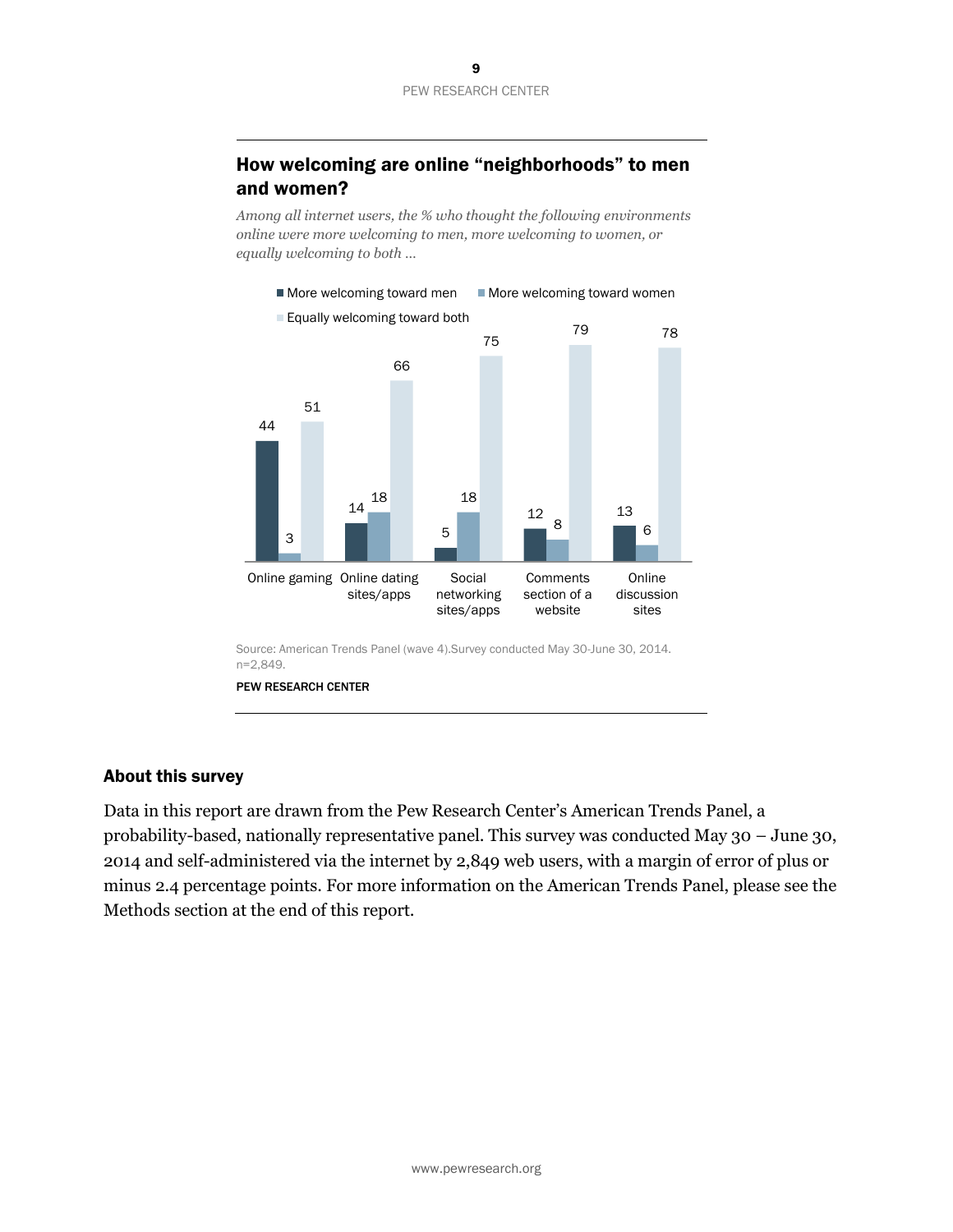# Introduction

For all the benefits it bestows, the internet has a dark side. Recently, much attention has centered on online harassment. It is a phenomenon that can take a variety of forms: name-calling, trolling, doxing, open and escalating threats, vicious sexist, racist, and homophobic rants, attempts to shame others, and direct efforts to embarrass or humiliate people. While some accept online harassment as a nuisance, others face situations that prompt them to take serious action and precautions.

At a basic level, there is no clear legal definition of what constitutes "online harassment." Traditional notions of libel, slander, and threatening speech are sometimes hard to apply to the online environment. In addition, the anonymous and pseudonymous nature of the internet can make it easy for people to attack others without repercussions.

Further, there is little consensus as to who should be responsible for monitoring bad behavior online. The [Telecommunications Act of 1996](http://www.law.cornell.edu/uscode/text/47/230) does not hold website administrators liable for content posted by users. Websites and other technology companies claim monitoring bad behavior is economically challenging. Many sites utilize "community standards" or self-reporting mechanisms to bring inappropriate behavior to their attention. However, these efforts have often been seen as unsatisfactory or ineffective. This was evident when [Zelda Williams,](http://www.washingtonpost.com/blogs/the-switch/wp/2014/08/13/twitter-vows-to-improve-our-policies-after-robin-williams-daughter-is-bullied-off-the-network/?wpisrc=nl-swbd&wpmm=1) the daughter of the recently deceased comedian Robin Williams, shut down her Twitter account after a barrage of insensitive comments and abuse related to her father's suicide became overwhelming to her.

Zelda Williams ultimately reinstated her account following the intervention of Twitter executives, but this issue has recently become the focus of female journalists and commentators who have shared [similar stories](http://www.washingtonpost.com/business/technology/in-getting-twitter-abuse-zelda-williams-is-hardly-alone/2014/08/14/b0449b1c-23e0-11e4-8593-da634b334390_story.html) of harassment, bigotry, and threats in various online spaces. Journalist Amanda Marcotte recently [shut off](http://www.slate.com/blogs/xx_factor/2014/09/08/twitter_mentions_i_m_not_longer_looking_at_them.html) "mentions" on her Twitter feed—the ability of other users to tag each other in their tweets—after feeling defeated from years of harassment. Soraya Chemaly, a media critic and activist, [recently](http://time.com/3305466/male-female-harassment-online/) outlined why online harassment is uniquely harsh and cruel to women. Jill Filipovic detailed [her experience](http://talkingpointsmemo.com/cafe/let-s-be-real-online-harassment-isn-t-virtual-for-women) with how easily online harassment becomes offline harassment. Game developer Zoe Quinn and video game critic Anita Sarkeesian were forced to [leave their homes](http://www.npr.org/blogs/alltechconsidered/2014/09/24/349835297/-gamergate-controversy-fuels-debate-on-women-and-video-games?utm_source=facebook.com&utm_medium=social&utm_campaign=npr&utm_term=nprnews&utm_content=20140924) after harassment surrounding what's called [#Gamergate,](http://www.forbes.com/sites/erikkain/2014/09/04/gamergate-a-closer-look-at-the-controversy-sweeping-video-games/) where the tension between the traditional "boys club" mentality of gaming and a growing call for gender parity in the community came to a head. As the controversy escalated, Ms. Sarkeesian was forced to cancel an [appearance](http://www.washingtonpost.com/news/morning-mix/wp/2014/10/15/gamergate-feminist-video-game-critic-anita-sarkeesian-cancels-utah-lecture-after-threat-citing-police-inability-to-prevent-concealed-weapons-at-event/) at Utah State University when she did not feel security under Utah's gun laws would be adequate after receiving a "school shooting" threat. Amanda Hess, a freelance writer, argued that online harassment creates a "chilling effect" whereby women are [disinclined to participate](http://www.psmag.com/navigation/health-and-behavior/women-arent-welcome-internet-72170/) professionally, socially, or economically online.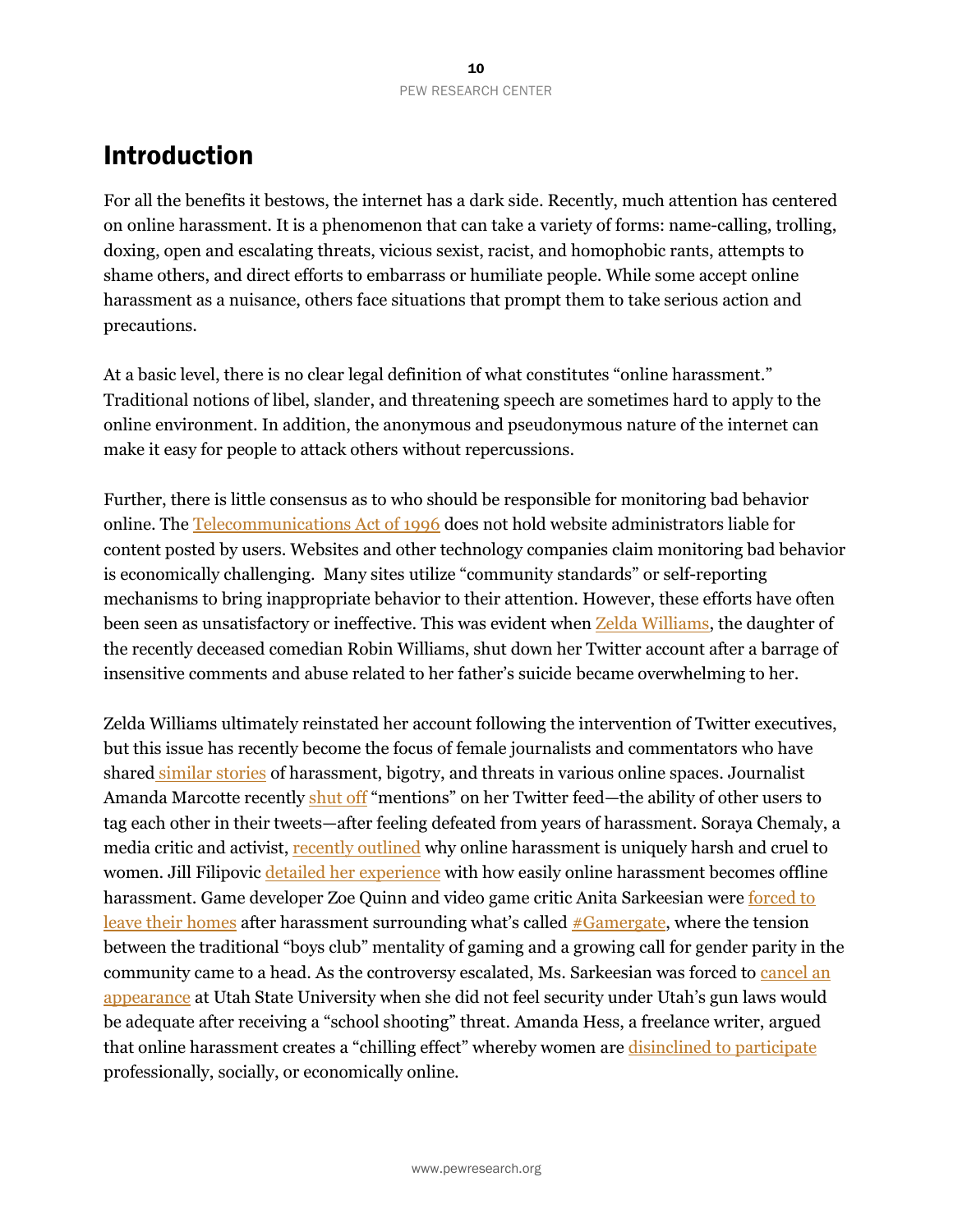The sexual nature of many of these incidents is a running thread through these journalists' stories. The most recent release of private, nude photographs of celebrities like Jennifer Lawrence, Kate Upton, and Rihanna sparked a debate over expectations of security and responsibility online. Many commentators [likened the release to revenge porn,](http://www.cnn.com/2014/09/01/opinion/drexler-nude-photos-jennifer-lawrence/) in which nude or Photoshopped photos and videos of women are published on the internet, typically by way of a disgruntled ex-partner or spouse. Efforts by activists like [Charlotte Laws,](http://www.buzzfeed.com/ryanhatesthis/meet-the-women-you-call-when-your-most-intimate-photos-wind?utm_medium=email&utm_campaign=Longform+97&utm_content=Longform+97+CID_176c835d63bcd91a29598059f1ba6cf5&utm_source=Campaign%20Monitor&utm_term=Meet%20The%20Women%20You%20Call%20When%20Your%20Nude%20Photos%20Wind%20Up%20Online#besz8n) whose daughter was a victim of revenge porn, highlight the difficulty in regaining control of one's image from the digital Pandora's Box in an area with little legal precedent and resources.

At the same time, a number of prominent websites have begun to review their practices surrounding harassment. Twitter vowed to *improve its policies* after the Zelda Williams fallout, reassessing how to provide support for those harassed beyond their "Report Abuse" button. In the meantime, third-party software developers at the Electronic Frontier Foundation released "Block [Together](http://www.slate.com/blogs/future_tense/2014/08/06/twitter_harassment_user_created_apps_block_together_flaminga_and_the_block.html)," an app that allows Twitter users to block accounts and share lists of troublesome users. Last year, Facebook set up a [new review process](http://www.washingtonpost.com/business/technology/facebook-sets-up-review-policy-for-pages-groups/2013/06/28/5dfad5a0-e021-11e2-963a-72d740e88c12_story.html) for pages and groups to determine if their content was too offensive for advertisements. Gaming company Riot [Games](http://www.slate.com/blogs/xx_factor/2014/05/16/online_harassment_in_video_games_how_riot_games_remedied_its_league_of_legends.html) assessed the abuses woven throughout their community and instituted new participation standards and mechanisms for players to police one another.

While these stories provide insights into online harassment, there has been little data about the prevalence of harassment online, when, how, and to whom it occurs, and its impact on victims. Much of the existing research focuses on teens, a group considered particularly vulnerable to bullying and whose social lives increasingly incorporate digital means. The Pew Research Center has examined issues such as [kindness and cruelty](http://www.pewinternet.org/2011/11/09/teens-kindness-and-cruelty-on-social-network-sites/) and [privacy](http://www.pewinternet.org/2013/05/21/teens-social-media-and-privacy/) on social media within the teen population. Some have argued that teens may have [more resources](http://www.athinline.org/pdfs/2013-MTV-AP-NORC%20Center_Digital_Abuse_Study_Release.pdf) than adults when it comes to online harassment, such as parents, teachers, coaches, school administrators, and others who can provide guidance and aid. When it comes to adults, if the steps one can take personally do not go far enough to end the harassment, local law enforcement is typically the only other option. But some research has argued that <u>[law enforcement](http://www.theatlantic.com/technology/archive/2014/06/study-there-are-few-legal-protections-for-people-harassed-online/372995/) agencies</u> are either incapable or unwilling to take on such a complex world.

This is the context for the following study by the Pew Research Center. It is based on survey data from the Pew Research Center's American Trends Panel. The first part of this report explores the incidence and demographics of online harassment. Part 2 describes perceptions of online environments and where online harassment takes place. Part 3 outlines how people responded to their online harassment. In Part 4, the emotional aftermath of online harassment is explored. Part 5 concludes the report by examining the incidence and demographics of witnessing harassment online.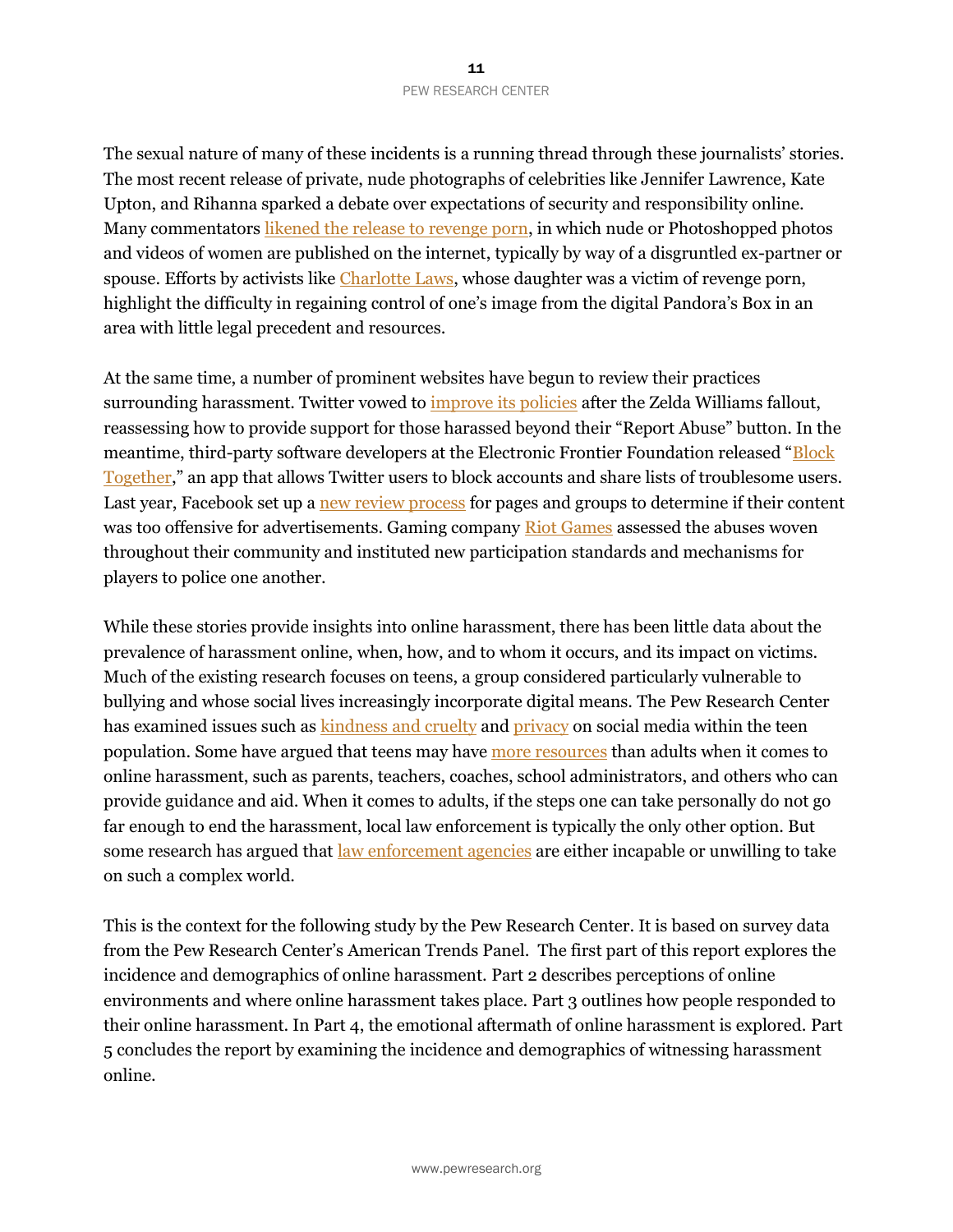# Part 1: Experiencing Online Harassment

Forty percent of adult internet users<sup>2</sup> have personally experienced some variety of online harassment. In this study, online harassment was defined as having had at least one of six incidents personally occur:

- 27% of internet users have been called offensive names
- 22% have had someone try to purposefully embarrass them
- 8% have been physically threatened
- 8% have been stalked
- 7% have been harassed for a sustained period
- 6% have been sexually harassed

Name-calling and efforts to purposefully embarrass someone are the most frequent forms of online harassment. Among those who have experienced some type of online harassment, twothirds said that they had experienced name-calling and 54% were the target of embarrassment. For those who have only experienced one type of online harassment, some 81% indicate that their single experience involved name calling or purposeful embarrassment. In addition, these two elements also tend to occur alongside other, more serious examples of harassment. For instance, 80% of those who have experienced sexual harassment online have also been called offensive names and 63% have been purposefully embarrassed by someone online.

Put differently, online harassment falls into two distinct yet frequently overlapping categories. Name-calling and embarrassment constitute the first class and occur widely across a range of online platforms. The second category includes less frequent—but also more intense and emotionally damaging—experiences like sexual harassment, physical threats, sustained harassment, and stalking.

The rest of this report will explore these two categories of harassment in terms of the groups they impact, the online environments in which they occur, and the emotional and personal repercussions they produce.

l

<sup>2</sup> Some 89% of American adults are now internet users.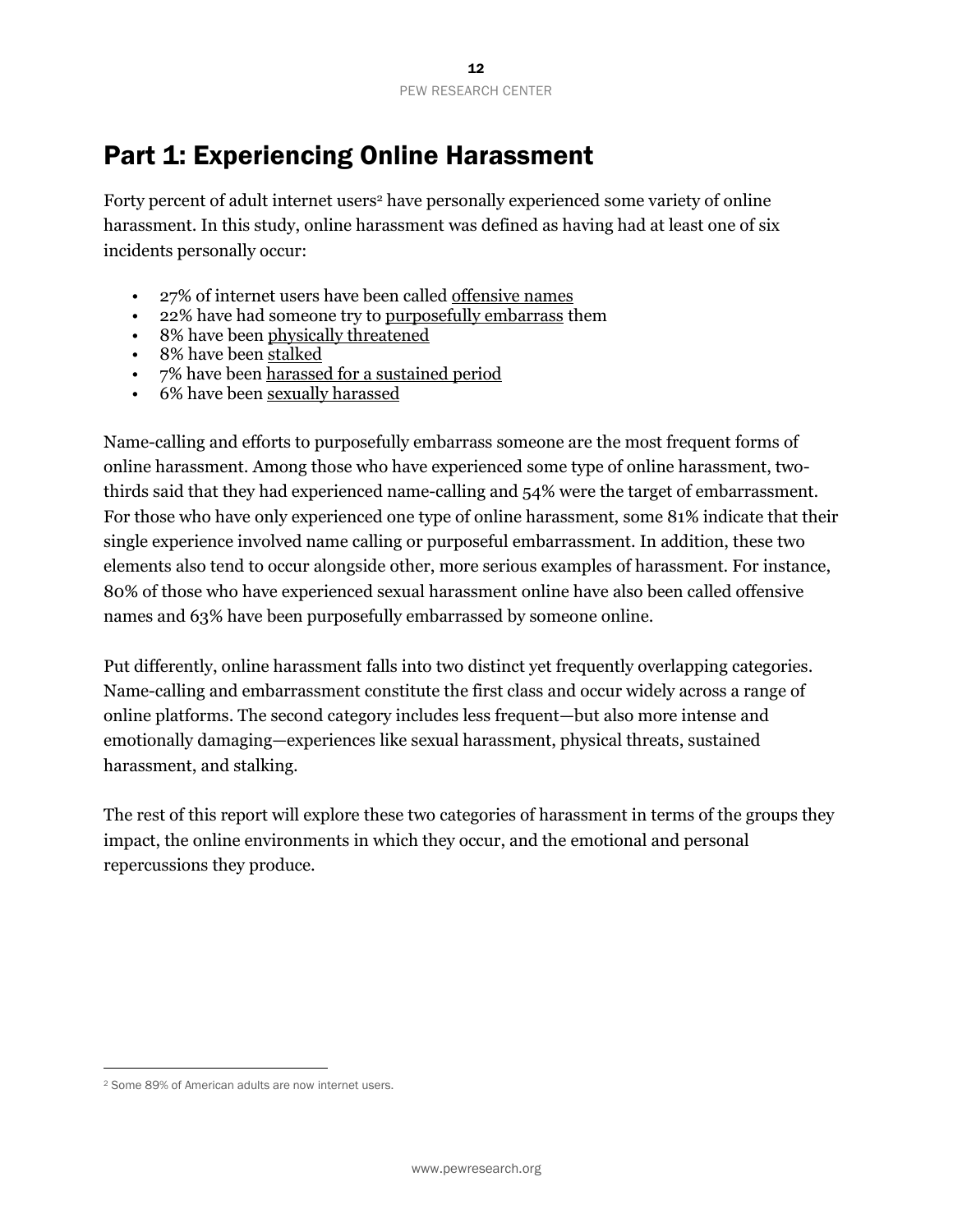# **Demographics of Online Harassment**

## Young people are the most likely demographic group to experience online harassment; men and women experience different varieties.

The level and intensity of harassment that people face online breaks down along a number of demographic lines.

Online men are somewhat more likely than online women to experience some level of online harassment overall. Some 44% of men and 37% of women have experienced at least one of the six types of harassment. Men are somewhat more likely than women to experience certain less severe forms of harassment like name-calling and being embarrassed. At the same time, online men are also slightly more likely to have received physical threats. While the differences are small, women are significantly more likely than men to report being stalked or sexually harassed on the internet. Name-calling and purposeful embarrassment are

# Men and women experience different varieties of online harassment

*Among all internet users, the % who have experienced each of the following elements of online harassment, by gender…*



Source: American Trends Panel (wave 4).Survey conducted May 30-June 30, 2014. n=2,839.

PEW RESEARCH CENTER

the most common forms of harassment experienced by both men and women alike.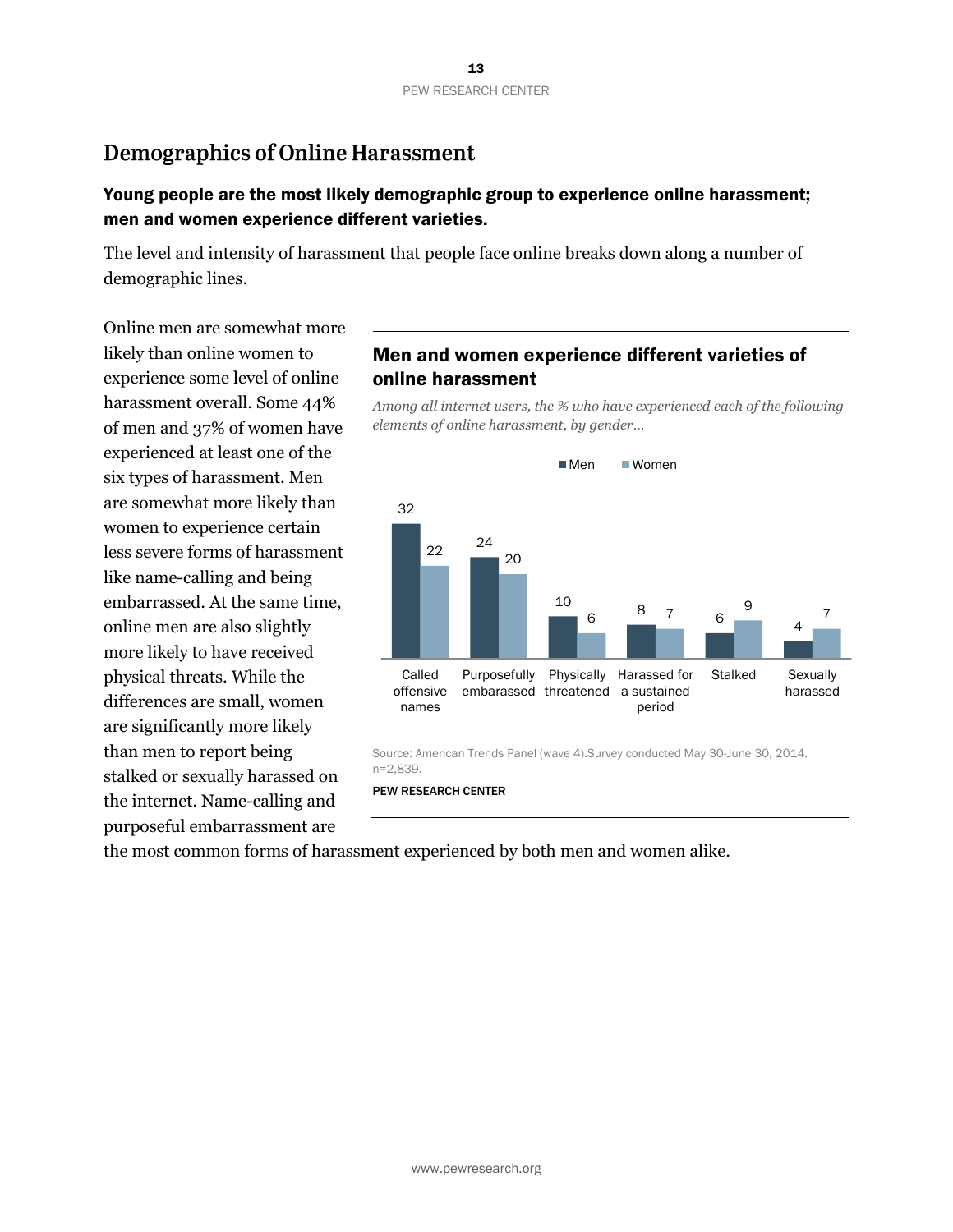Harassment occurs among all age groups, but it is especially prevalent among younger adults. Some 65% of internet users ages 18-29 (and 70% of those ages 18-24) have experienced some type of harassment online.

The youngest internet users, those ages 18-24, are particularly likely to say they are targets of some of the more severe kinds of harassment. Almost a quarter, 24%, have received physical threats. Some 19% have been the target of sexual harassment. Another 17% have been harassed for a sustained period of time.

# Young people experience unusually high rates of online harassment

*Among all internet users, the % who have experienced the following types of online harassment, by age …* 



Source: American Trends Panel (wave 4).Survey conducted May 30-June 30, 2014. n=2,839.

#### PEW RESEARCH CENTER

Online harassment is especially pronounced at the intersection of gender and youth: women ages 18-24 are more likely than others to experience some of the more severe forms of harassment. They are particularly likely to report being stalking online (26% said so) and sexually harassed (25%). In addition, they are also the targets of other forms of severe harassment like physical threats (23%) and sustained harassment (18%) at rates similar to their male peers (26% of whom have been physically threatened and 16% of whom have been the victim of sustained harassment). In essence, young women are uniquely likely to experience stalking and sexual harassment, while also not escaping the high rates of other types of harassment common to young people in general.

Stalking and sexual harassment are more prevalent among young women than among young men. But they are also more prevalent among young women than among women even a few years older (those ages 25-29). Women ages 18-24 who use the internet are more than twice as likely as women ages 25-29 to have experienced sexual harassment online (25% vs. 10%) and three times as likely to have been stalked online (26% vs. 8%). In addition, they are twice as likely as that older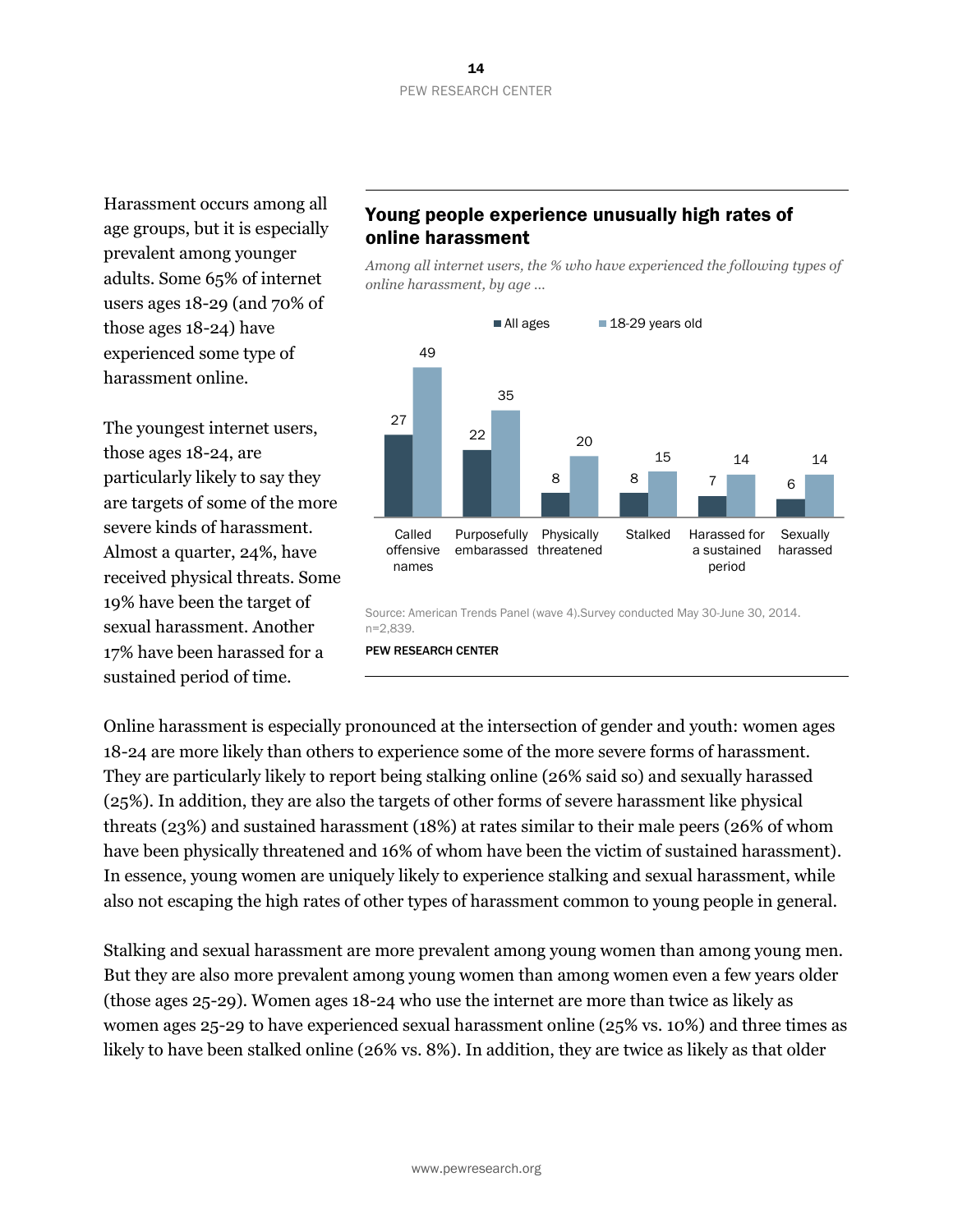

cohort to have been physically threatened (23% vs. 11%) and twice as likely to have been harassed for a sustained period of time (18% vs. 8%).

#### Young women experience particularly severe forms of online harassment

*Among all internet users, the % who have personally experienced the following types of online harassment, by gender and age…*



Source: American Trends Panel (wave 4).Survey conducted May 30-June 30, 2014. n=2,839. PEW RESEARCH CENTER

African-American and Hispanic<sup>3</sup> internet users are more likely than their white counterparts to experience harassment online. Some 51% of African-American internet users and 54% of Hispanic internet users said they had experienced at least one of the six harassment incidents, compared with 34% of white internet users.

#### Open-end responses: Politics and religion

l

*Throughout this report, some of the most compelling comments from open-ended questions about online harassment will be featured. Respondents were asked to describe their most recent experience and their answers ranged from simple phrases like "on Facebook" to detailed accounts of disturbing encounters. Here is a selection of insights from respondents who said they were called names or otherwise harassed for expressing political or religious opinions.*

<sup>&</sup>lt;sup>3</sup> The Hispanic sample in this report is predominantly native born and English speaking.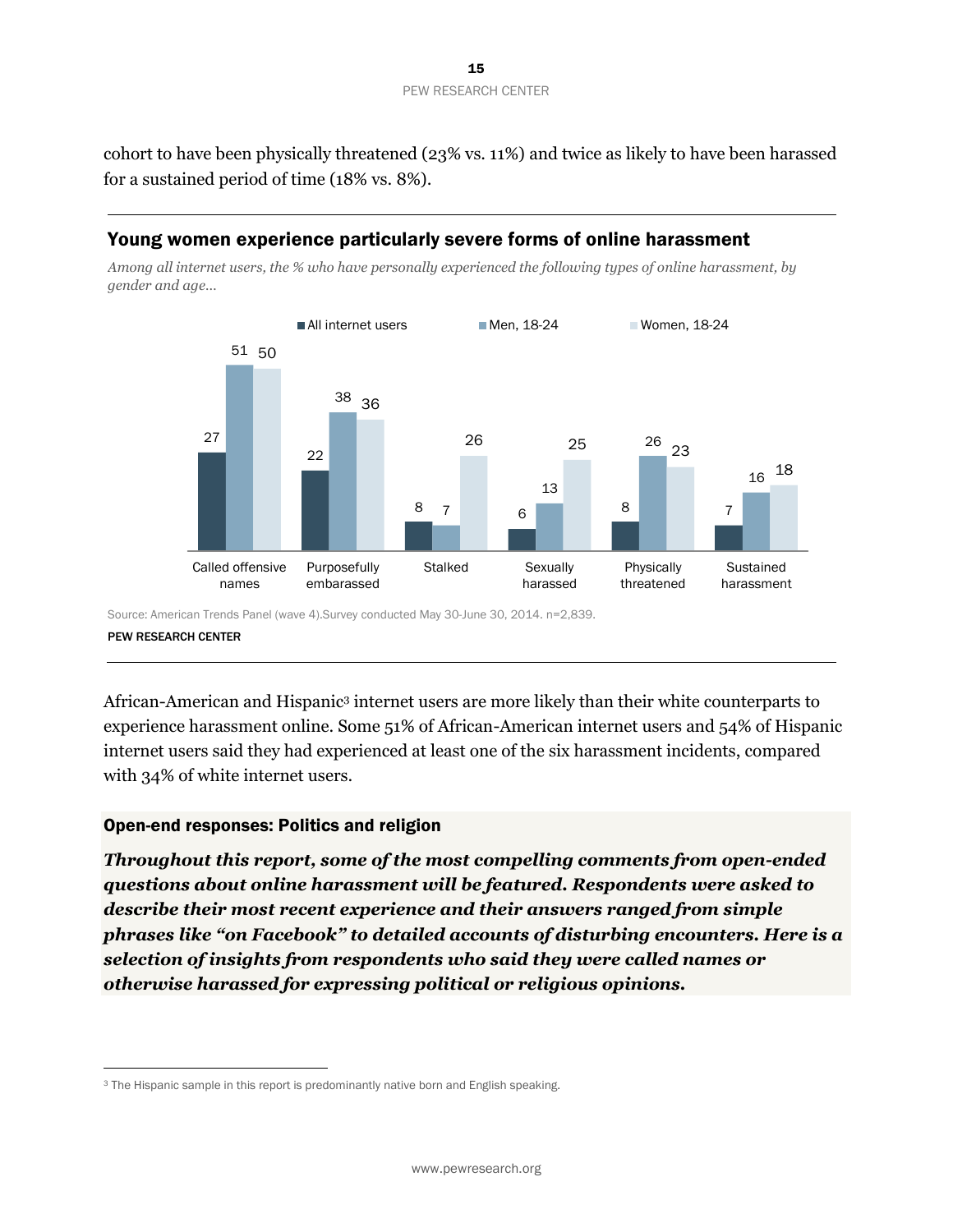"Through social media, and especially when commenting on controversial issues, often my difference of opinion from others would result in those who do not agree insulting and berating instead of arguing their point respectfully."

"While commenting on a sensitive religious feminist issue, I was attacked because of my opinion and some of the other commenters resorted to name-calling in their anger."

"On Facebook, a few days ago, I expressed my feelings about present issues and was harassed and called names. Of course there were not substantive arguments—just judgmental, harsh name calling."

"I have been ridiculed for my religious and political beliefs."

"Nothing major, just banter on a political discussion board. I view it as a badge of honor - usually means I made my point well when there is nothing left to say other than name calling."

"Folks with different views would rather throw names than discuss real issues."

"Someone has tried to embarrass me for my social views (but I am pretty good at defending myself, so no worries)."

"Just aggressive responses to my post in the politics section of the forum I visit. I really know better - nobody changes their mind based on something they read on an internet forum."

"Someone didn't like a comment I made about their post about Obamacare. I pointed to facts I don't think he knew about so he called me an idiot and said I had no idea what I was talking about."

"I've been called all sorts of names online in response to my being Jewish, and in response to my politically conservative views."

"I am a strong supporter of LGBTQ persons. I've been invited to leave my church and start my own gay/lesbian church."

"Just name calling because I don't support Obama policies and occasionally get accused of being racist."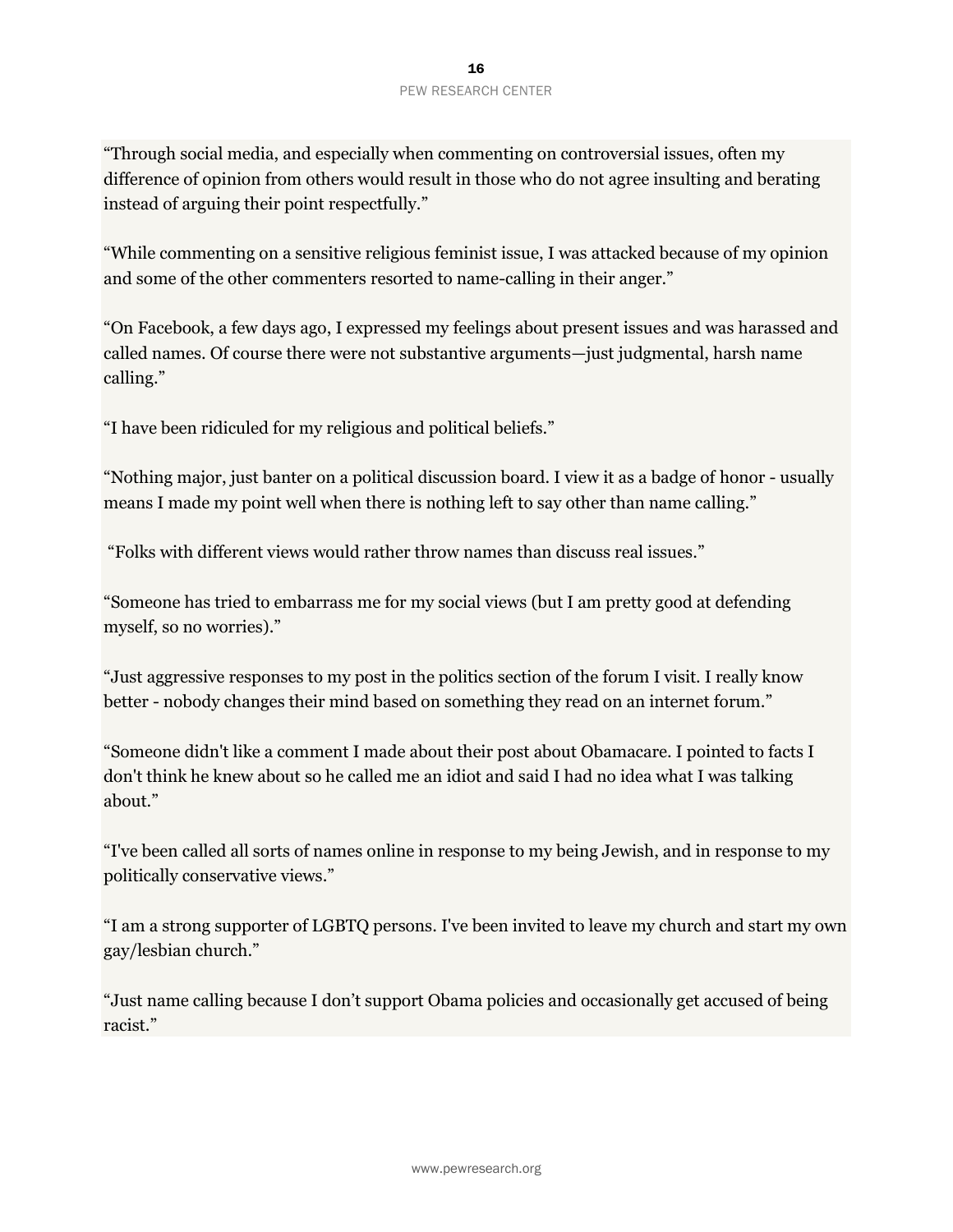"Someone asked me what my views were on a topic, gay marriage. I knew they didn't want to know what I thought and tried to steer away from the topic. The person wouldn't drop it and I eventually said, 'I leave the situation up to the voters, but my personal belief is marriage is defined by one man and one woman.' They then went into how I should be ashamed to be, 'a f\*\*\*\*\*g intolerant right wing racist bigot.'"

"I am constantly attacked on gun control as recent as the police shootings and the shooting across from diner in Walmart."

"Every time I say something in favor of the President I get called all kinds of names."

"Attacks by Obama supporters who have nothing else but insults. I was called a racist on a blog for criticizing administration lies."

"A person whose political opinion I disagreed with told me that I should punch myself in the face and that if I didn't do it good enough he'd come and take care of it for me."

"When I expressed disagreement with some of the core concepts of contemporary feminism (Rape Culture, privilege, toxic masculinity, etc.), any feminist who doesn't already know me has been quick to characterize me as a privileged, misogynistic rape apologist."

"Name-calling for my pro-life stance online."

'While tweeting about a woman's right to an abortion I was viciously harassed by numerous prolife supporters."

"I was called names by right-wing Facebook trolls. Since they can't stand on their ideas, they feel they have to call names and belittle."

"My Democrat brother chewed me on [a] Facebook political post and I reminded him I'd fight to the death for his right to disagree with me."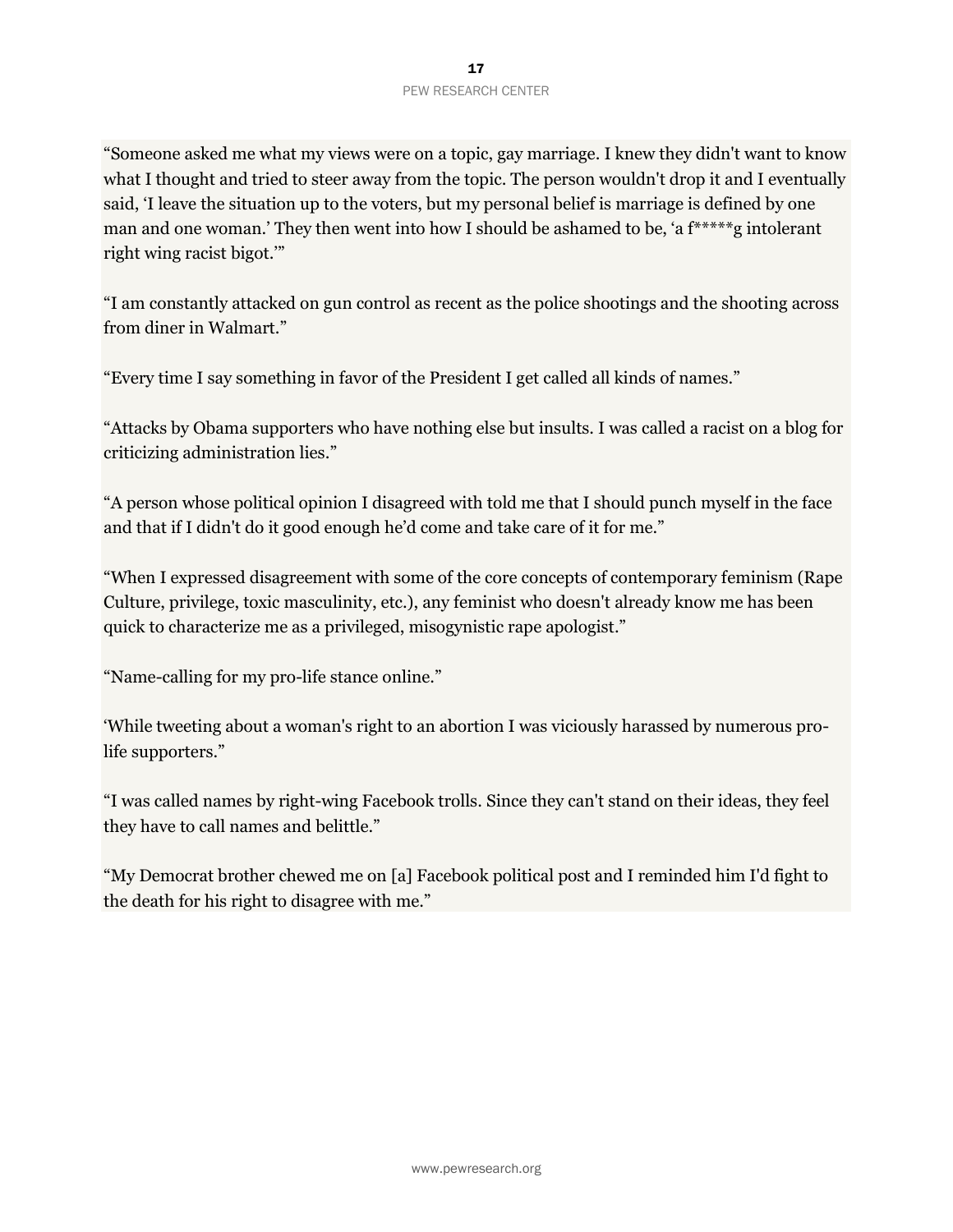# Lifestyle Qualities and Online Harassment

# Those who weave the internet more tightly into their daily lives report higher levels of online harassment.

A number of non-demographic factors are also associated with whether or not someone has experienced harassment online. Put simply, those who live out more of their lives online—whether for work, pleasure, or both—are more likely to experience harassment.

Respondents answered three questions about lifestyle, both online and off, that may contribute to a closer proximity to online harassment in general.

Some internet users share more about themselves online than others, on personal or professional topics. Some 12% of internet users said there was a lot of information available about them online, 40% said some was available, another 40% said a small amount was available, and finally 7% reported there was no information available about them online.

Among the half of internet users who said there was a lot or some information about them available online, there was a small but statistically significant difference between them and those with a little or no information available. Some 43% said they had experienced at least one of the six incidents of harassment. This is a bit more than the 38% of internet users who said there was a little or no information about them online.

A portion of jobs in America require self-promotion and sharing of personal information online, but for some that comes with a cost. Among the 21% of employed internet users who need to market themselves online as a part of their job, almost half, 48%, said they had experienced online harassment. This compares with 38% of those who do not need to market themselves online for their job.

The type of job a person holds is also relevant to their experiences with online harassment. Digital technology workers (17% of the employed internet users in our sample) are more likely to report experiencing online harassment.

Almost half of those internet users who work in the digital technology industry (48%) said they had experienced online harassment. This compares with 39% of those who do not work in the digital technology industry.

Across all three of these lifestyle traits, offensive name-calling and attempts to make someone embarrassed were the most common online harassment experiences. Those who work in the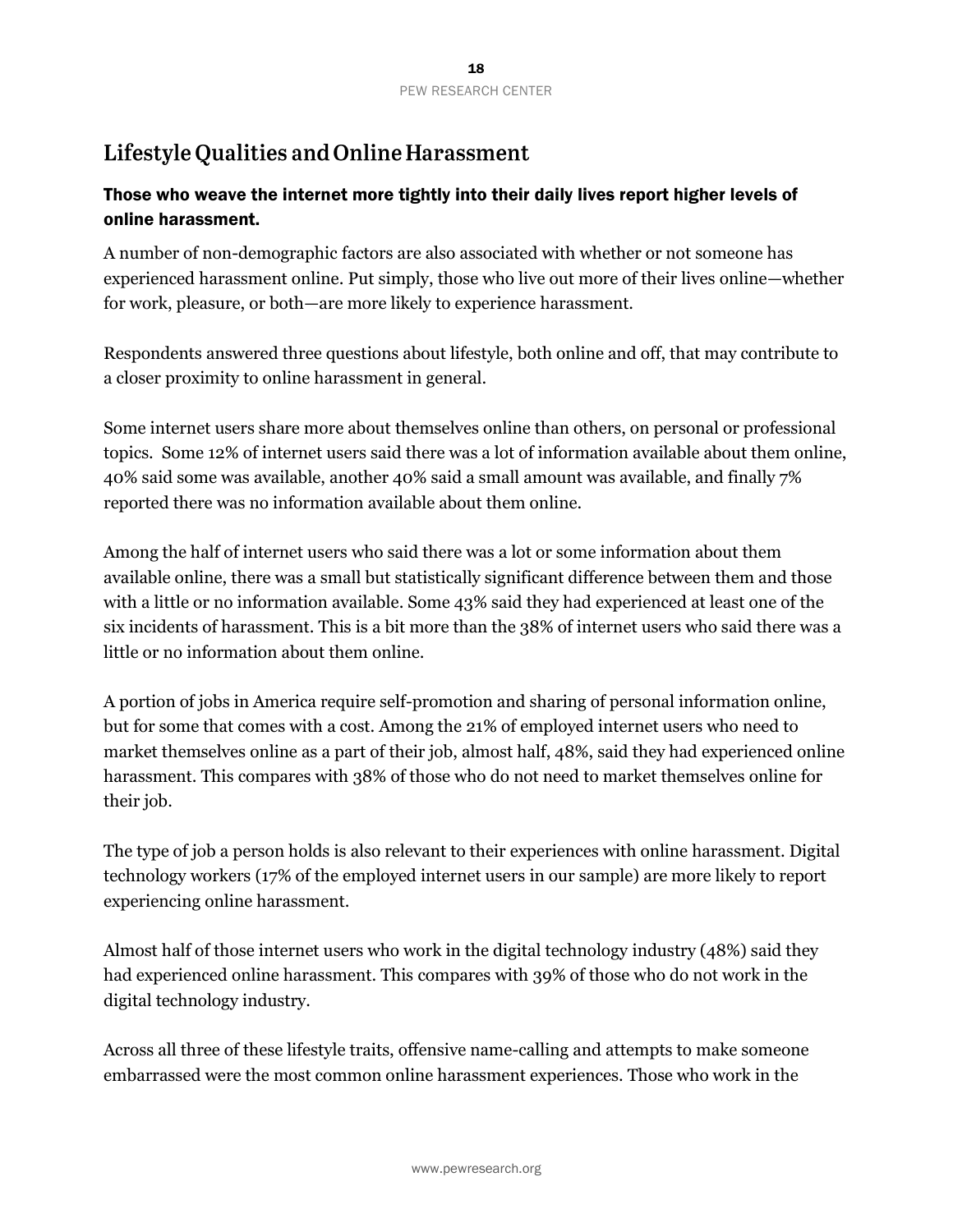digital technology industry experienced name-calling at a rate of 39%, along with 32% of those who market themselves online for their job and 29% of those who say there is a lot or some information available about them online. Roughly a quarter, 27%, of those who professionally market themselves online were on the receiving end of efforts to be purposefully embarrassed, along with 24% of those who say there is a lot or some information available about them online and 24% of those who work in the digital technology industry.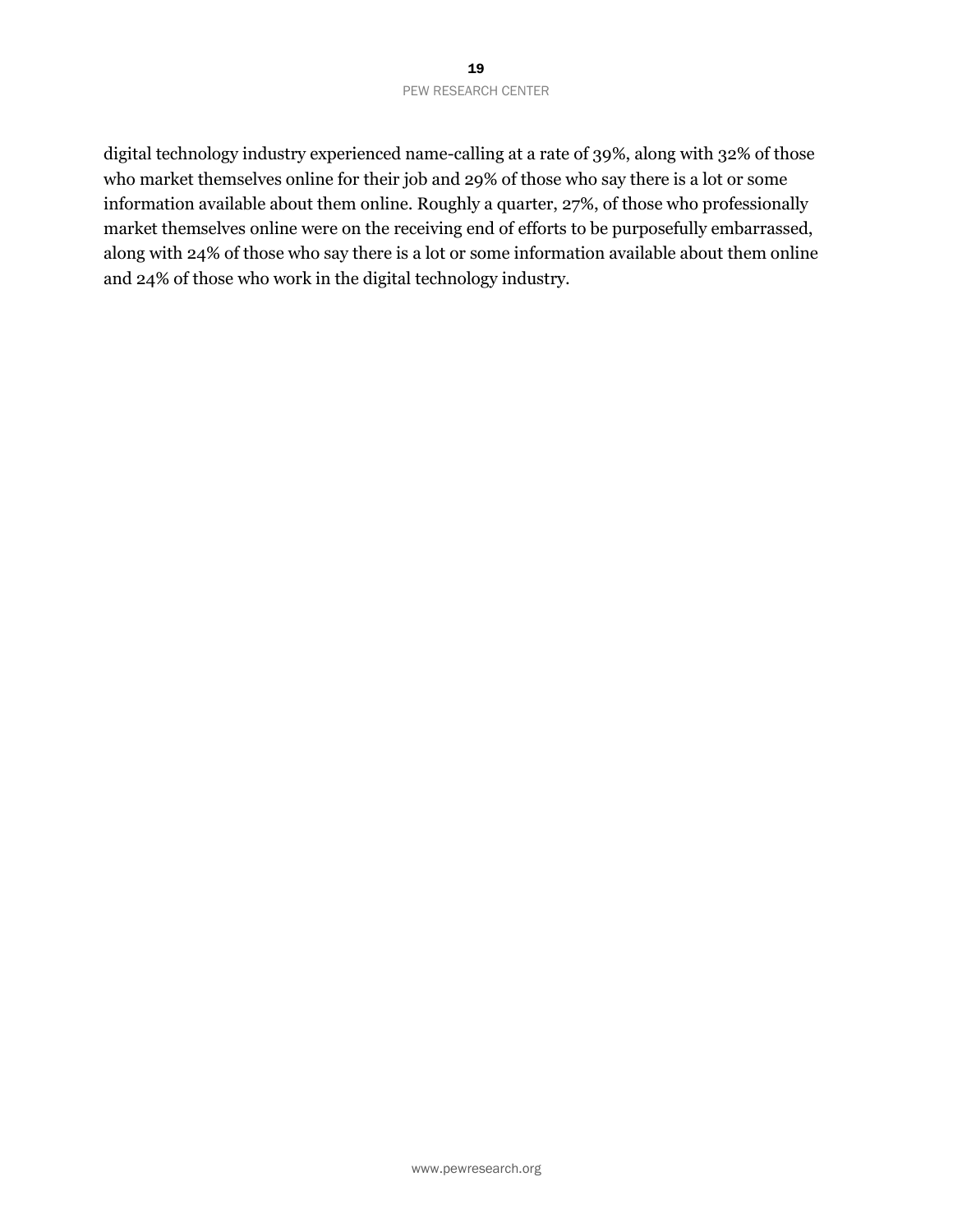# Part 2: The Online Environment

As [previous work](http://www.pewinternet.org/2014/02/27/the-web-at-25-in-the-u-s/) from Pew Research has shown, most technology users feel positively connected to the services and devices that connect them to others. It is not, however, a relationship without tension. Many users sometimes feel stressed by their constant connectivity (for example when their [cell phones](http://www.pewinternet.org/2012/11/30/the-best-and-worst-of-mobile-connectivity/) distract or interrupt them) or vulnerable when they consider [privacy trade-offs.](http://www.pewinternet.org/2013/09/05/anonymity-privacy-and-security-online/)

Building on this knowledge, two series of questions on this survey were designed to understand the specific context in which people may interpret online harassment. The first series examined how harassment might be tied to anonymity, criticism, and social support in respondents' online and offline worlds. The second series was designed to prompt respondents to think of how welcoming they perceive various online platforms to be toward men and women.

# Anonymity, Criticism, and Support Online

# Internet users observe criticism and anonymity more online than in their offline lives, but they also witness more support of one another.

As a rule, people think the online environment is more enabling of anonymity and criticism when compared with the offline environment. Yet, they also think the online environment is more inviting of social support for users, compared with the offline world.

Specifically, respondents were asked to think of their online experiences compared with their offline experiences and whether the online environment allows people to be more anonymous. Some 63% agreed that the online environment was more enabling of anonymity than the offline environment, while 36% did not agree.

Respondents were then asked if the online environment allows people to be more critical of others, compared with their offline experiences. Fully 92% agreed that the online environment was more enabling of criticism,

# Mixed feelings toward online environment

*When asked to think of their online experiences vs. offline experiences, the % of internet users who agreed or disagreed that the online environment allows people to be …*



Source: American Trends Panel (wave 4).Survey conducted May 30- June 30, 2014. n=2,849.

#### PEW RESEARCH CENTER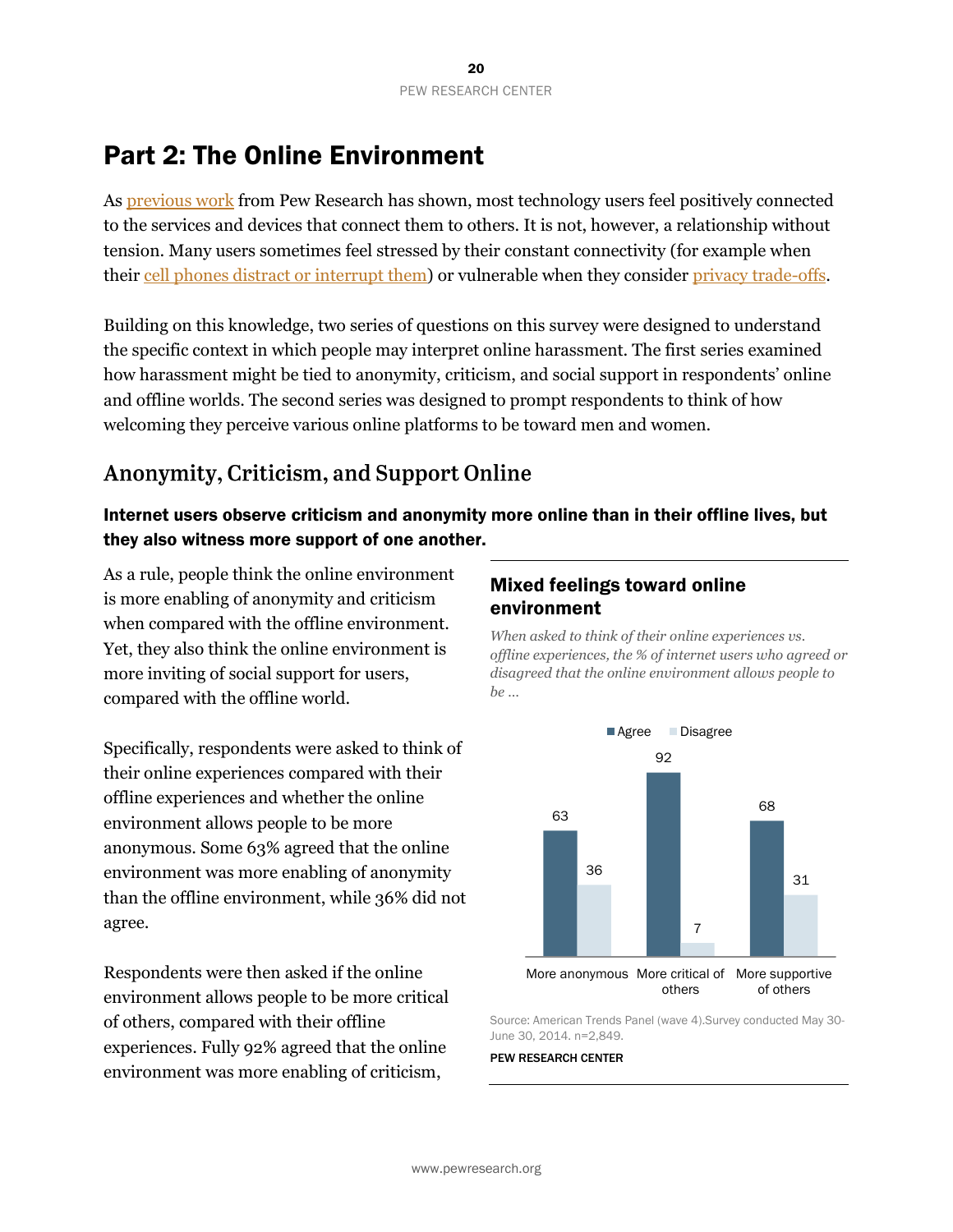while only 7% did not agree.

Finally, respondents were asked if the online environment allows people to be more supportive of others compared with their offline experiences. Some 68% said the online environment was more enabling of social support while 31% did not agree.

#### Open-end responses: Anonymity and criticism

*In open-end responses detailing their experiences with online harassment, a recurring theme emerged about how respondents feel anonymity online allows people chances to be cruel.*

"Cowards hiding beyond a keyboard and the anonymity the internet provides were verbally abusive."

"A disagreement in a chat…people are 10 feet tall and bullet proof behind a screen."

"In college some girls I didn't get along with created fake email accounts and sent me nasty, harassing emails and instant messages, and also posted harassing anonymous comments on my blog."

"People who disagree acting out in ways that would never be acceptable when dealing with someone in person."

*On the issue of criticism, a number of the open-end responses highlighted how "people are just mean online sometimes."*

"People just like drama and online is the easiest place for it."

"Just offensive name calling which most of the time I ignore and move on."

"Just someone being rude."

"Guy just being nasty."

"The way they talk very rude they don't care if they hurt others feelings."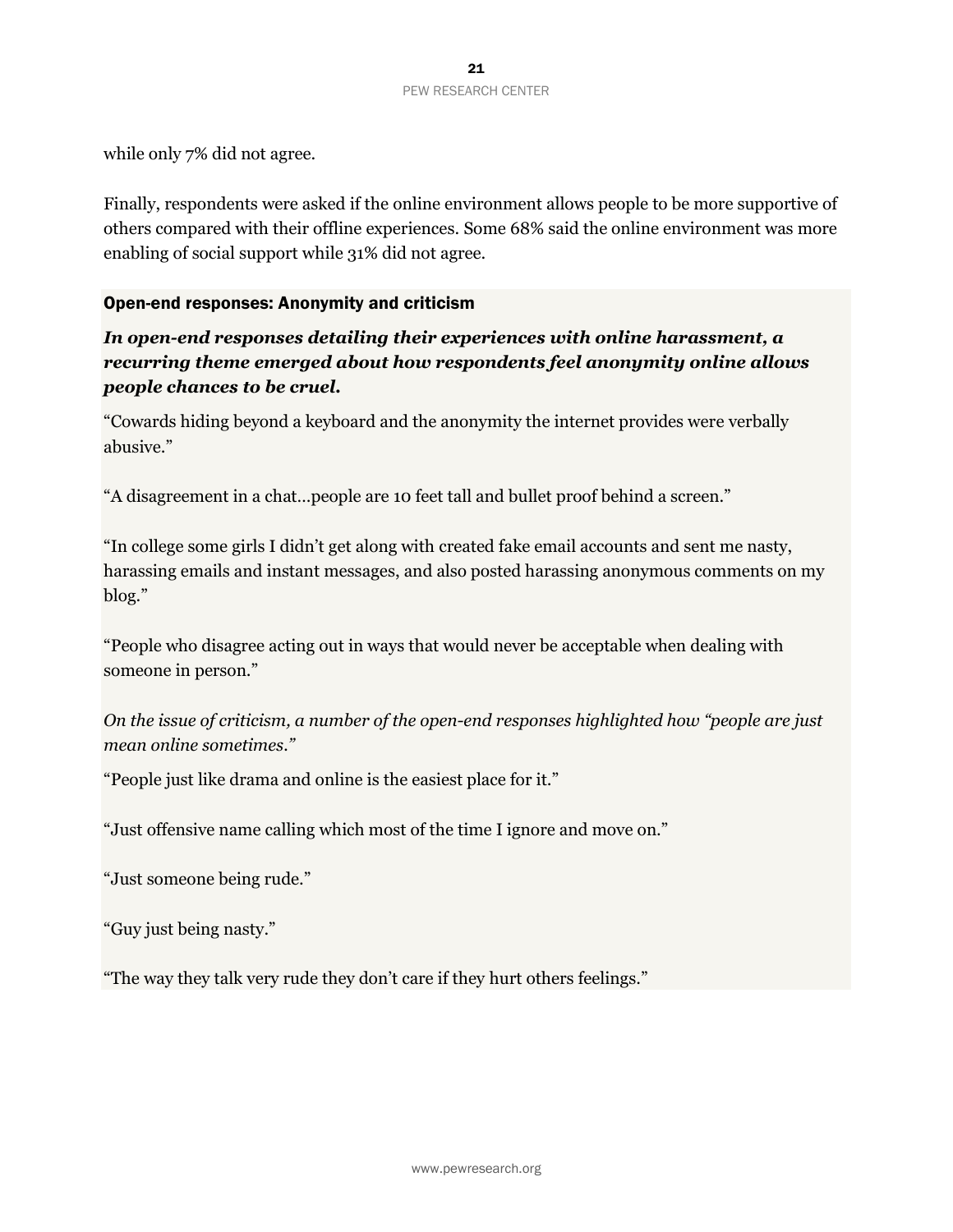# Friendliness Toward Men and Women on Different Digital Platforms

# Most online environments are seen as equally welcoming toward men and women; the exception is online gaming.

When internet users were asked for their general impressions of how friendly various online platforms were to men and women, most perceived them to be equally welcoming to both genders.

Respondents were asked about online gaming, online dating sites and apps, social media sites and apps, the comments sections of websites, and online discussion sites like reddit. They indicated if they thought each was more welcoming toward men, more welcoming toward women, or equally welcoming toward both.

By far the starkest results were for online gaming. Fully 44% of internet users believe online gaming is more welcoming to men, while just 3% believe it is more welcoming toward women. Half believe it is equally welcoming to men and women, a proportion much lower than any of the other environments. While most online women believed online gaming was equally welcoming to both genders (55%), a substantial minority believed it was more welcoming to men (40%). Men were more likely than women to think online gaming was more welcoming to men, 49% vs. 40%.

Fully 75% of internet users think social networking sites and apps are equally welcoming

# How welcoming are online "neighborhoods" to men and women?

*Among all internet users, the % who thought the following environments online were more welcoming to men, more welcoming to women, or equally welcoming to both …*



Source: American Trends Panel (wave 4).Survey conducted May 30-June 30, 2014. n=2,849.

PEW RESEARCH CENTER

to both genders. This compares with 18% who thought they were more welcoming to women and 5% who said they were more welcoming to men.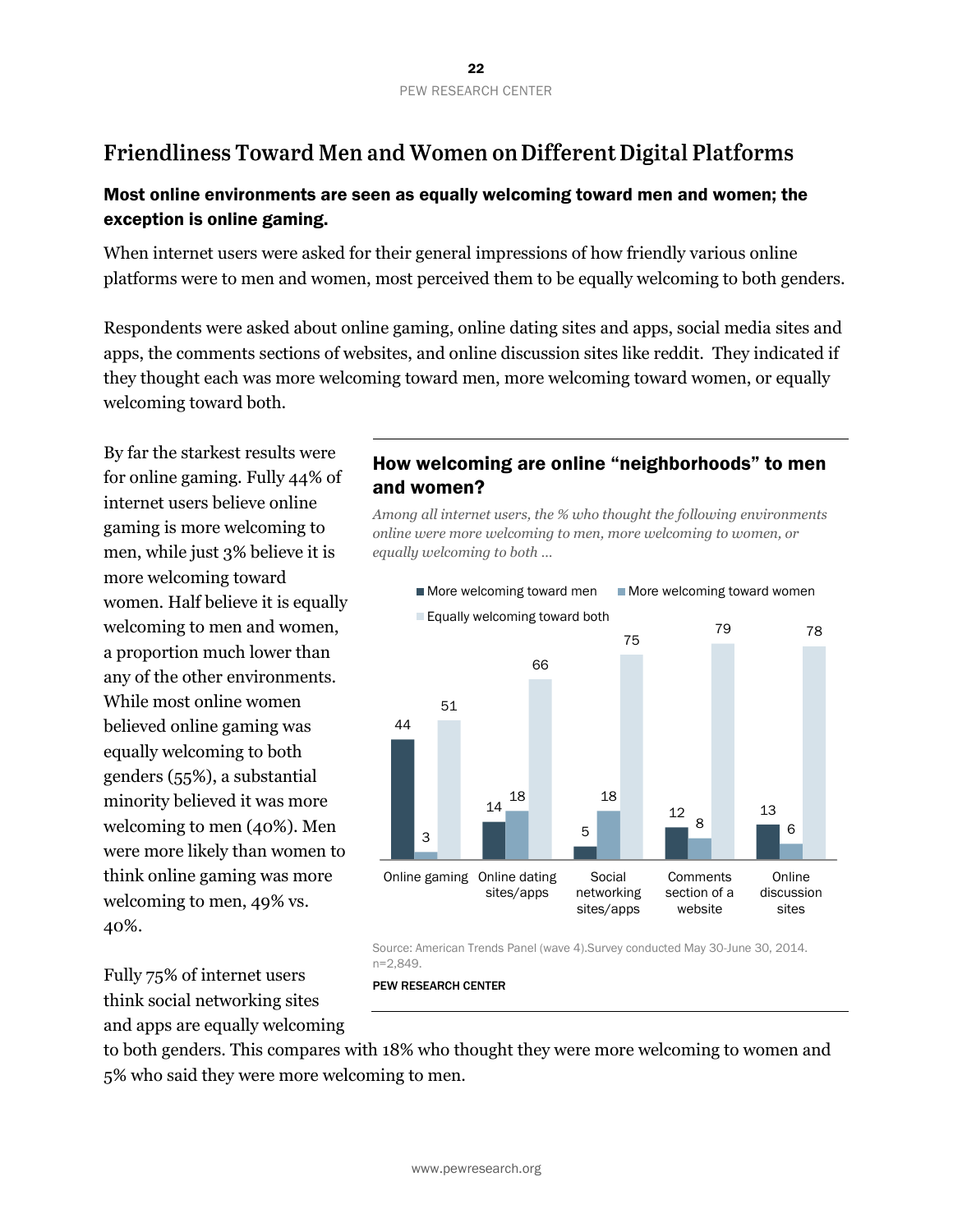Much like social media, online dating sites and apps were seen as equally welcoming to both sexes overall, with a minority finding the platform more welcoming to women. Some 66% of internet users found online dating equally welcoming to men and women, while 18% thought it was more welcoming to women. Online dating, however, was seen as more welcoming to men than social media. Some 14% of internet users responded online dating sites were more welcoming to men.

Almost four-in-five internet users felt that discussion sites like reddit and the comments section of a website were equally welcoming to both sexes (78% and 79%, respectively). A minority felt these environments were more welcoming toward men than women, 13% and 12%, specifically.

Across all the neighborhoods, those under 50, particularly those 18-29, were more likely to see differences towards men and women in the atmospheres on these platforms.

# Harassment in Different Online "Neighborhoods"

## Social media sites are the most common place people experience harassment online.

Different online platforms have various user bases, reputations, and customs. The prevalence of online harassment in these online "neighborhoods" varies significantly. The 40% of internet users who had ever been the target of online harassment were asked to think about their most recent experience and indicate where that experience happened (totals add to more than 100% because respondents were allowed to choose multiple responses):

- 66% of internet users who have experienced online harassment said their most recent incident occurred on a social networking site or app
- 22% named the comments section of a website
- 16% named online gaming
- 16% said it occurred via a personal email account
- 10% said it was on a discussion site such as reddit
- 6% said it happened on <u>an online dating website or app</u>

Social networking sites and apps are a particularly popular online platform. Their popularity with [younger internet users](http://www.pewinternet.org/data-trend/social-media/social-media-user-demographics/) is especially tied to the high incidence of online harassment on social media sites and apps.

Fully 72% of those under age 50 who have experienced online harassment said that their most recent experience occurred on social media (including 74% of those 18-29 and 70% of those 30- 49). This is a statistically significant difference compared with those over age 50, 44% of whom cited social media as the location of their most recent experience with online harassment.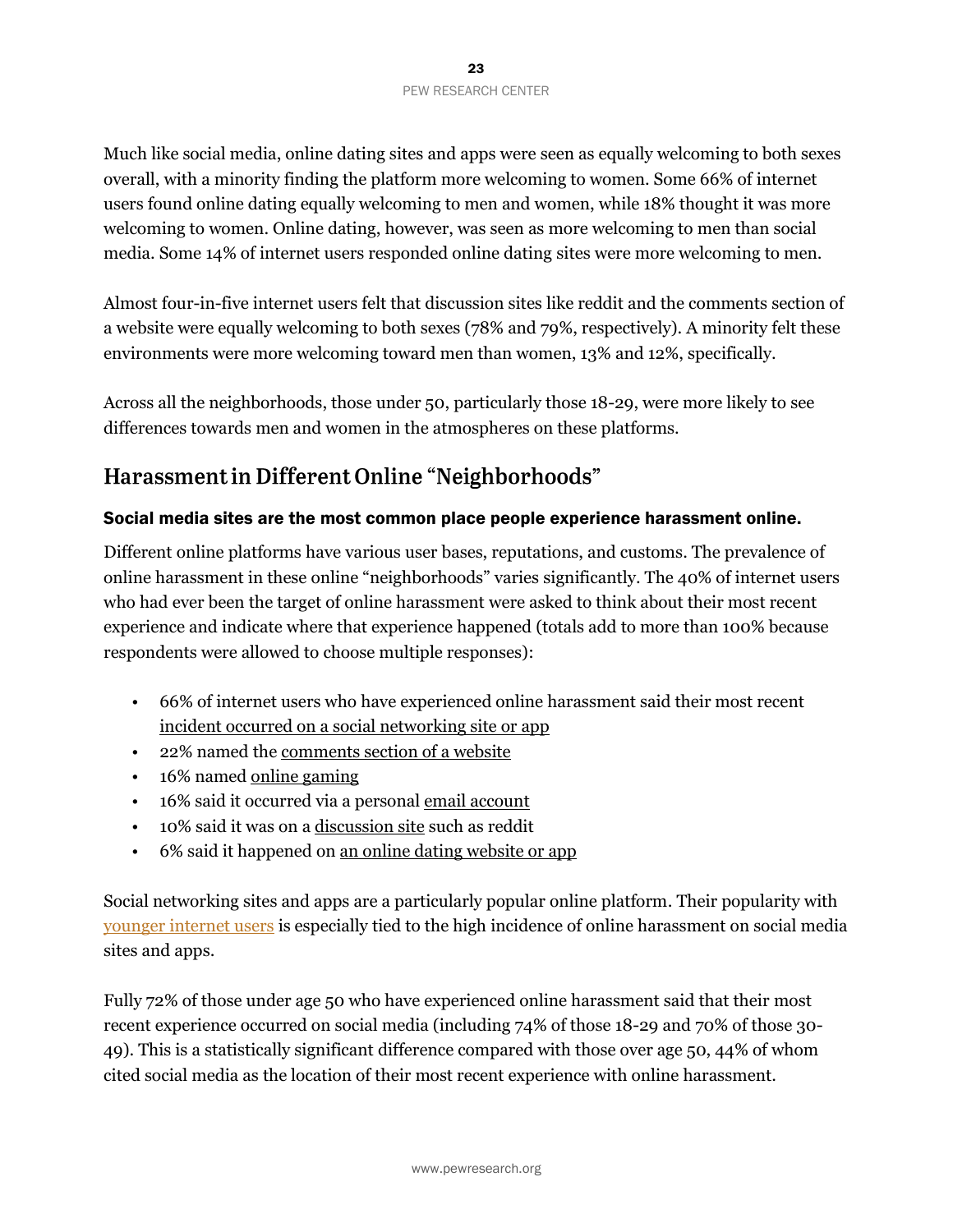#### Open-end responses: Social media

## *When asked to elaborate on their most recent experience with online harassment in their own words, respondents often described events on social networking sites.*

"I was harassed and threatened through messages and comments on my Facebook page."

"I had someone use Facebook to try to spread nasty rumors about me."

"Someone was not happy with something I posted on my Facebook, and tried to get me to remove it and when I would not they got angry and called me dirty names."

"An old 'friend' of mine found me on FB and used inappropriate language to describe me and another old friend of mine. I asked him to stop but he didn't, I had to block him so he would stop disturbing me."

"A person didn't like a comment I made on a post and threatened me and called me names."

"Someone called me a bad name over social media."

Those ages 50 and older who have experienced online harassment were particularly likely to say their most recent incident occurred via a personal email account. Some 28% of those 50 and older said so, compared with 12% of those under 50.

## Younger adults more likely to be harassed on social media and online gaming, older adults by email

*Among those who have experienced harassment online, the % who said their most recent experience occurred in the following places, by age …*



Source: American Trends Panel (wave 4).Survey conducted May 30-June 30, 2014. n=932.

#### PEW RESEARCH CENTER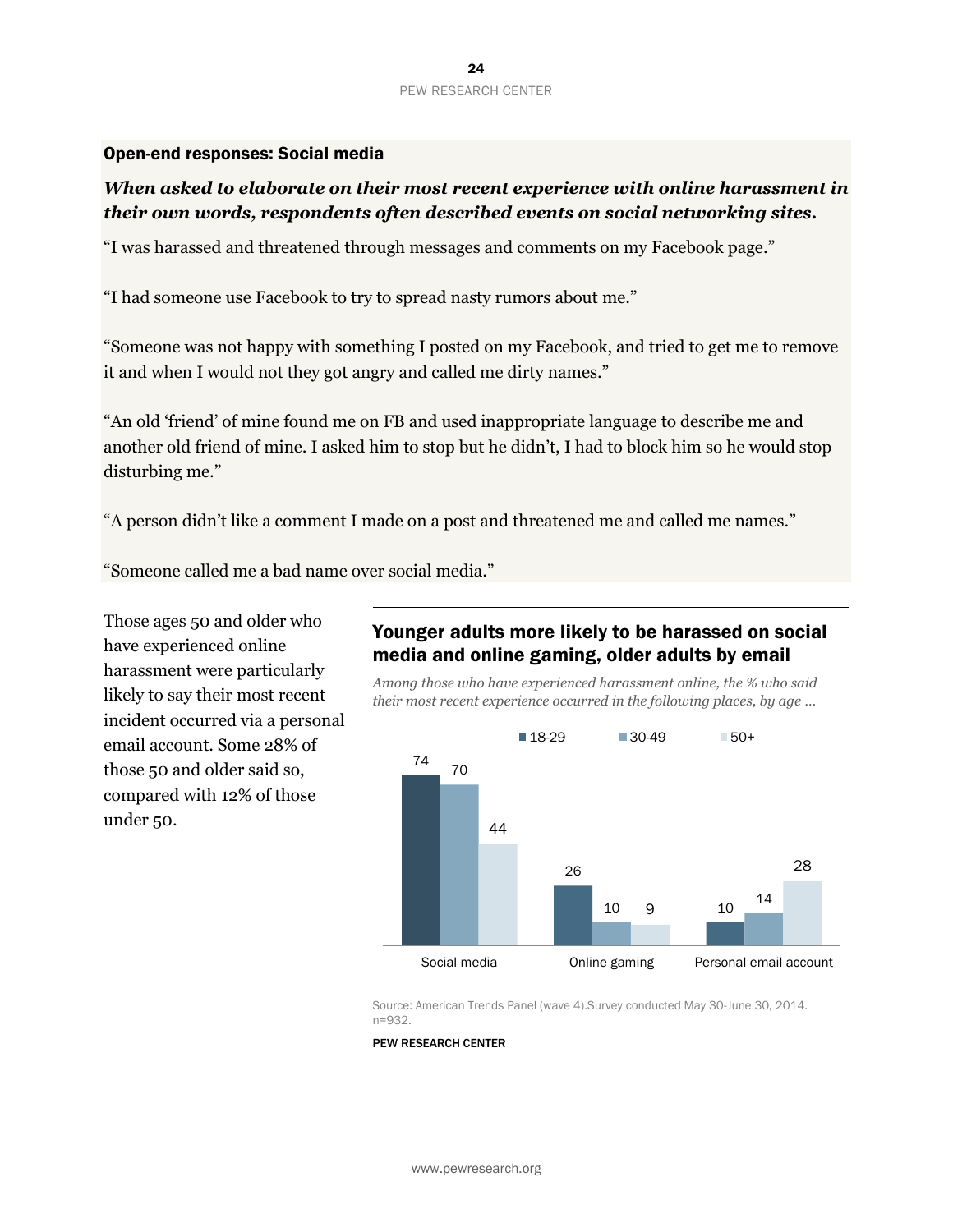On the opposite end of the age spectrum, young adults who have been harassed were particularly likely to cite online gaming as the scene of their most recent harassment experience. Some 26% of those ages 18-29 who have experienced online harassment (and 31% of those 18-24) said that their most recent experience occurred within an online gaming environment. This is largely driven by the experience of young men—fully 34% of men ages 18-29 who have encountered online harassment noted that their most recent experience took place within online gaming, the highest of any age and gender combination.

Women were particularly likely to cite social networking sites and apps as the scene of their most recent incident with online harassment. Fully 73% of women who have experienced online harassment said their most recent incident occurred on social networking sites or apps, compared with 59% of men. Men were

# Women more likely to be harassed on social media, men during online gaming and in comments sections

*Among those who have experienced harassment online, the % who say their most recent experience occurred in the following places, by gender…*



Source: American Trends Panel (wave 4).Survey conducted May 30- June 30, 2014. n=932.

PEW RESEARCH CENTER

more likely to cite the comments section of a website as the site of their most recent harassment – 21% of harassed men vs. 11% of harassed women.

## Open-end responses: Online gaming

# *In the open-ended comments from respondents, experiences with harassment and online gaming mostly came down to "sore losers" and name-calling. Many respondents easily brushed off the negativity.*

"Someone was a sore loser in an online game and hurled threats and insults."

"Nothing bad just someone didn't like how I was playing a game. The good thing is, on the computer, you can just leave!"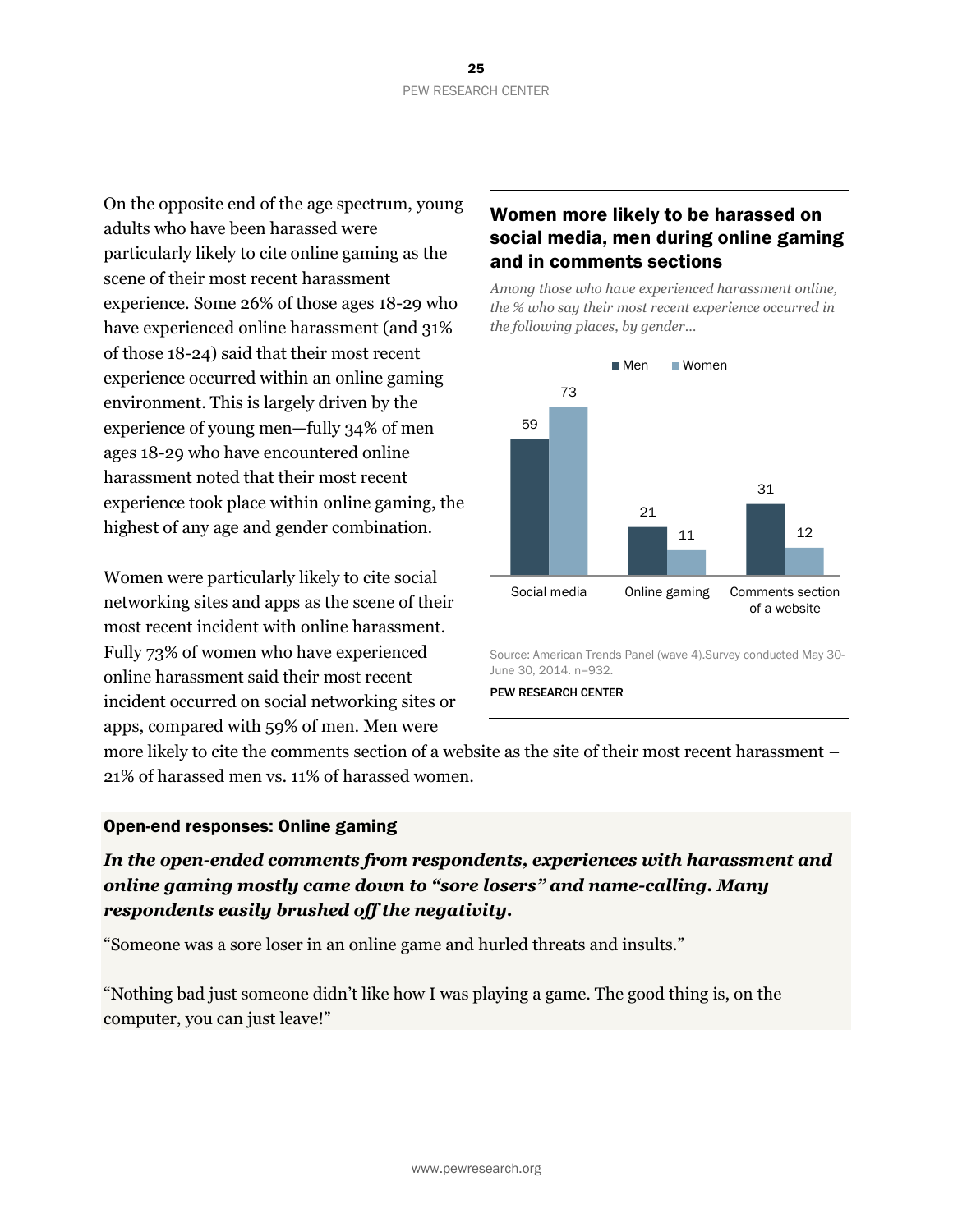"When someone is losing a game, the opponent will abruptly leave but not without calling me or others a vulgar name or comment."

"A standard bully-type came into a video game broadcast that a friend of mine and I run and made offensive comments at the two of us, mostly referring to our breasts."

"This happens too regularly in online games to remember a specific occurrence."

# **Who Are Online Harassers?**

# Half of those who have been harassed do not know the person involved in their most recent incident.

In addition to gaining a deeper understanding of *where* harassment is occurring online, this survey also sought to gain insight into *who* is responsible for these experiences.

Respondents were again asked to think about their most recent experience with online harassment and indicate who was involved (respondents were allowed to select more than one answer). A plurality (38%) said that the source of their harassment was a stranger, and another 26% said that they didn't know the real identity of the person or people involved. Taken together, half of those who have experienced some type of harassment do not know the person or people involved in their most recent experience. 4

Among known perpetrators, acquaintances and friends were the most common types. Almost a quarter, 24%, of those who have experienced harassment said their most recent incident involved an acquaintance. Another 23% said it involved a friend. Family members were less frequently cited, at 12%. Previous romantic partners were named by 10% of those who have been harassed, and co-workers were identified by 7%.

l

<sup>4</sup> Respondents were allowed to select more than one response option.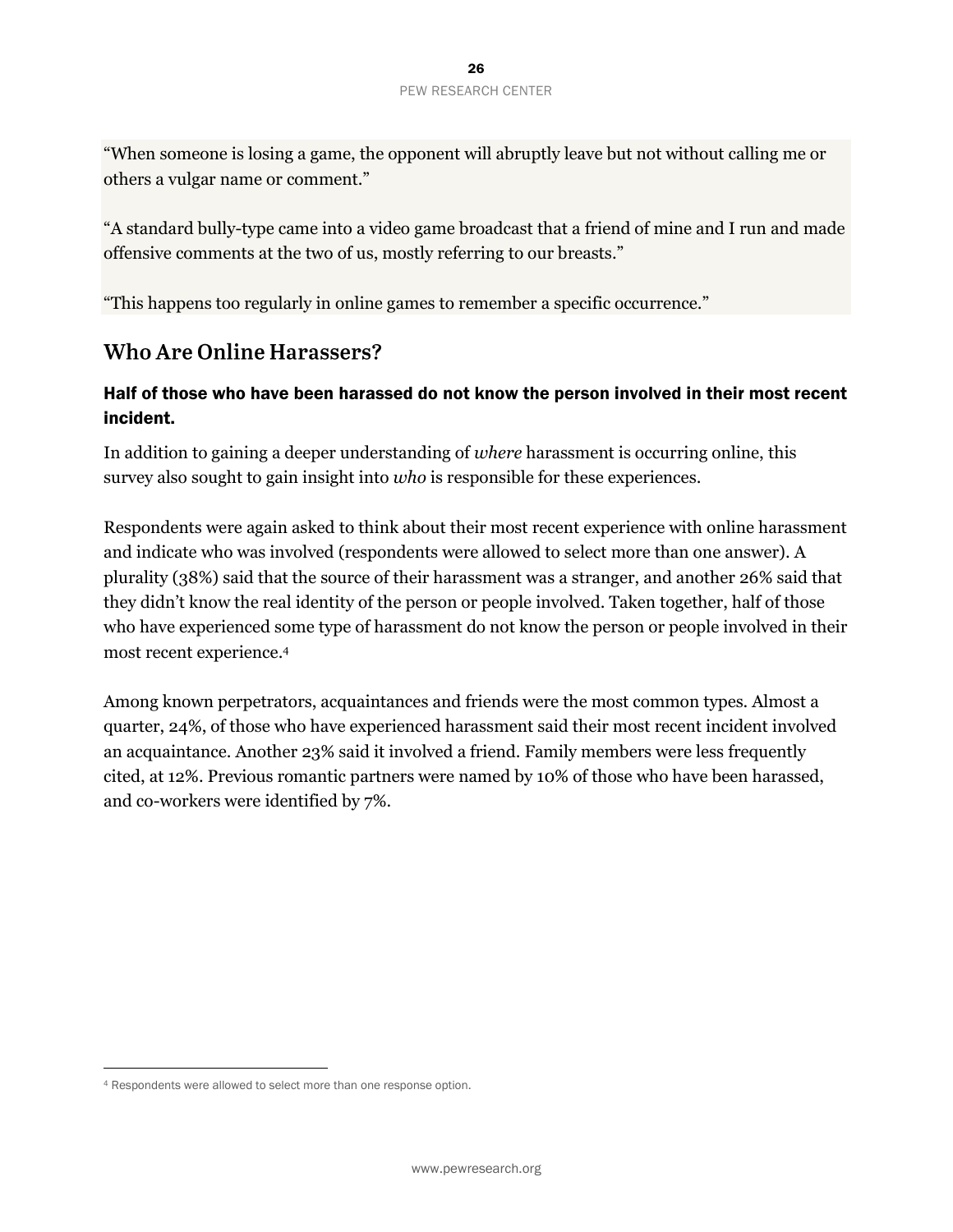#### Most internet users do not know who is responsible for their online harassment

*Among those who have experienced harassment online, the % who said their most recent experience involved the following types of people …*



Source: American Trends Panel (wave 4).Survey conducted May 30-June 30, 2014. n=931. PEW RESEARCH CENTER

Men who have experienced harassment were more likely than women to say their most recent incident involved a stranger, 44% vs. 32%. Similarly, 33% of men said they didn't know the identity of the person involved, compared with 20% of women. This may be tied to the nature of the environments in which men report experiencing online harassment. Both gaming and the comments section of a website are places where identifying yourself is not a requirement for participation. In other words, both environments largely operate on anonymity.

Some 27% of women who have experienced online harassment said their most recent incident involved an acquaintance, somewhat higher than the 20% of men who said the same. Women were also more likely to say a family member was involved, 16% vs. 8% of men. Again, this may reflect the environments in which women are most likely to experience harassment: Social media activity is built around strong ties (family) and loose ties (acquaintances), and some platforms require people to participate with their real name.

Young people, those ages 18-29, who have experienced online harassment were more likely than any other age group to say their most recent incident involved a friend. Almost three-in-ten, 29%,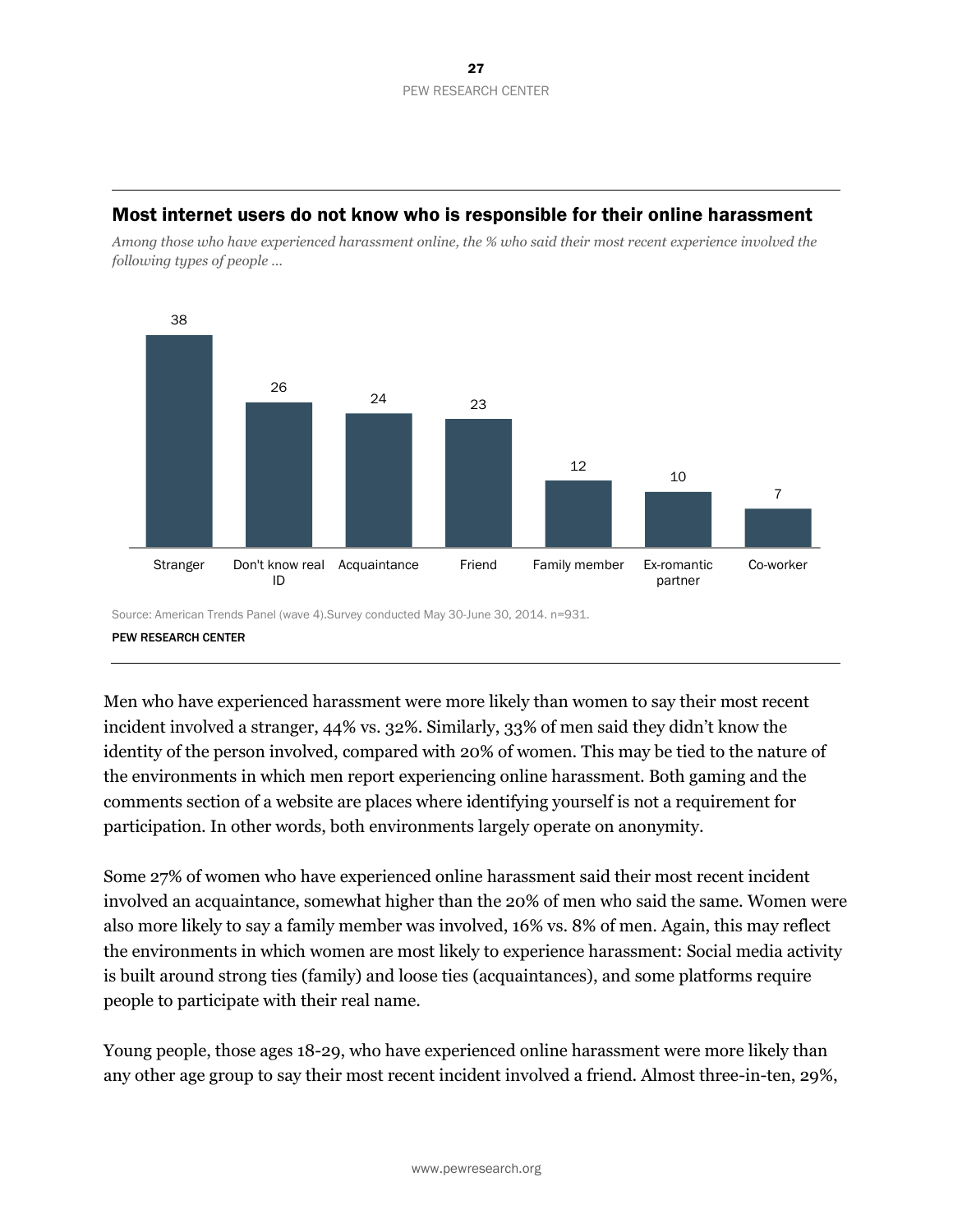said so. This is unsurprising considering how much of young people's social lives plays out online. They were also more likely than those 50 or older to cite an acquaintance, 29% vs. 17%.

#### Open-end responses: Who are harassers?

# *In comments where the person responsible was discussed, "family drama" was frequently noted.*

"A family member unhappy with my decisions is threatening my family."

"Adult son making rude comments because he feels he is being treated unfairly. Jealously, senseless!"

"It was a situation between my sister and I…we had a verbal altercation because of decisions she made and she took to Facebook to call me all kinds of names."

"The family of my late husband posted things to me – hurtful things. Eventually they stopped when I ignored them and blocked them."

#### *Ex-romantic partners were also a recurring issue.*

"I was being stalked by an ex and had to report it to the police."

"Internet stalking (checking up on me) that led to staking in real life by an ex."

"An Ex-gf who was really upset with our break-up chose to post offensive things about me online in a number of places."

"I have been experiencing frustration with a former girlfriend of my boyfriend's stalking me. She has been able to locate where I work, my email address, personal cell phone number. She sends text messages on a weekly basis and threatens me."

"I had a former partner continually trying to contact me after I broke things off. When he couldn't reach me, he started having friends message. Eventually I changed my information and converted all my posts to private."

"Husband's ex-wife stalked and stole my identity."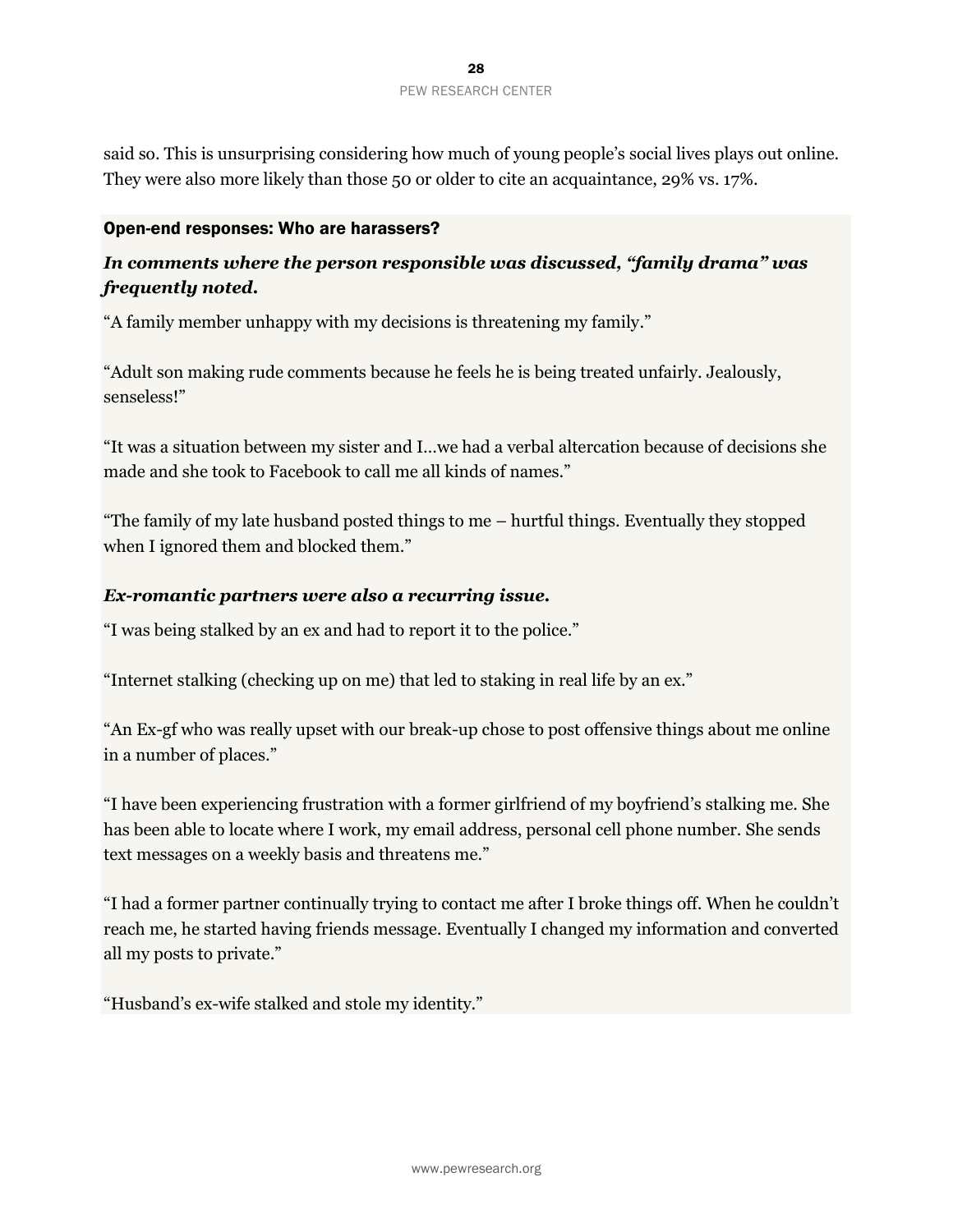# Part 3: Responses to Online Harassment

People who experience online harassment employ a variety of tactics in response. Some simply ignore the behavior. Others respond directly on the platform, or notify website administrators. Some employ offline methods and involve law enforcement. Whichever option is chosen, the large majority of people are satisfied with the outcome.

When asked to think of their most recent incident, 60% of those who have experienced online harassment said that they elected to ignore the behavior. When asked if they felt ignoring it was effective at making the situation better, 83% answered affirmatively and 17% were not satisfied.

## Open-end responses: Ignoring harassment

*A portion of respondents in the openend comments brushed off online harassment as "nothing too major" and often chose to ignore it.*

# Ignoring vs. responding to harassment

*60% of those who have experienced harassment ignored their most recent incident while 40% responded to it. Among those who either ignored or responded to their most recent experience with online harassment, the % who felt it was effective vs. not effective …*



Source: American Trends Panel (wave 4).Survey conducted May 30- June 30, 2014. n= 549 for those who ignored harassment; n= 368 for those who responded to harassment.

PEW RESEARCH CENTER

"I just didn't let it bother me."

"Nah, I do not generally care about what people say online, as it has nothing to do with real life."

"Just laugh at them and call them 'MORONS'…….."

"Too much to relate really: It is a general characteristic of the medium and environs – hence I visit sparingly and do not comment or interact online if I can help it. It feels like bottom-feeders are the norm online, in my experience."

"Same person kept harassing me on a Facebook group for an extended period of time. Threatening me, calling me names, etc...But I know the person is just some random "troll" (you need to know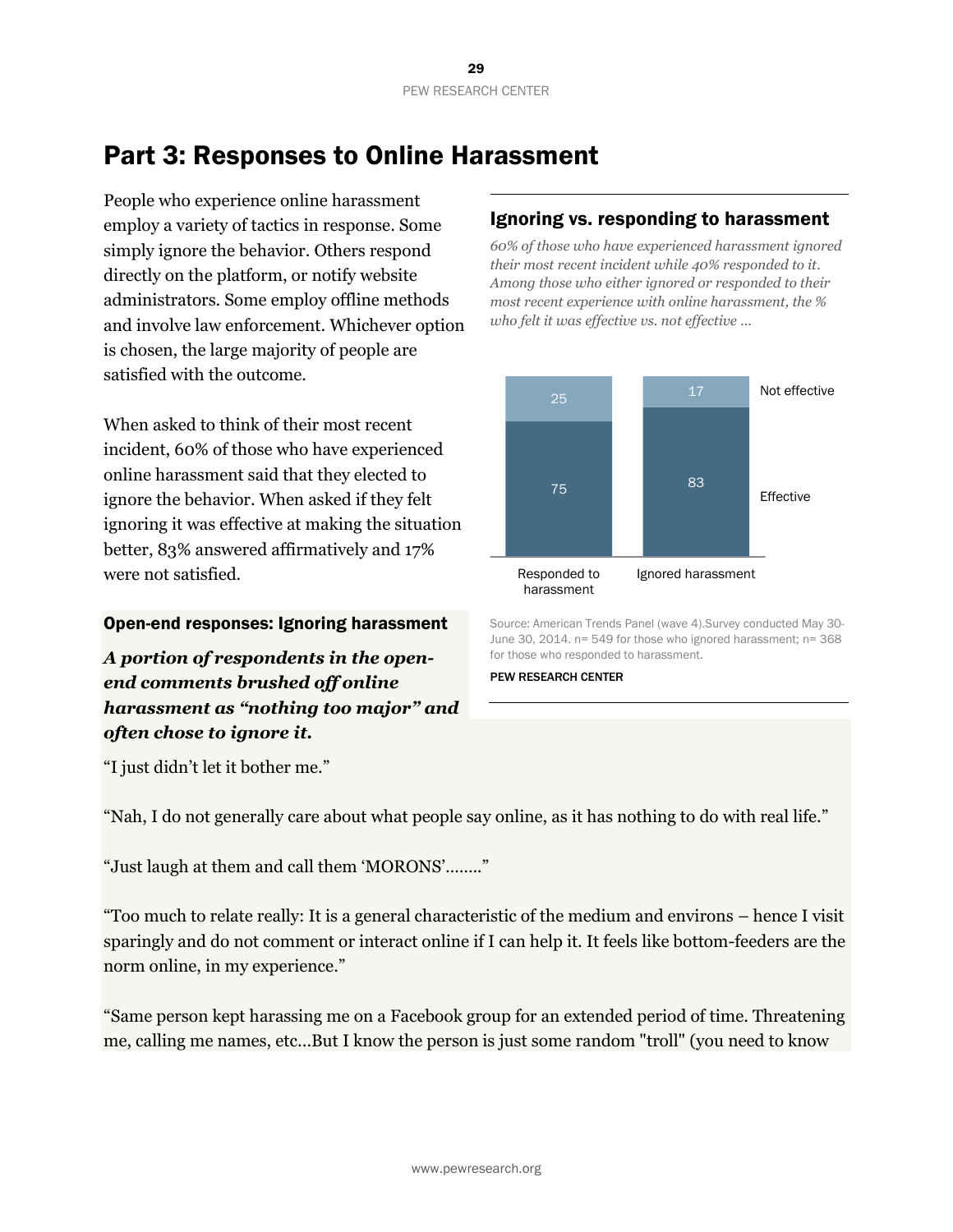what that means on the internet) and I didn't take it seriously. Online harassment does not faze me. People should learn not to get offended by silly things."

# **Response Steps**

# Actions in response to online harassment ranged from direct confrontation online to involving law enforcement.

Some 40% of those who have experienced online harassment took some sort of action in response to their most recent incident, ranging from direct confrontation to engagement with law enforcement.

When asked if they felt that any of the steps they took were effective at making their most recent situation better, three-quarters of those who responded to online harassment said they did. A quarter were still not satisfied.

Overall:

- 47% of those who responded to their most recent incident with online harassment confronted the person online responsible for the harassment
- 44% unfriended or blocked the person responsible
- 22% reported the person responsible to the website or online service
- 18% discussed the problem online to draw support for themselves
- 13% changed their username or deleted their profile
- 10% withdrew from an online forum
- 8% stopped attending certain offline events or places
- 5% reported the problem to law enforcement

There were few demographic differences between those who took various steps in response to their online harassment, with two key exceptions: women and those under 50 who responded to their harassment were more likely than their counterparts to unfriend or block the perpetrator. Some 55% of women did so, compared with 34% of men and 49% of those under 50 unfriended or blocked someone, compared with 27% of those over 50.

For some, responding to harassment is a relatively straightforward affair. Forty-nine percent of those who responded to their recent harassment incident took a single step. But others engaged in a more multi-faceted response, as 48% took multiple actions in response to their most recent experience. Indeed, some 8% of online harassment victims report taking four or more of these specific actions.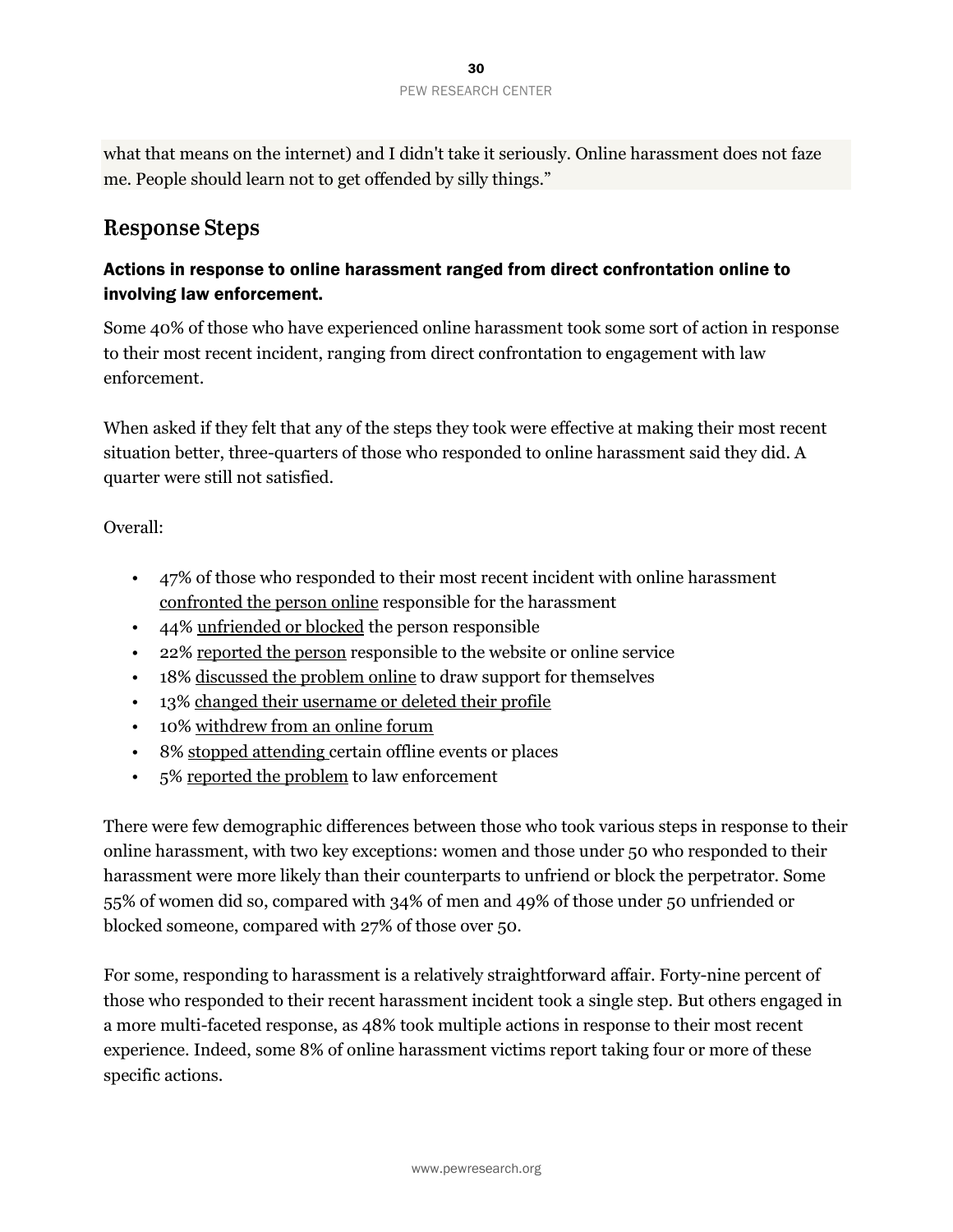As noted in Part 1, online harassment exists along a spectrum of severity. Of those who have been harassed online, some 45% have experienced especially severe forms of harassment (these include physical threats, sexual harassment, stalking, or harassment over a sustained period of time). They tend to have a much different response to their most recent harassment incident compared with the 55% of harassment victims who have *only* experienced less severe versions of these behaviors (i.e., name-calling and embarrassment).

Specifically, past victims of more severe forms of harassment were more likely to respond to their most recent incident<sup>5</sup> by unfriending or blocking the person responsible (62% vs. 27%), confronting the person responsible online (53% vs. 41%), reporting the person responsible to the website or online service (34% vs. 11%), changing their username or deleting their profile (21% vs. 4%), or ending their attendance at certain offline events or places (12% vs. 3%). They were also more likely to take multiple actions in response to their most recent incident (67% vs. 30%).

#### Open-end responses: Response steps

*Besides the response steps listed, a number of respondents in the comments reported that they confronted the person face-to-face. Others brought the problem to the attention of other authority figures, like lawyers or managers at work.*

"Confronted the person face-to-face."

"Called the person."

"Talked out the problem."

Confronted the person offline politely."

"Secured a lawyer."

"Got a lawyer."

 $\overline{a}$ 

"Reported it to a supervisor at work."

"Confronted at work and eventually terminated."

<sup>5</sup> Note that in our survey, we asked what type(s) of harassment people have experienced in the past, and how they responded to their *most recent* incident of harassment. However, we did not specifically ask what *type* of harassment people experienced most recently.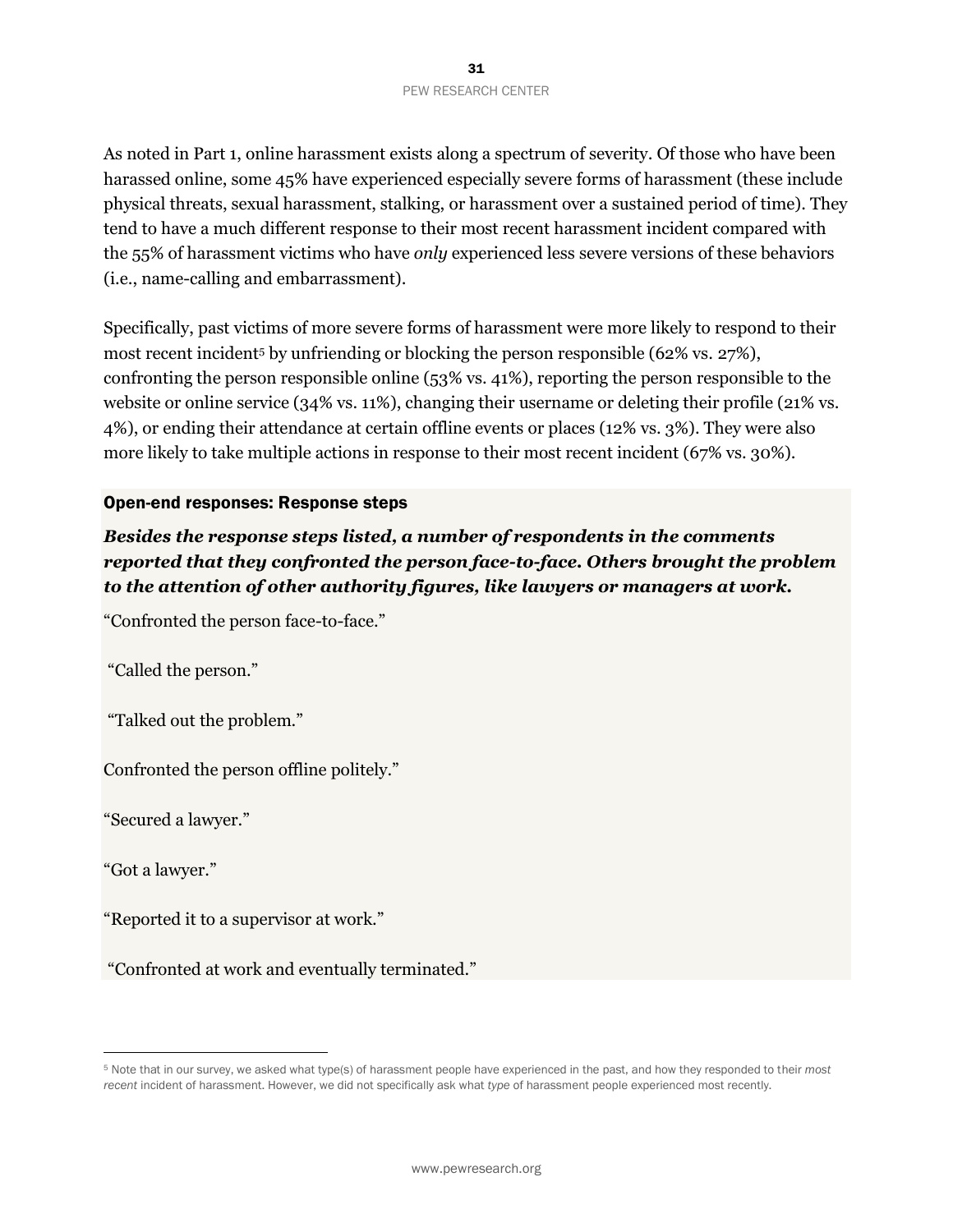# Part 4: The Aftermath of Online Harassment

For those who have experienced online harassment, the fallout can range from insignificant to an ongoing trauma. This survey examined not only the immediate after-effects of harassment, but also the possibility that these effects linger.

Asked how upsetting they found their most recent experience with harassment, the responses were varied:

- 14% of those who have experienced online harassment found their most recent incident extremely upsetting
- 14% found it very upsetting
- 21% found it somewhat upsetting
- 30% found it a little upsetting
- 22% found it not at all upsetting

Taken together, half found their experience with online harassment a little or not at all upsetting. But a significant minority, 27%, found the experience extremely or very upsetting.

Women who have been harassed online were more than twice as likely as men to find their most recent experience with online harassment "extremely" or "very" upsetting -- 38% of harassed women say that their most recent experience falls into this category, compared with 17% of harassed men. On

#### 9 8 19 33 31 18 20 24 26 12 Extremely upsetting Very upsetting Somewhat upsetting A little upsetting Not at all upsetting Men Women

## Women more likely to be upset by online harassment

*Among those who have experienced online harassment, the % who found their most recent experience upsetting in the following degrees, by gender…*

Source: American Trends Panel (wave 4).Survey conducted May 30-June 30, 2014. n=932. PEW RESEARCH CENTER

the other hand, 31% of men said that their most recent experience with harassment was "not at all" upsetting, compared with just 12% of women.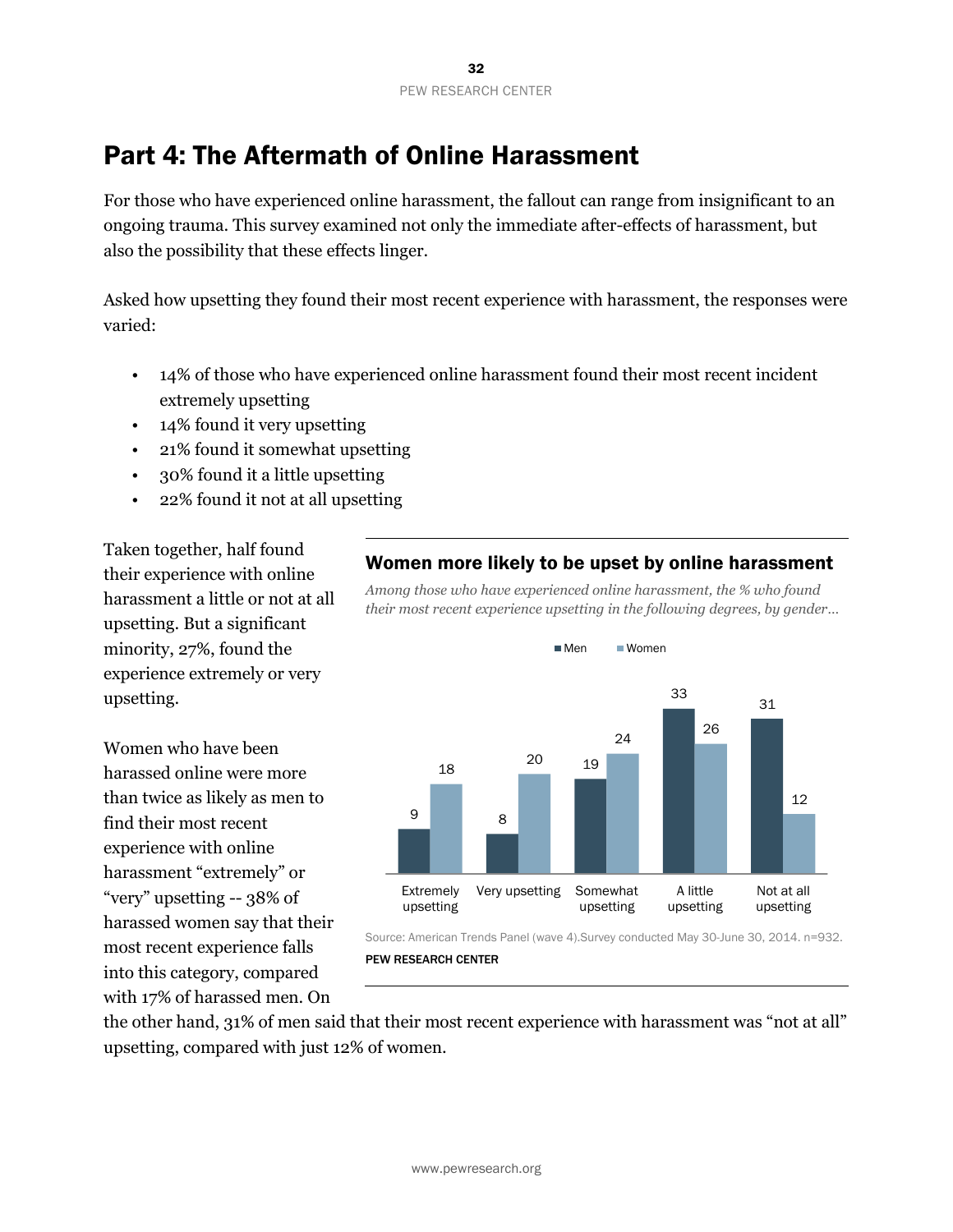As was the case with their responses to incidents of harassment online, people who have experienced more severe forms of harassment in the past are particularly likely to indicate that their most recent experience had a pronounced negative impact. (Again, we do not know precisely what type of behavior provoked this emotional response in their most recent exposure to harassment online.) Some 37% of those who have experienced severe forms of harassment in the past (such as physical threats, stalking, and sustained or sexual harassment) found their most recent experience with online harassment "very" or "extremely" upsetting.

To be sure, many people who are exposed to "less severe" forms of harassment like name-calling or embarrassment report a strong emotional impact, although this effect tends to be more muted. Among those who have *only* experienced these more moderate forms of harassment (but not the more severe versions noted above), 19% indicate that their most recent interaction was "very" or "extremely" upsetting to them.

When gender and severe harassment combine, the results are especially stark. Although men and women are equally likely overall to have experienced "severe" harassment in the past (i.e., sexual harassment, stalking, physical threats, harassment over a sustained period of time), they differ in how upset their most recent experience with online harassment made them.

Some 51% of women who have ever experienced severe harassment online found their most recent incident "extremely" or "very" upsetting. (Again, we do not know the particular circumstances of respondents' most recent incident.) This is a significant difference compared with the 23% of men with severe experiences who similarly felt "extremely" or "very" upset about their most recent incident. It is also significant to the 27% of women and 13% of men who have *only* experienced name-calling and embarrassment but were still "extremely" or "very" about their most recent encounter. That is to say, women with severe harassment experiences are set apart in their reactions to their most recent harassment.

The opposite trend is also true. Men who have *only* experienced "less severe" types of harassment are particularly likely to find their most recent incident with harassment "a little" or "not at all" upsetting. Fully 69% said so, compared with 49% of their female counterparts. When compared with those with "severe" past experiences, 57% of men and 26% of women found their most recent incident "a little" or "not at all" upsetting.

Those who have experienced online harassment were asked when their most recent incident occurred. Some 8% said it was still occurring now, 39% said it happened within the past year, and 53% said it occurred more than a year ago.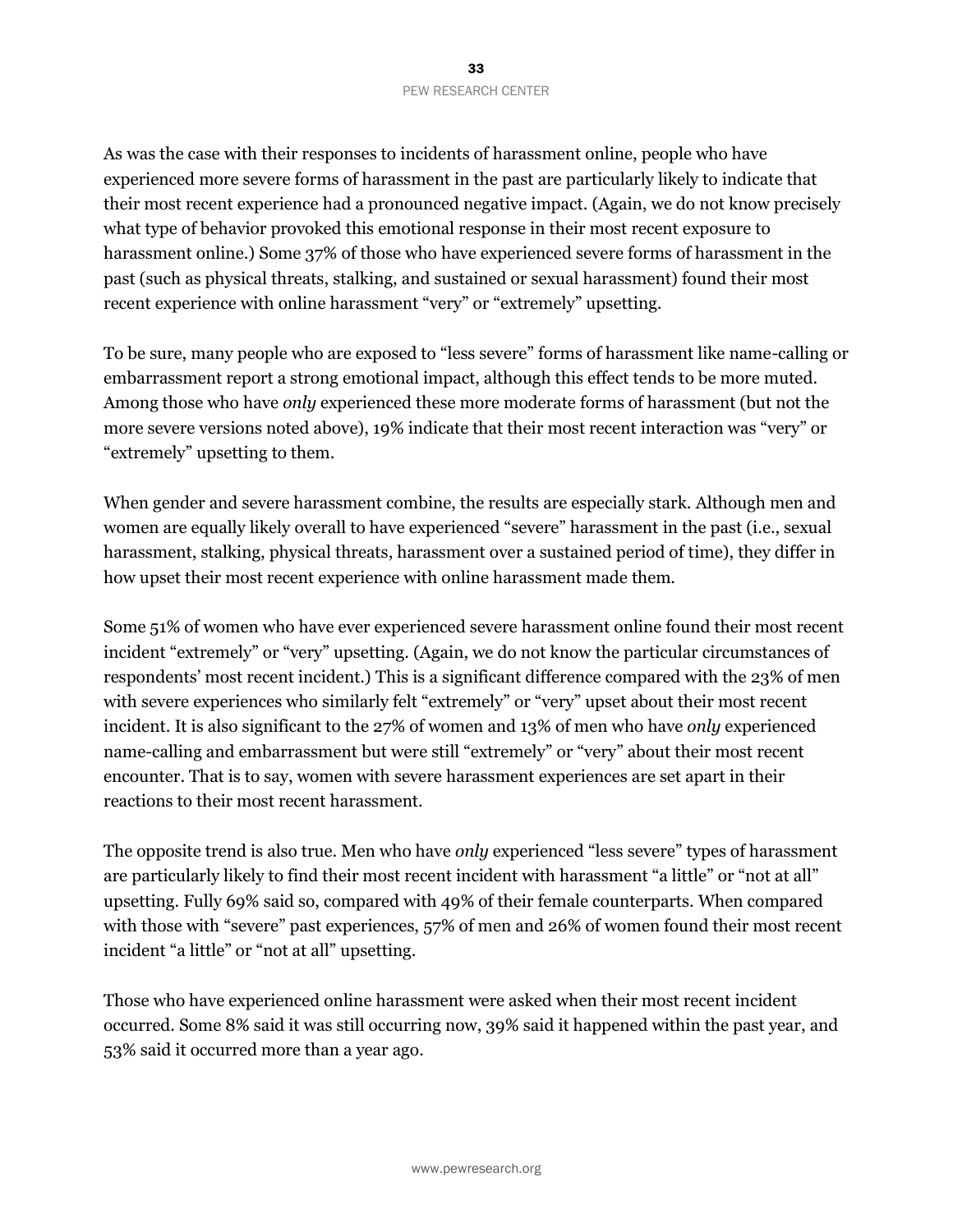#### Open-end responses: Severe harassment

*The open-end responses describing more severe types of harassment like sexual harassment, stalking, and physical threats included especially graphic descriptions and strong sentiments. Responses often mentioned the great lengths people went through to end the harassment, and identified the gender of the respondent. These trends were atypical of less severe harassment stories.*

"Had to change my profile and my name on it to hide because of the bullying. Always being attacked online, called names, told I should be dead, why don't I just die, I don't deserve to breathe, I take up too much space. I had guys send me pics of their penis telling me I was a no good w\*\*\*e and that that is what I deserve and they are going to stick it to me. The police wouldn't help they just laughed and told me to take him up on it."

"I was told that someone should rape me which was horrific since it's one of the things I fear most."

"Online commenters told me I was 'asking to be raped,' that maybe I made all of this up, and that my parents were to blame because they raised a r\*\*\*\*\*."

"I was on a website and stated my opinion in a discussion. I was sexually harassed and physically threatened."

"Wymen don't internet. Show me ur b\*\*bz 4 proof"

"A man I went to high school with was sending me inappropriate photos and comments of a sexual nature."

"I was threatened and told that if I stopped communicating with this man he would find me and rape me."

"Dating site guys would ask for vulgar pleasures. When turned down I was called offensive names."

"Men on online dating sites can become belligerent when they feel rejected."

"If I post something and they know I'm a woman, people automatically think I'm flighty or slutty."

"Being sexually harassed, unfortunately, seems like it is just part of being a female. I do not think I have had an entire day without at least one comment/gesture (in person or online) that could be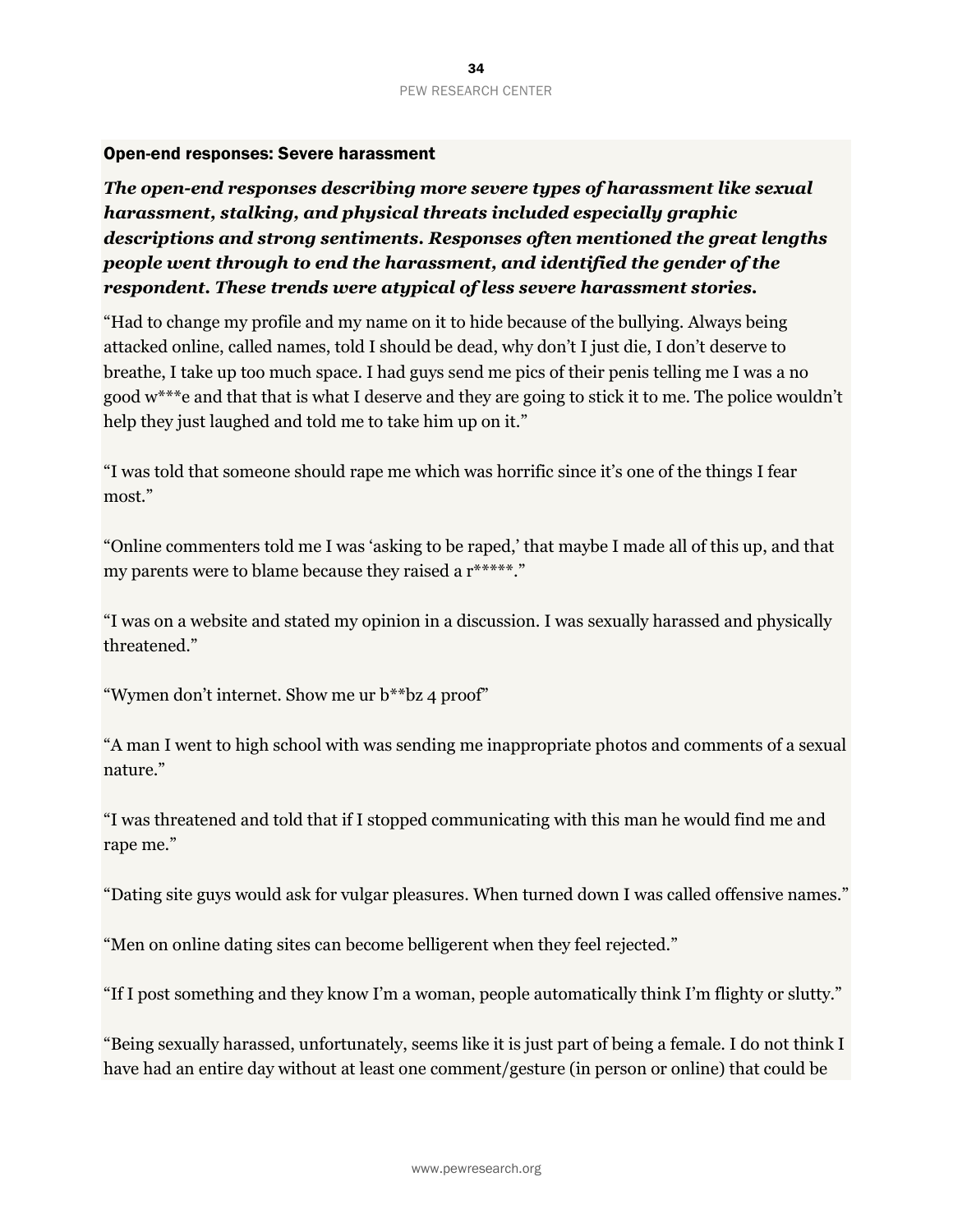called sexual harassment. I have had people attempt to embarrass me…but I do not embarrass easily."

"An unknown person used the search function to find me on every social media site, proceeding to harass me continually…until I called the police, after which he disappeared."

"A person who was rejected personally followed me online and off, contacted people I knew, and let me know he knew what I was doing, where I was going and with whom I was associating. I let him know, in the strongest terms, to cut it out. But Neanderthal being Neanderthal, he really didn't fully stop until another male came into the picture and THEN this 'person' backed off. Because male territory he understands. Disgusting."

"I had a former partner continually trying to contact me after I broke things off. When he couldn't reach me, he started having friends message me. Eventually I changed my information and converted all my posts to private."

"Someone I know kept on saying they wanted to fight me and sending me messages until I blocked them it didn't stop."

"I had a woman stalk me, which began online and continued in the real world, ending in the courtroom."

"Threatening to harm my pets and myself and my personal property. Cops were no help!"

"Guy said he was going to 'slap me silly'."

"I am a woman who identifies as a feminist. Whenever I try to educate about my beliefs others attack me. Sexual harassment is something that happens on a regular basis."

# **Reputation and Online Harassment**

## A share of the victims feels some longer-term damage from their experiences.

Online harassment can have long-term effects. In a time when everyone from future employers to future romantic partners can potentially find personal information on others with a simple Google search, online harassment can cast a long shadow.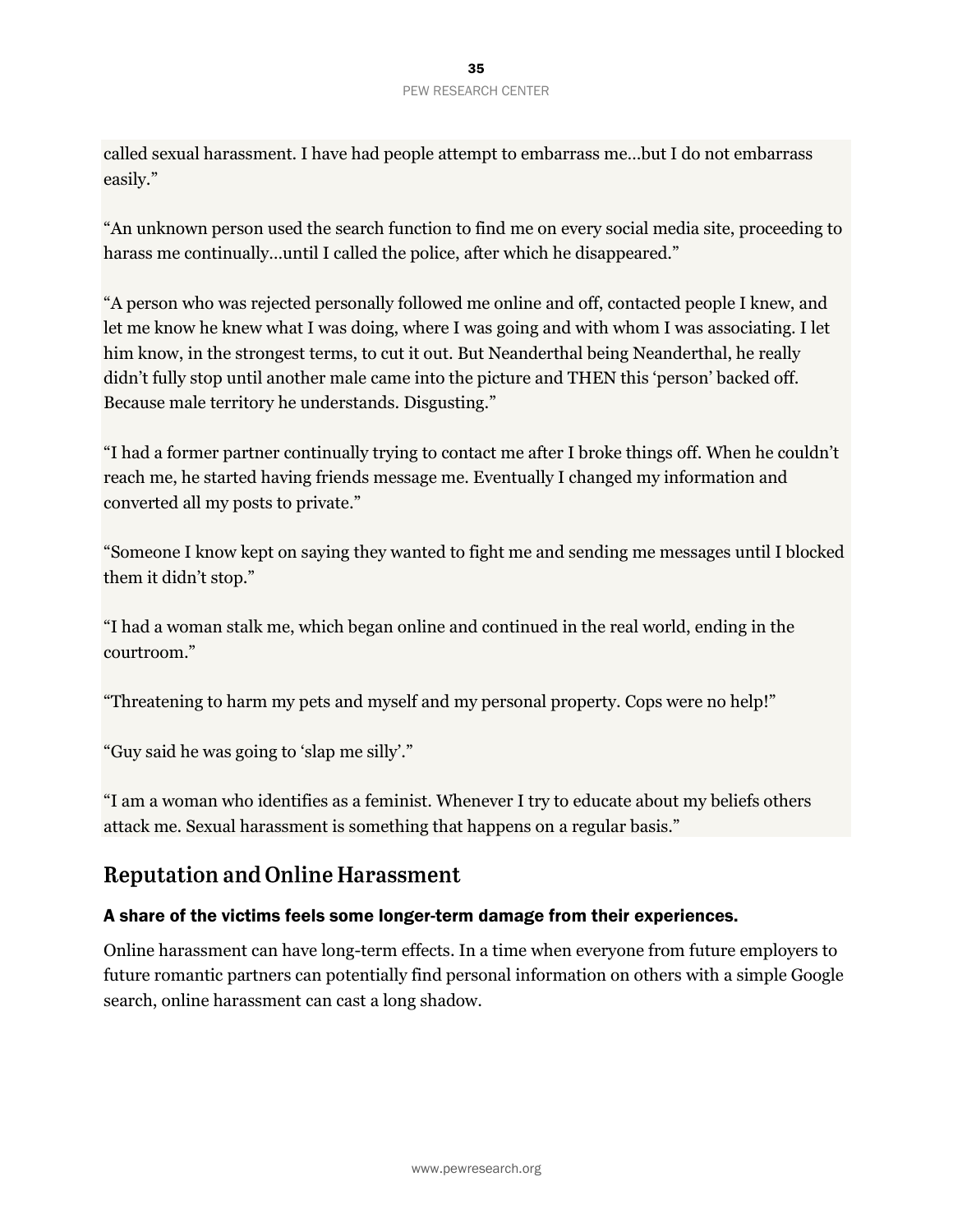The majority, 85%, of internet users who have been the target of online harassment have not had an experience that hurt their reputation. Another 15%, however, do feel that their reputation was damaged by their experience with online harassment.

Again, there were differences based on the severity of online harassment that occurred. Those who experienced certain types of severe harassment—namely, physical threats and sustained harassment – were more likely to feel their reputation had been hurt. Some 34% of those who have experienced sustained harassment and 31% of those who have been physically threatened said their reputation had been hurt. Conversely, those who experienced more benign types of harassment like name-calling and embarrassment were more likely to feel their reputation had not been damaged—82% and 80%, respectively.

Those who found their most recent experience with online harassment "extremely" or "very" upsetting were more likely than those who found it "a little" or "not at all" upsetting to say they have had an experience with online harassment that hurt their reputation. A quarter, 26%, of those who found it extremely or very upsetting said their reputation has been hurt by online harassment, compared with just 10% of those who only found their harassment a little or not at all upsetting.

#### Open-end responses: Professional settings

# *In the open-end responses, many comments about reputation were work-related or criticized professional abilities.*

"I met a guy in a work environment, and he called me after a work event. I then got harassing phone calls from a woman telling me to leave him alone, and she even stalked me on Facebook. It was horrifying. A police officer friend of mine contacted her and him for me; clearly a dispute on their end, but it was terrifying. I was worried about my work reputation as well as my personal reputation."

"Attacks through mass emails and comments on blogs on my personal and professional character, leading to extended professional review when applying for jobs. Ultimately unfounded/libelous criticisms that delayed employment opportunities."

"A slight mistake in a message was twisted and re-sent out to my organization."

"Over a period of years, there is a person who posts angry messages about my business and who tries to contact me. I therefore quit Facebook and Social Media for the last few years."

"Someone made a public post on Facebook criticizing my job performance."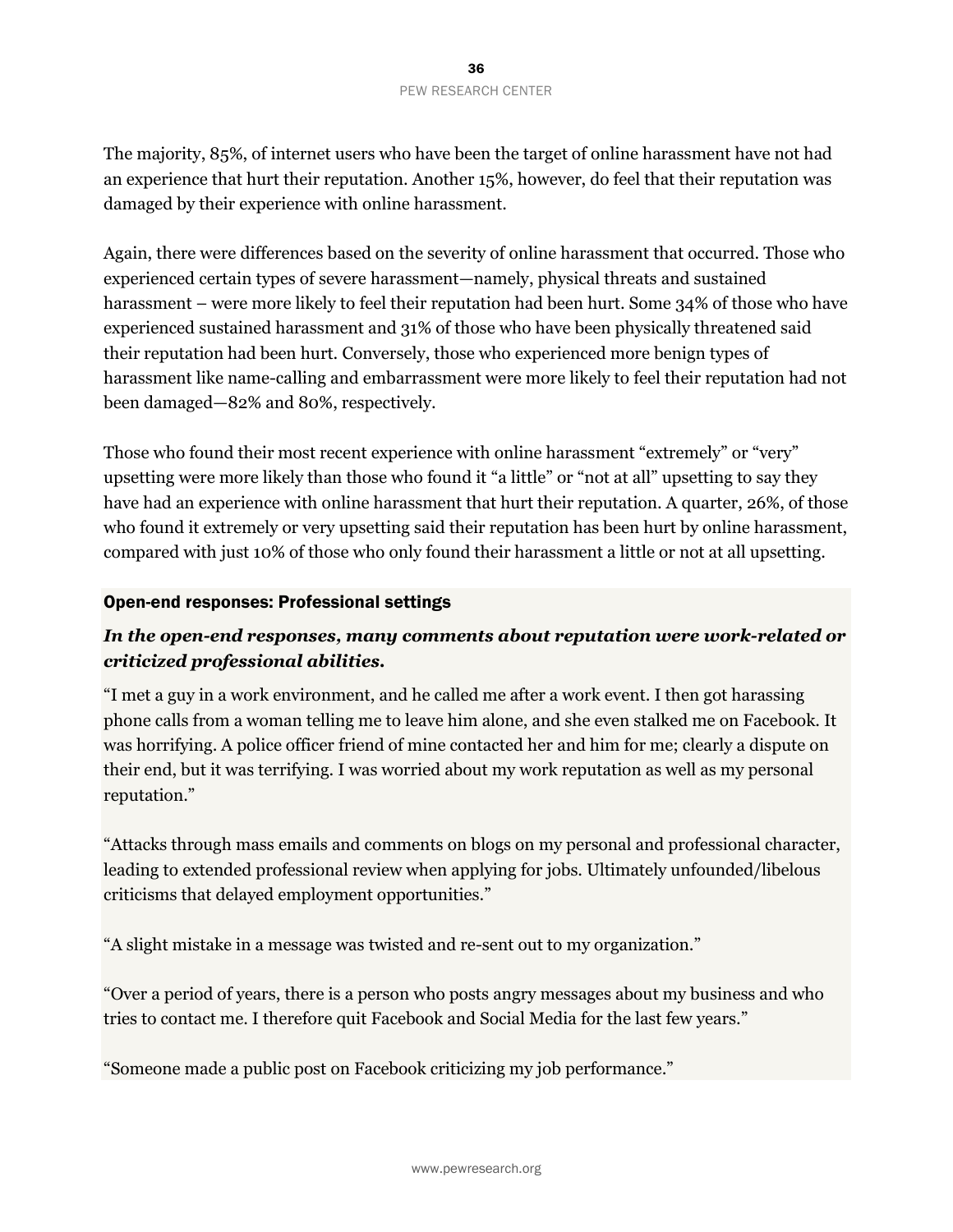"I was a guest on a Facebook page for union employees. One employee did not want me on page (I was in management), continued to make snide remarks until I removed myself from the page (in an effort not to detract from the group)."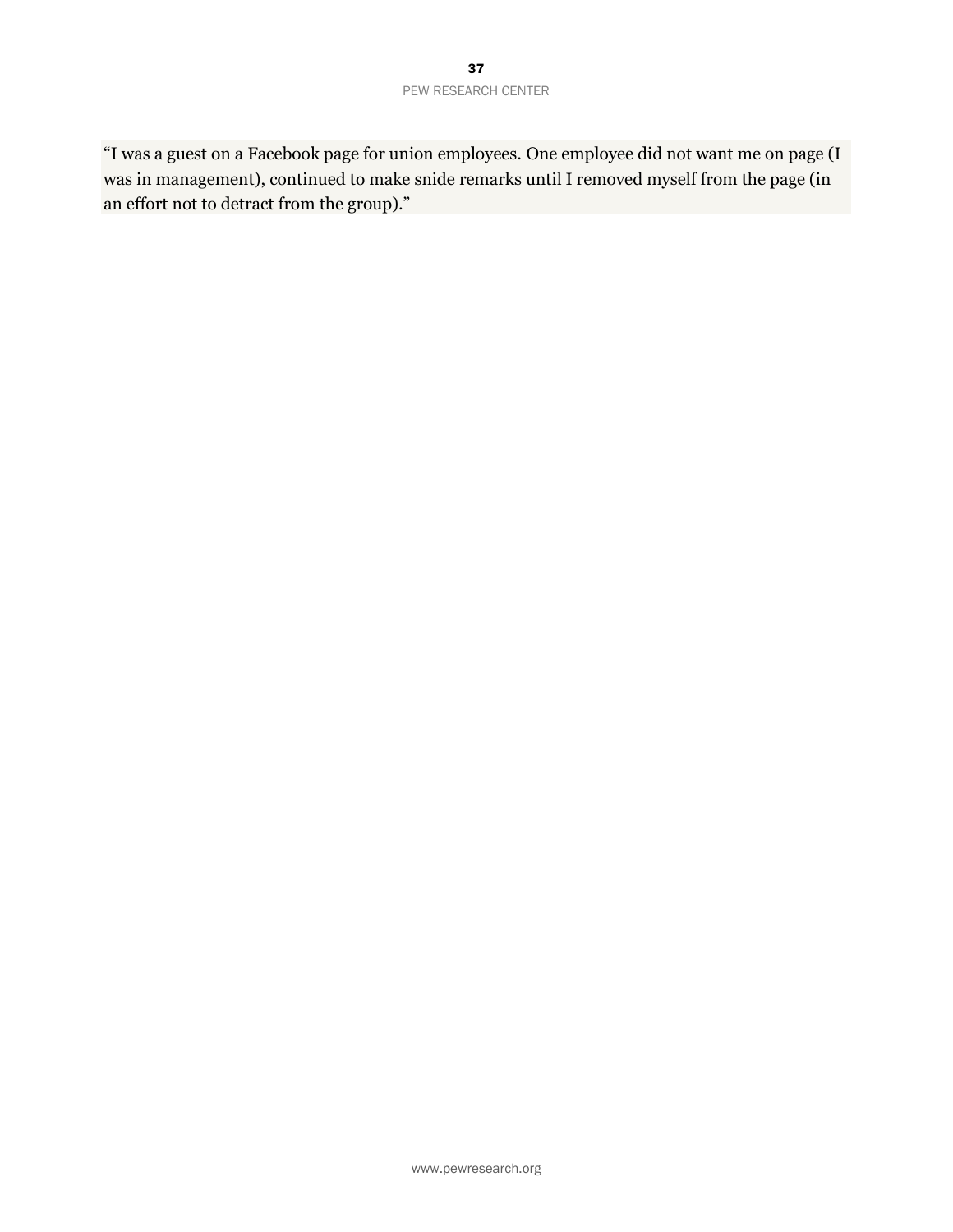# Part 5: Witnessing Harassment Online

Nearly three quarters of internet users—73%—have witnessed online harassment. Offensive namecalling and purposeful embarrassment were the most common types of harassment people witnessed. Respondents were asked if they had witnessed the following types of harassment online:

- 60% of internet users said they had witnessed someone being called offensive names
- 53% said they witnessed efforts to purposefully embarrass someone
- 25% said they witnessed someone being harassed for a sustained period of time
- 24% said they witnessed someone being physically threatened
- 19% said they witnessed someone being sexually harassed
- 18% said they witnessed someone being stalked

## More internet users witness harassment online than experience it

*Among all internet users, the % who have witnessed vs. experienced the following elements of online harassment …*



Source: American Trends Panel (wave 4).Survey conducted May 30-June 30, 2014. n=2,839 for personally experience; n=2,841 for witness.

#### PEW RESEARCH CENTER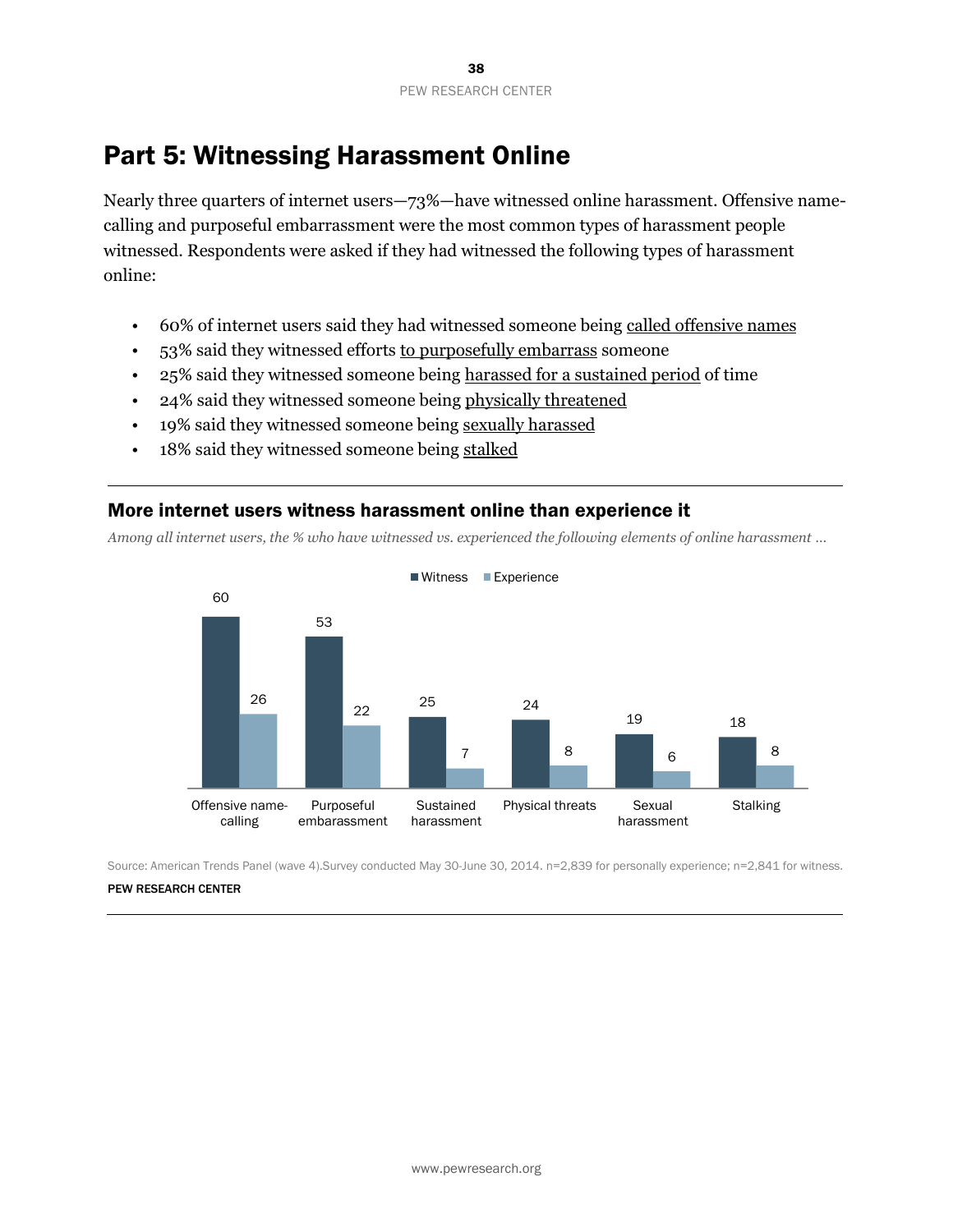# Demographics of Witnessing Online Harassment

### Young people are the most likely demographic group to witness online harassment.

Young people, those ages 18-29, are the most likely of any demographic group to witness harassment online, both in general and across each specific element. Fully 92% have witnessed some kind of harassment online.

Young people are most likely to observe name-calling and efforts to embarrass someone, but their experience stands out when considering more severe types of online harassment. Young people observe physical threats, sexual harassment, stalking, and harassment over a sustained period of time at almost double the rate of the general internet-using population. Those 30-49 observe these types of harassment at similar rates to the general internet-using population, while those over 50 observe them at significantly reduced rates. Much like experiencing harassment, young people are particularly exposed to witnessing online harassment.



#### Young people are particularly likely to witness all types of online harassment

*Among all internet users, the % who witness the following types of harassment, by age …*

Source: American Trends Panel (wave 4).Survey conducted May 30-June 30, 2014. n=2,841.

Hispanics and African-Americans are more likely than whites to witness harassment. Fully 88% of Hispanics, 84% of African-Americans, and 69% of whites have witnessed at least one kind of online harassment. Across the six individual elements, Hispanics are more likely than whites to witness each one. Along with Hispanics, African-Americans are also more likely than whites to witness physical threats, purposeful embarrassment, and stalking online.

PEW RESEARCH CENTER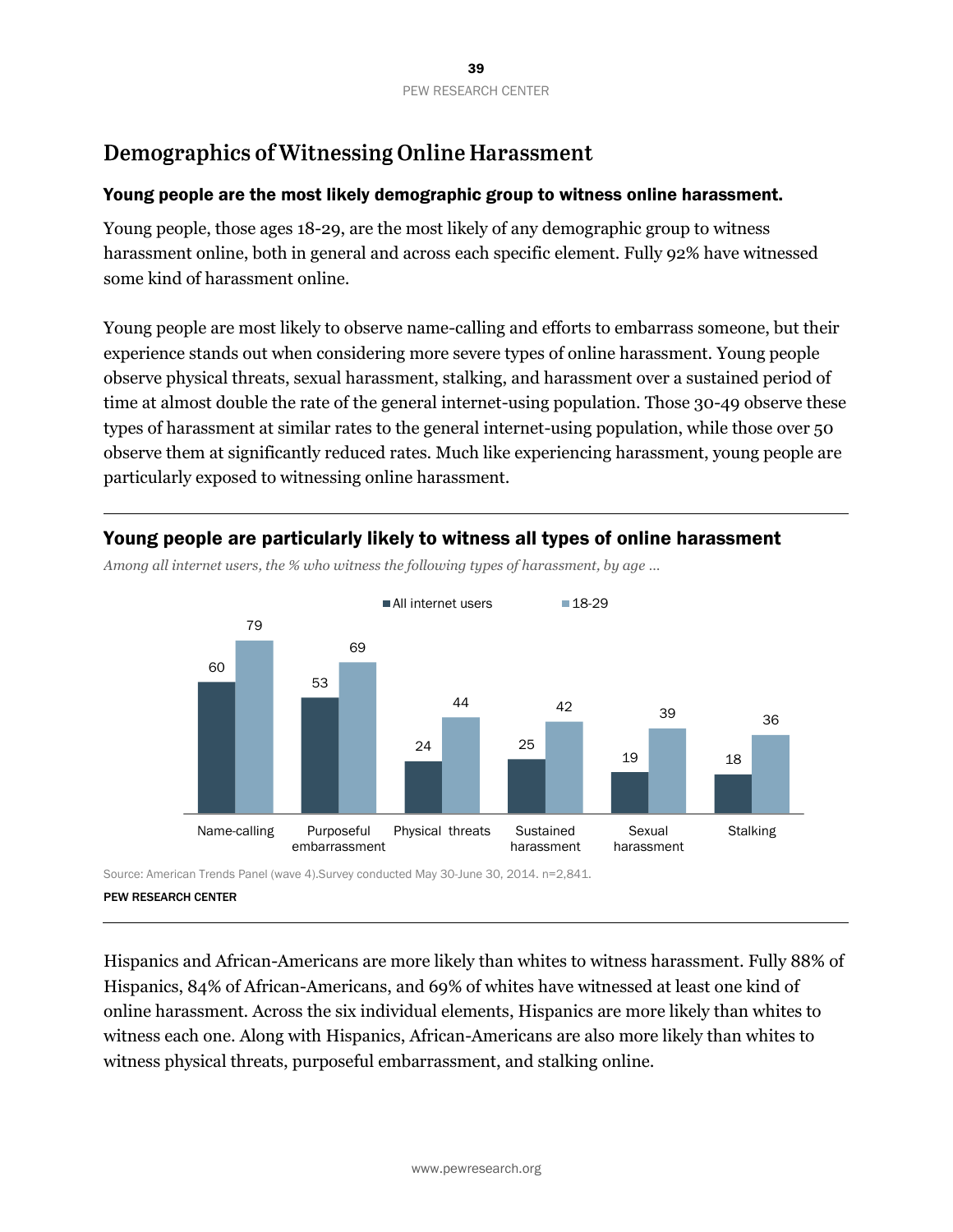Those who have witnessed online harassment were also likely to be the target of it. Over half of internet users, 53%, who have witnessed the harassment of others online were the target of online harassment themselves. They were more than ten times as likely as internet users who have not witnessed online harassment to experience it by a margin of 53% to 5%.

#### Open-end responses: Witnessing harassment

*Respondents were asked to give their own description of the most recent incident of online harassment they witnessed. The themes and frustrations described were similar to the stories documented throughout this report of those who experienced harassment.*

# *Many respondents noted anonymity was behind much of the harassment they witnessed and gave people license to behave badly.*

"Some people lose all sense of decency when they think actions on the internet are anonymous."

"Behavior and language that would never be done in person."

"Commenters on message boards say all kinds of horrible things to people unthinkingly. There is so much security in the idea of anonymity so people are much more forward with the things that they say because there isn't as much chance of them actually being confronted about what they have said or done."

"Comments sections of websites can be a racial and/or misogynistic free for all. People hide behind their anonymity to say the most foul, racist and sexist things. They say things that they would never say face to face. In the past I have called some of these people out, and lectured them on their behavior. However, you can't always rationalize with a sick or stupid mind."

"People lose their moral compass online. You can be as cruel as you want behind a screen because no one is immediately responding and you don't have to face what you say/do."

"A lot of these things happen anonymously. They become less frequent when a person's identity is known, but is still seen."

"Mostly anonymous online forum attacks of a silly nature, nothing of great import."

"Twitter, Facebook, and email, all allow anonymous people to write the most hateful harmful things about and to people. It should not be anonymous anymore. People should be allowed to say what they want, but the recipient should know who the author of the comments is. Too many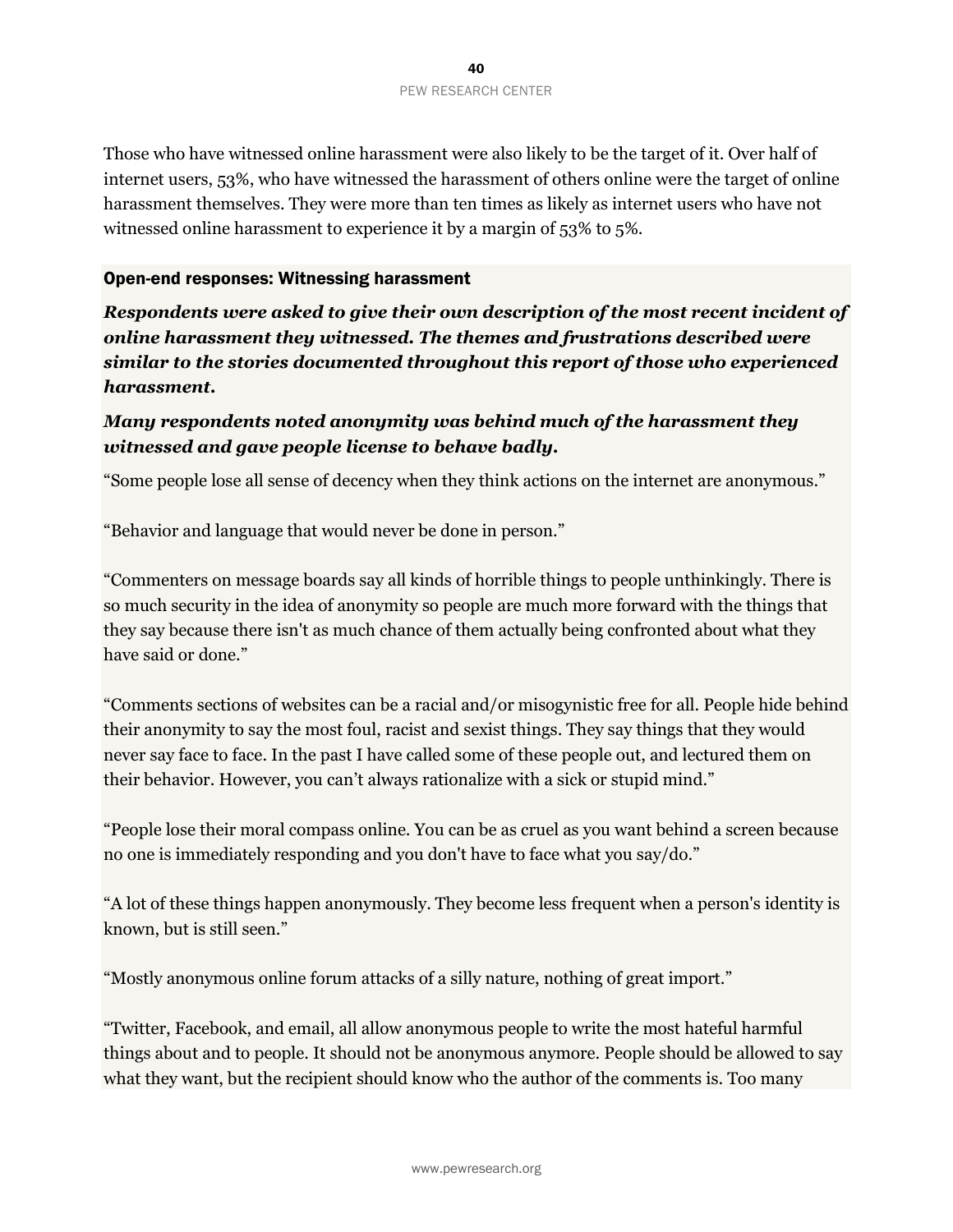people get online and feel empowered to reach out and strike at strangers with a vengeance because nobody knows who they are. Five years from now we'll wonder why we let people get away with this so long. It will be changed."

"Anonymous people calling other people names and questioning their character."

"I have seen people being called racist things like the n-word or s\*\*t or gay slurs. I have seen other people being called dumb or stupid. Mostly on tumblr. They use the anonymous setting and just rip people apart."

"It is far too easy for a person to stalk , harass, and threaten another online and remain completely anonymous."

"Social networking allowing someone to be anonymous, thus allowing them to say anything about multiple people."

"Facebook, and Twitter usually...people using anonymity to verbally attack people or embarrass them with their beliefs."

'I've seen people belittle people they don't even know. The anonymity of the internet allows people to be ruder than they would be in real life."

"Much like anyone else. Folks are attacked online for simple comments or their beliefs. The assumed/presumed anonymity of the internet makes for a lot of tough guys and bullies."

"People regularly insult others on the internet far more freely than in personal situations because of the anonymity involved. People wouldn't regularly insult others for such minor things, but on the internet there are seldom consequences, and people take advantage of this."

"People say things they wouldn't normally say face to face."

*Most people said they witnessed general cruelty or meanness online. Name-calling, insults, and an inability to respect differences in opinion were common complaints. Some expressed a certain amount of apathy that meanness is just the nature of life online.*

"Angry people haranguing over a delicate situation and trying to bully their views into fact. Offensive language was the main propellant in the conversation and loud voices."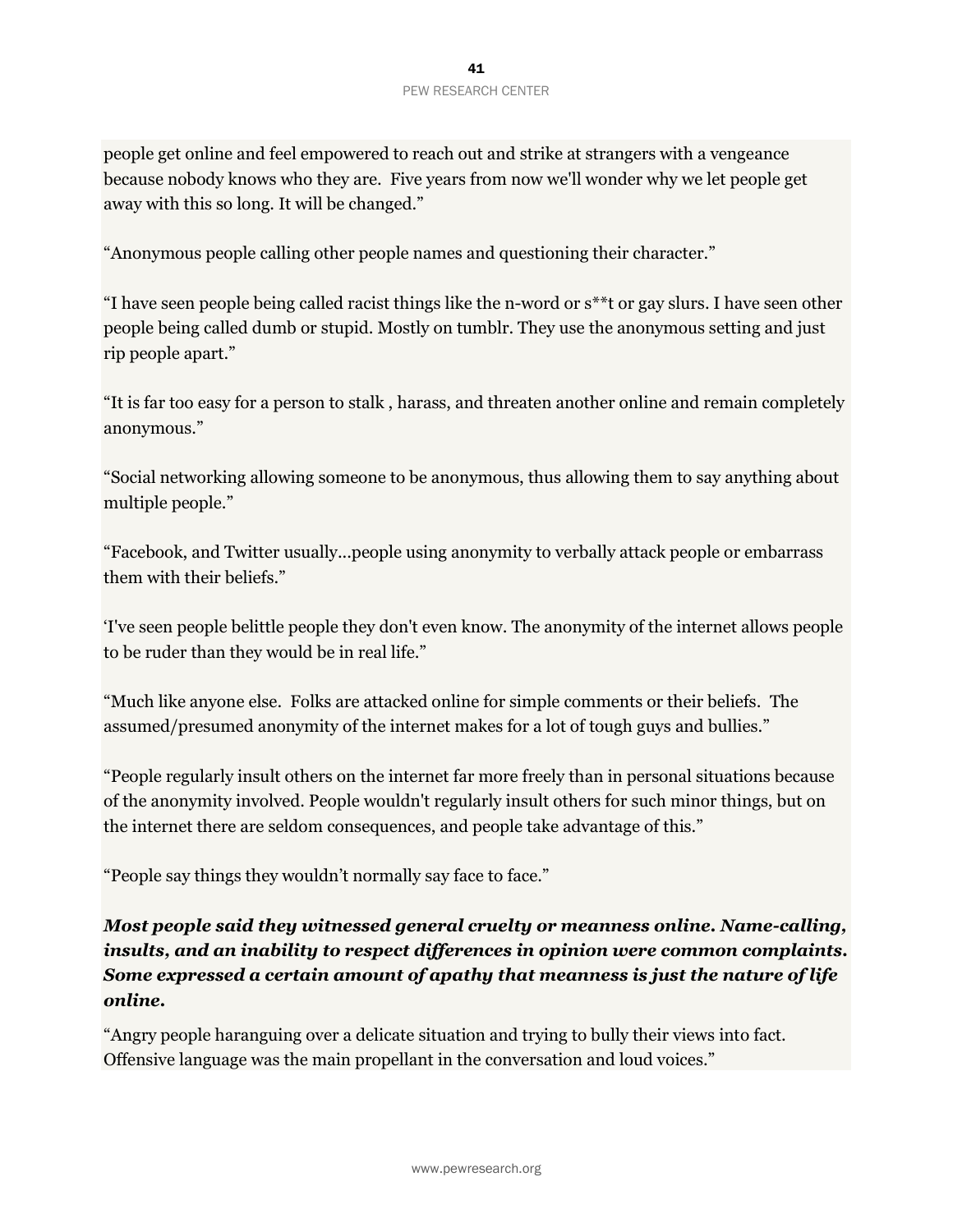"Someone being ridiculed on a forum for their beliefs and opinions. The use of profanity and physical violence, although the offender probably never intended to act on it. Cowards tend to have a lot of courage sitting behind their computers."

"Attack with regard to another's point of view and sometimes go the point of name calling.....or worse."

"Comments in posts are often offensive, vulgar and mean spirited towards the writer or other commenters."

"Foolish ridicule, not letting people have their own thoughts, not being able to disagree and let be, having to have last word, we need to let other opinions count as much as our own."

"Friends, or friends of friends, being d\*\*ks stashed away at their home with no one around, completely comfortable saying whatever comes to mind without thinking first."

"General bullying and comments intended to humiliate or cause stress to someone, usually on Facebook."

"I come across comments often on Facebook of people that take offense of another person's opinion. These comments can often lead to more comments from many people and include all types of remarks (funny/dirty/nasty/etc)."

"I have seen someone spreading untruths about another person to others on social sites. Telling lies and trying to get others to believe it and to tell others as well. Very disturbing to see that especially when you know the person they are referring to and you know that it is untrue."

"In comments on a Facebook post, many times people will harshly and indecently harass other people leaving comments. They call them terrible names, use terrible language, say ugly things about them although they do not know them, and will argue for a long time."

"In general, whether anonymity is a factor or not, people feel entitled to be brutal in their conduct with people they don't know."

"Just reading what the person puts online turns my stomach."

'Someone calling someone names."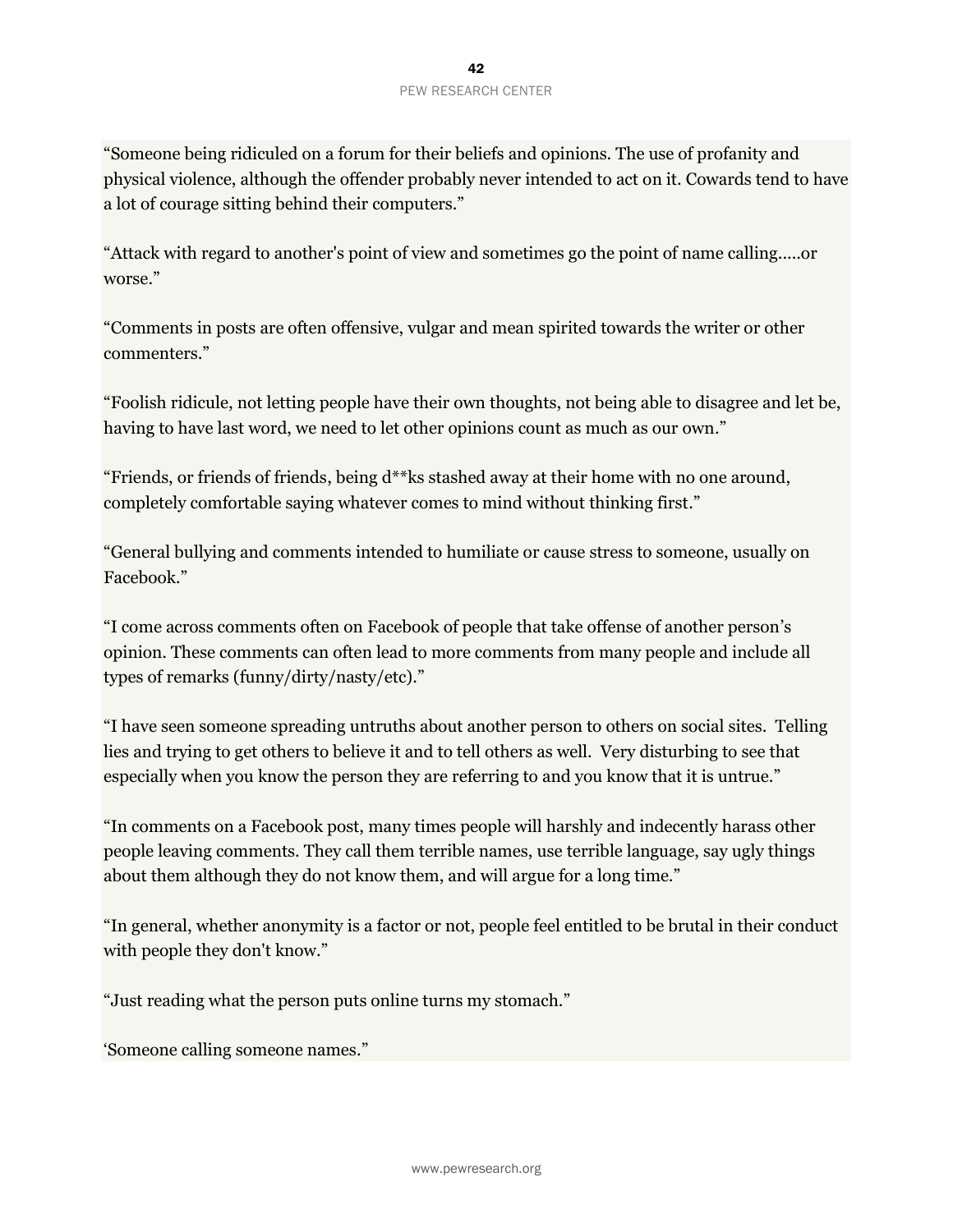"The 'comments' require no Mensa Membership so they can and have devolved into name calling."

"People in online forums can just be mean. I have seen all types of inappropriate comments that people make to harass, demean and belittle others. I don't understand why people are so disrespectful and uncaring and just plain mean."

"People just say names, ask for nudes, and tell people they suck at life."

"People say very mean things on the internet with no fear of repercussions, racial slurs get thrown around, often for nearly no reason at all."

"People talking s\*\*t about others publicly rather than one-on-one."

"People think they can get away with anything online so they treat people however they want."

'People think they can say or do whatever they want online because they don't have the personal interaction or accountability to others."

"It's all over the internet. How can you not see it?"

"It's the Internet. It's pretty much everywhere. There's a lot of crap online, but you gotta take the bad with the good, and I accept it for what it is."

'Haters gonna hate. It's constant."

# *Many people observe harassment online surrounding political or religious differences or public figures.*

"Deliberate meanness aimed at political figures."

"I argue politics and see discussions of the same. They get pretty ignorant. Racism, discrimination, generalization, you name it I've seen it. I'm surrounded by unaccountable ignorant a\*\*holes."

"I have observed condescending and antagonistic remarks about people in an online discussion group about local politics and social issues."

"I have observed social networking used to vilify different people for their religious and/or political beliefs. This is especially true of current political leaders."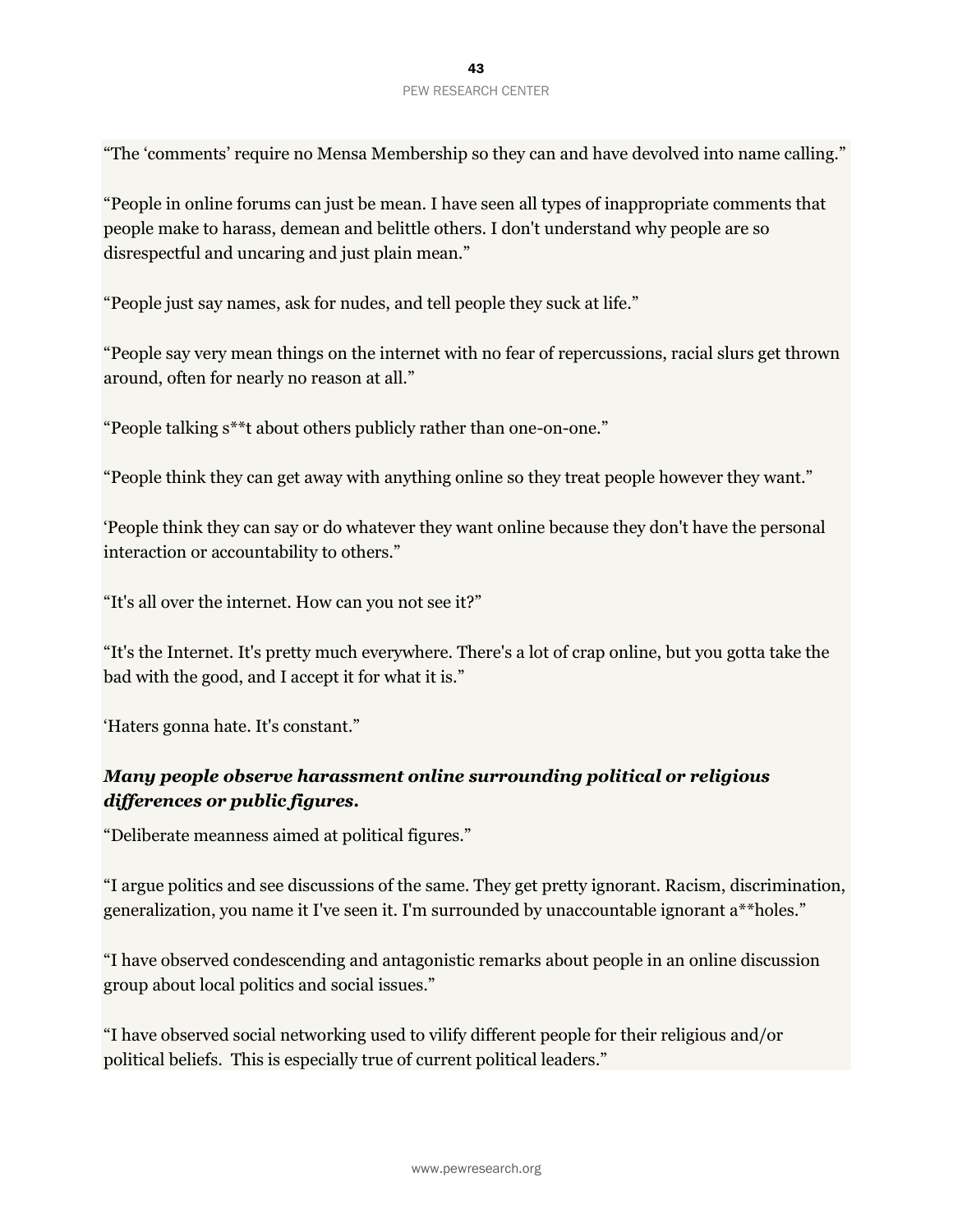"In blogs mainly discussing politics where people lash out at each other because they are so unhappy with themselves or wish to feel more superior to others in their point of view."

"In reading blogs: 1. People call those with different political and/or religious views very insulting names and insult their intelligence. 2. Many cannot and do not stick to the issues because they think the more improperly emotional they get...the better they will make their point. WRONG...THEY just belittle themselves."

"On Facebook a friend continually derided one political party and their candidates in such a mean spirited way that I dropped the person as a friend."

"Rude put-downs relating to disagreements on politics or religion."

"Someone being persecuted for their faith and adherence to its tenets."

"I got off of Facebook because of religious nuts who force their opinions on everyone."

"I often see a lot of hatred and name calling at the President."

"Came across several liberal/progressive trolls that verbally threaten and harass online participants in order to break up the conversation and to be of general annoyance."

"General name calling during heated political or social discussions. The raunchy and generally lewd commentary comes from supporters of a left leaning slant, usually. When they have lost the debate and are relegated to character assassination as an offensive (no pun intended) weapon."

"General site trolling where people, usually right-wing extremists, call anyone who disagrees with their little worldview nasty names and occasionally, especially if the target of their trolling is female, it descends into sexual harassment."

"Liberal left inclined trolls, calling people stupid, threatening death, saying sexually offensive things."

"Mostly gun rights nuts responding to calls for sensible gun legislation."

*Comment sections on websites were also noted for hosting antagonistic conversations between contributors. These were often news sites.*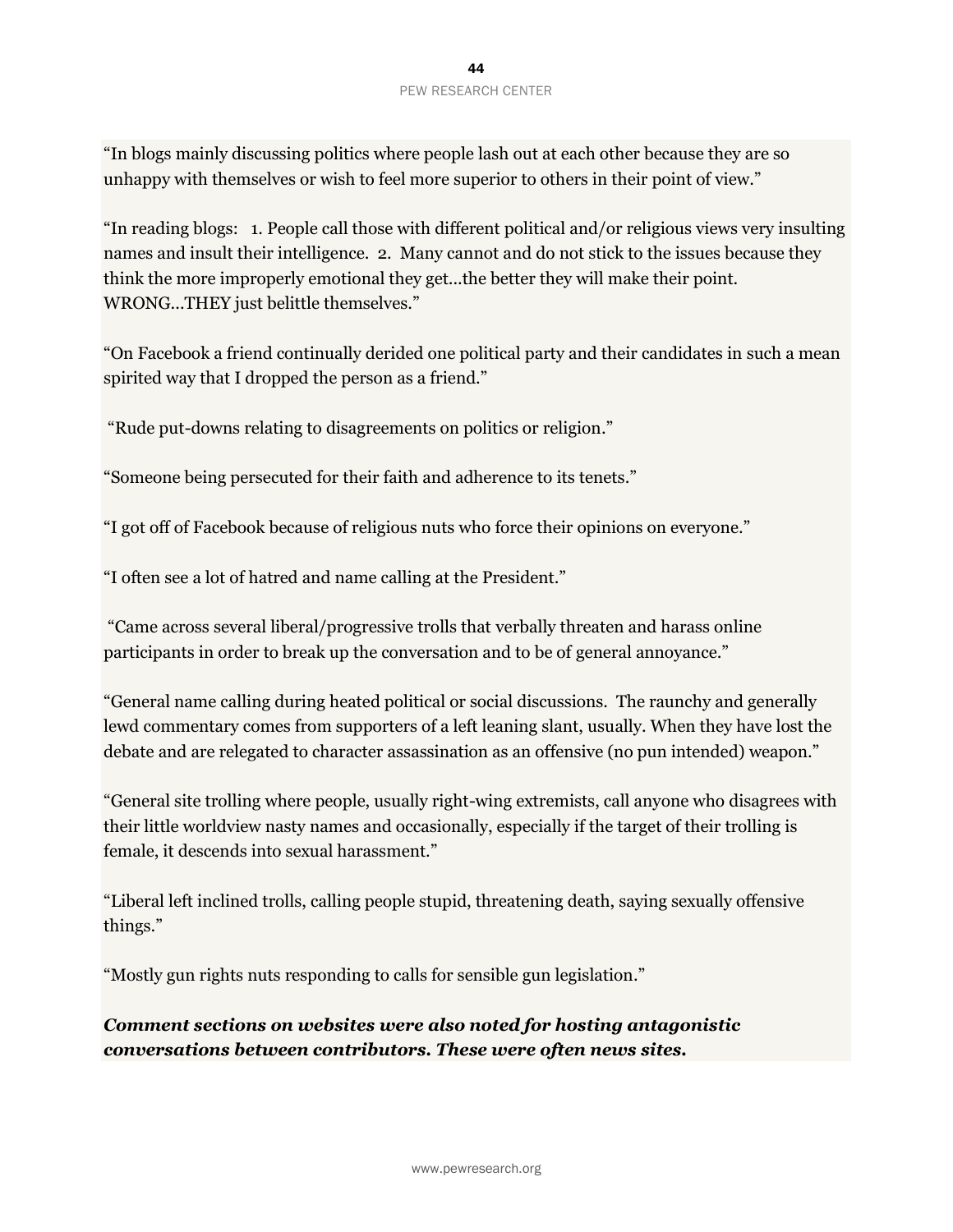#### 45 PEW RESEARCH CENTER

"Comments pages where people can remain anonymous, particularly on news websites."

"Comments section of news stories are full of personal insults and name calling."

"Comments sections of news articles often contain some very racist, homophobic, sexist language."

"Five minutes in the comments sections of any websites."

"I see this type of thing all the time in the comment sections on articles. I don't know if the harassing comments are being read by the people they are directed at but there are always lewd comments being tossed around."

"In the comment sections of news articles there are frequently those who resort to name calling when someone states an opinion that differs from their own."

"It frequently happens in the comments section of just about everything--news sites, YouTube videos...anytime there's a chance to voice opinions, people will take it too far and make personal attacks."

"Offensive or insensitive or ignorant comments in response to published articles or columns relating to politics, economics, and culture."

"Comments regarding an article or video that have been demeaning and abusive - either related to the video itself or lashing out at others who are commenting with different opinions."

"A hate filled response to a written article. There was no dispute of the facts, just verbal abuse/dogma."

## *Other spaces online where harassment was frequently witnessed included social media sites, blogs, video sites, and discussion boards.*

"Almost all of it has occurred on either YouTube comments or Facebook."

"Blogs, especially political blogs have profanities and vulgarities unbelievable about 50% of the time."

"Comments usually posted anonymously by people on large websites like YouTube."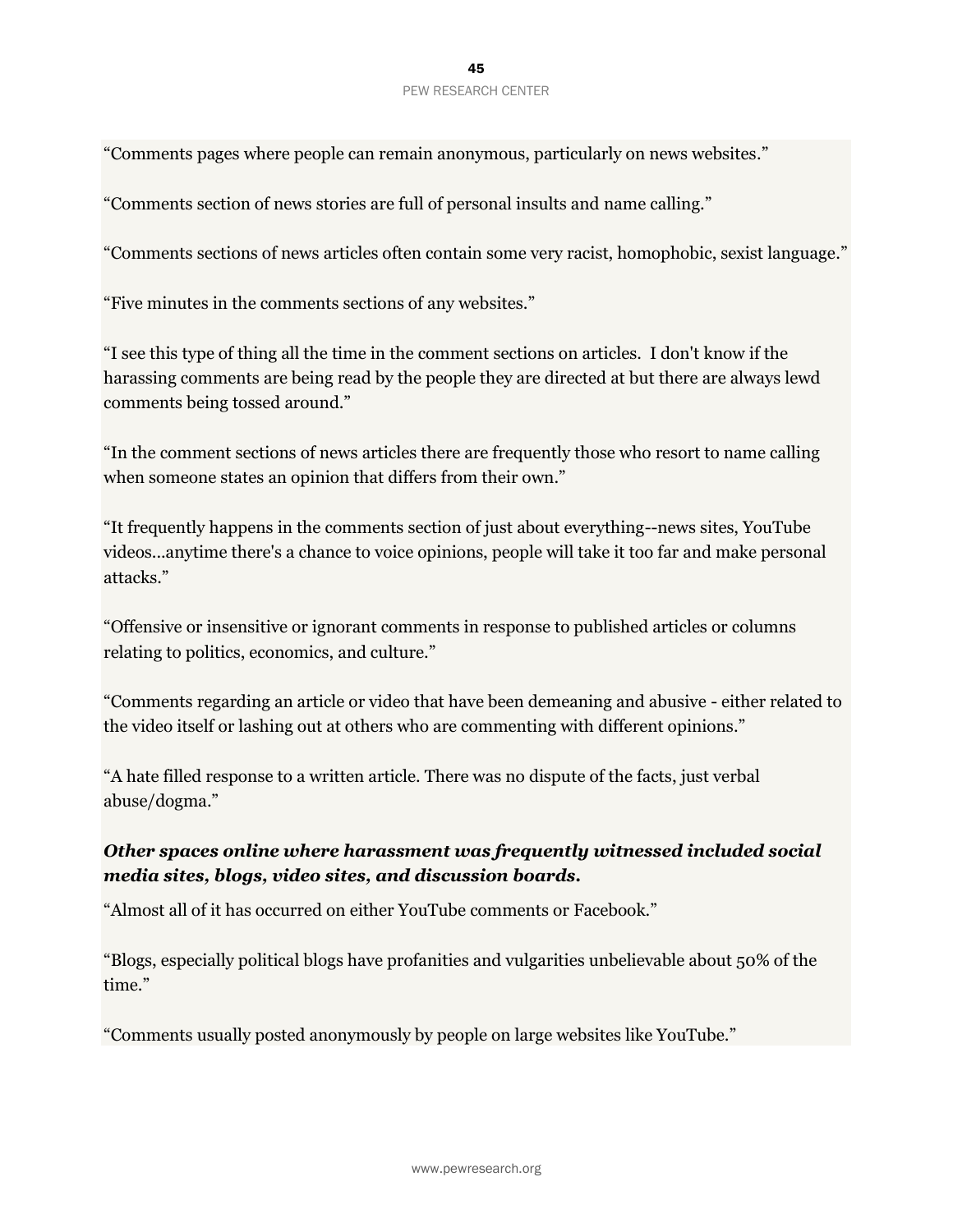"Facebook."

"Harassment in comments in Facebook, Buzzfeed, and YouTube."

"Have seen this many times on Facebook and definitely on Twitter. With status updates and tweets it is easy to talk about others in a negative way."

"Inappropriate anonymous comments on sites such as YouTube."

"I've seen a site called 4chan. It's pretty scary on there."

"Mainly in comments sections of news articles and Craig's List."

"On Youtube and Reddit, rude or harassing behavior are common. This is especially true when it comes to comments and content related to controversial topics like politics, race relations, and religion, but occasionally this nastiness spills over into topics that are supposed to be more lighthearted like sports or pop culture."

"People treating others with disrespect via social media."

#### *Embarrassing photos and videos were often used as examples.*

"Compromising photos being posted to social media."

"I cannot describe particulars. Generally posting a picture that shows someone in a compromised position even if it is fairly innocent. Just the intent is there to try and embarrass the person."

"Offensive pictures (pornographic or violent), name calling."

"Pictures being posted with teasing/unfriendly comments."

"Pictures posted of embarrassing behavior."

"Posting pictures of someone that are embarrassing and tagging that person."

"Someone posted some explicit pictures and they were reported and the person who was reported got angry and called the other person a bored b\*\*\*h."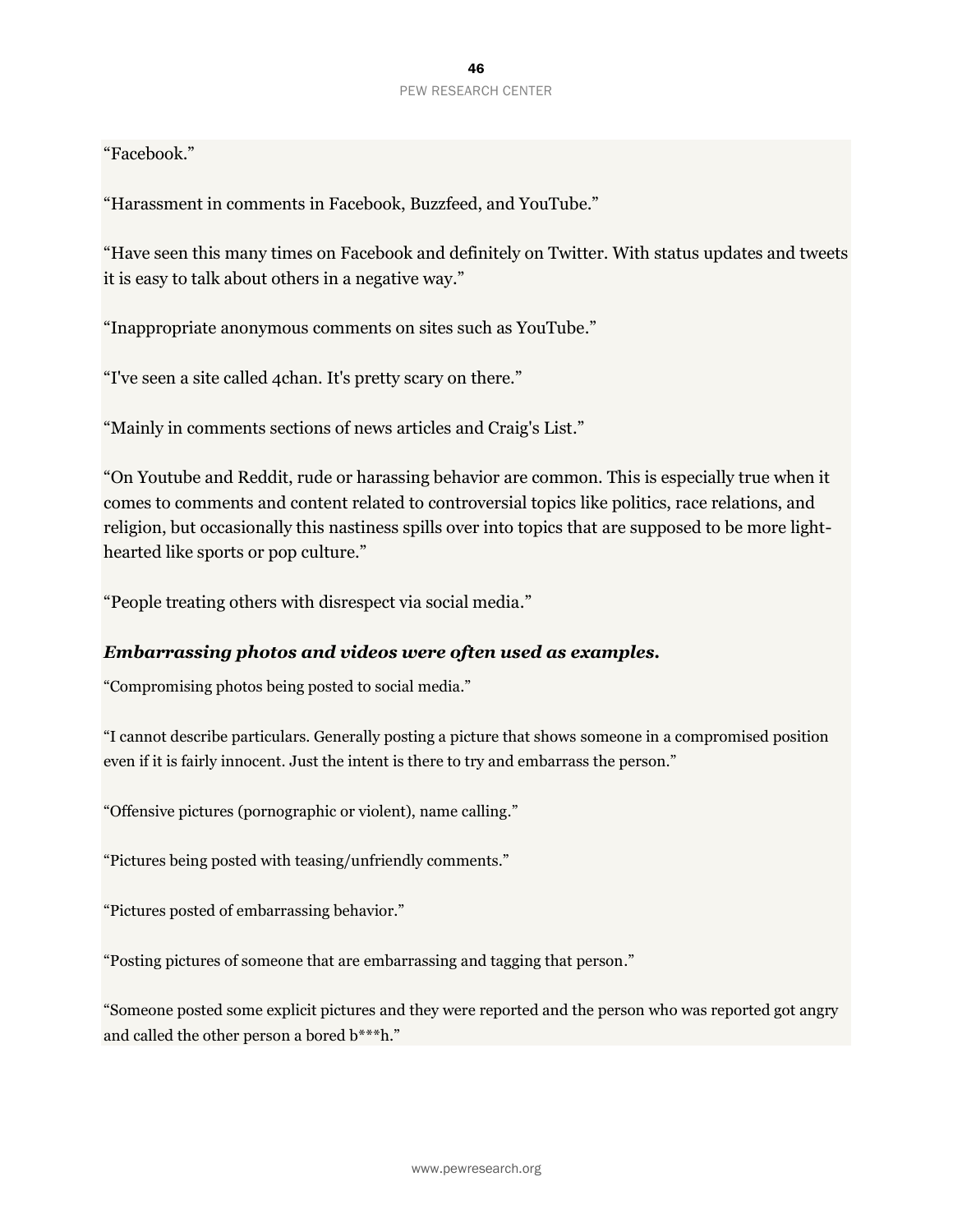#### *Many observed very personal attacks—"airing dirty laundry" of family drama.*

"A disagreement broke out when someone critically commented on hearsay of another person's activities. There was a good bit of name calling after the airing of their own family secrets and dirty laundry by the first victim. The exchange was destructive and sad."

"A single mom making accusations that her son's father was not a good dad."

"A woman being shamed by her husband's family for allegedly having an affair."

"An in-law posting about an incident in which she blamed her husband, an aunt posting about someone who wronged her family in some way."

"Facebook posting about a marital affair."

"I have seen family members embarrass and make fun of each other on social media to the point of siblings getting written out of my parent's will."

"I have witnessed Facebook be used for family arguments and cause break ups between relationships. I have also witnessed racism and hatred."

"I witnessed a mother being stalked by her baby daddy and calling her names."

"It was families attacking one another while a divorce was going on... Also men and women creeping on their crushes."

"Just started on Facebook and of the 5 friends I have 2 in particular think it is okay to embarrass their family members and be outright rude. I do not want to know that stuff and I really don't think others do either. Of course then, I am a lot older than 18 and 40."

"People sharing embarrassing moments about themselves, their spouse, or their children."

"Personal attacks that should not be made public about family members."

"Witnessed a group being embarrassed by a family member of a recently deceased person for some in the group not 'mourning enough.'"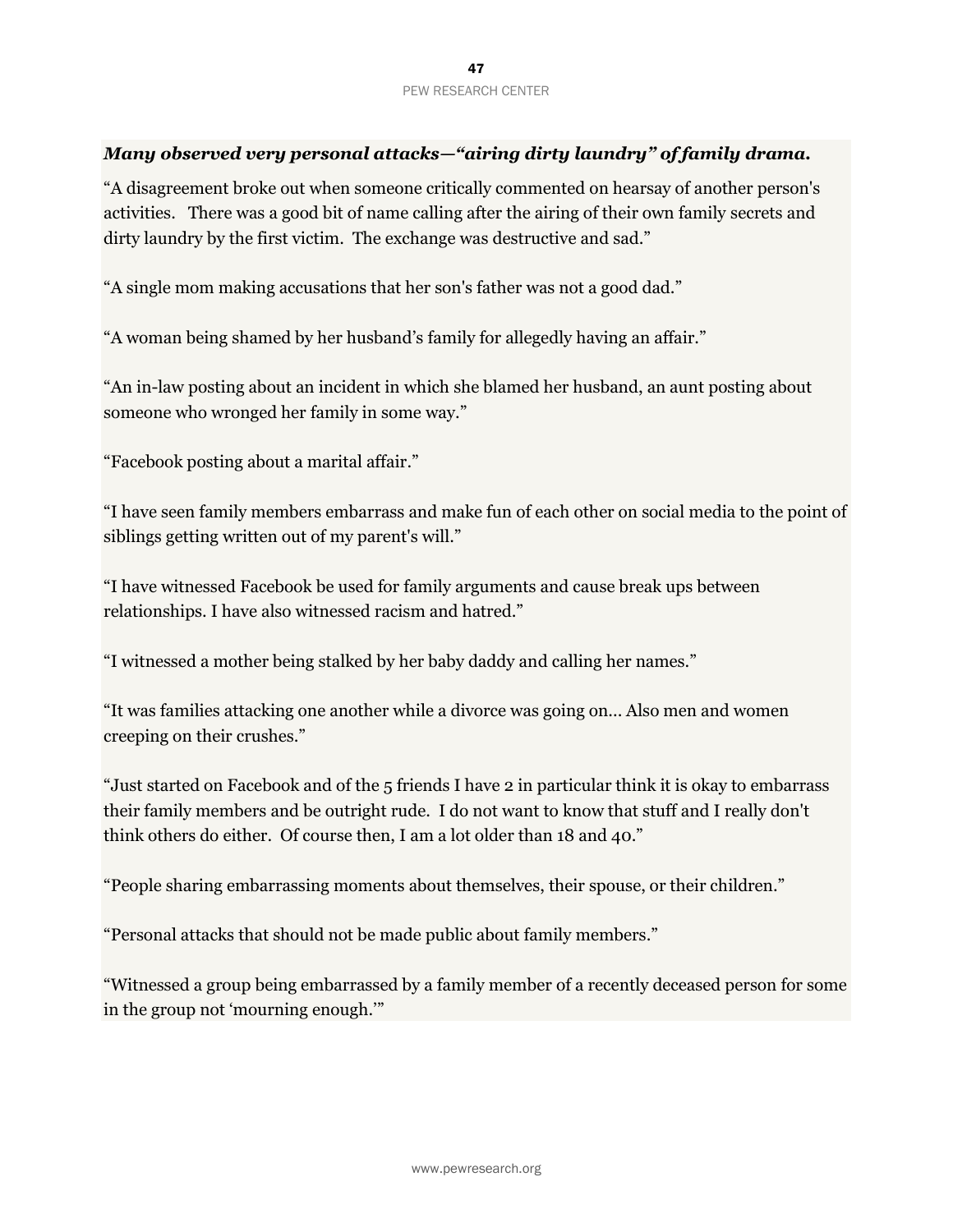# *Others said the harassment they witnessed involved colleagues or other workrelated situations.*

"Broadcast emails about a person's mistakes/errors in the office setting."

"Comments directed toward a coworker not by name but in general."

"I have seen a team member at work use his cell phone to post disparaging remarks about another team member and then comment openly about them."

#### *Others witnessed sexual harassment and derogatory comments toward women.*

"A friend making inappropriate sexual comments toward women."

"Anytime a person gets into an argument online these days you see threats, cursing, offensive language and other disturbing characteristics. Young women especially when posting pictures of themselves deal with sexist remarks about their bodies, the sad part is that some of them, though uncomfortable with how to respond, don't even really understand how disrespectful it is."

"Everyday sexism and harassment of women."

"Facebook friends bashing each other's name, creepy old guys frequently commenting on girls pictures etc."

"Facebook, gives people the freedom to say and post almost anything they want too. On any given day you can see people getting called dirty names, or see girls intimate pictures posted on a guys' page because they broke up and he thinks that showing those pictures will make him feel better (or vice versa)."

"General name calling and bullying in gaming forums. Or when people think someone is female they will make sexual comments and continue on. Lots of comments are seen when girls post pictures on Facebook."

"Guys and studs exposing naked pictures of females who sent them naked pictures."

"I have been on a dating website where women of color are put down and talked about as if they were subhuman."

"Keyboard bullies, calling women the 'c' name etc....."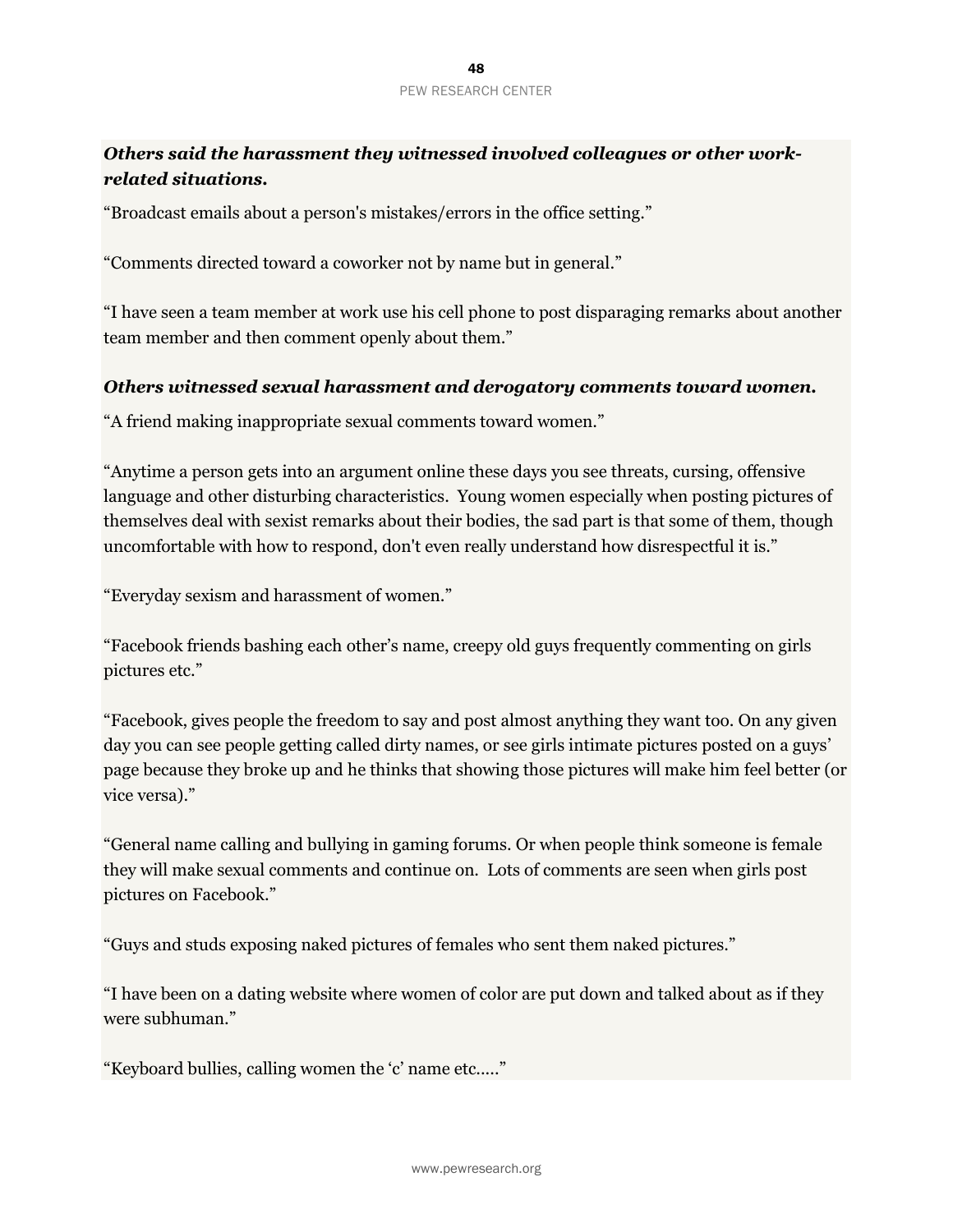"Lots of misogyny, racism, sexism, gender policing, body shaming and anti-intellectualism."

"Many things. It is the internet. I see people getting called all kinds of names and being put down for having any kind of opinion. It is also common for men to sexually harass women. For some reason they act like it's ok. I blame the porn and beauty industry for that one..."

"Misogynistic language and rape threats in comments sections of news articles on feminist topics."

"Questionable comments and remarks of a sexual nature to girls' selfies or profile photos on social networks."

"Real life video posted of hooligans molesting women on the streets by lifting their skirts and exposing their bums."

"Seen people purposely mock others' comments. Seen men go after women who make comments that are feminist. I have felt fearful myself of commenting on certain posts because of the response I would get."

"Strong younger women seem to get targeted. It looks pretty awful. Rape threats, death threats."

#### *Physical threats and stalking were observed by some.*

"I have seen people in a group I was in get a death threat before. There is always that one crazy 'hiding' behind their computer!"

"People don't like what someone posted and people threatened them with bodily injury."

"People threatening to do physical harm because they don't like what is being said, name calling."

"Someone was physically threatened for posting a comment online."

"A lot of taunting. No matter what he would make up a different name and go at her again. Constantly threatening her telling her where she was at all times and what she was doing and telling her what she was wearing. The police did nothing. There is no justice. That is a fairy tale."

"Following people around social media sites and comment sections, leaving threatening and insulting comments for the purpose of harassment."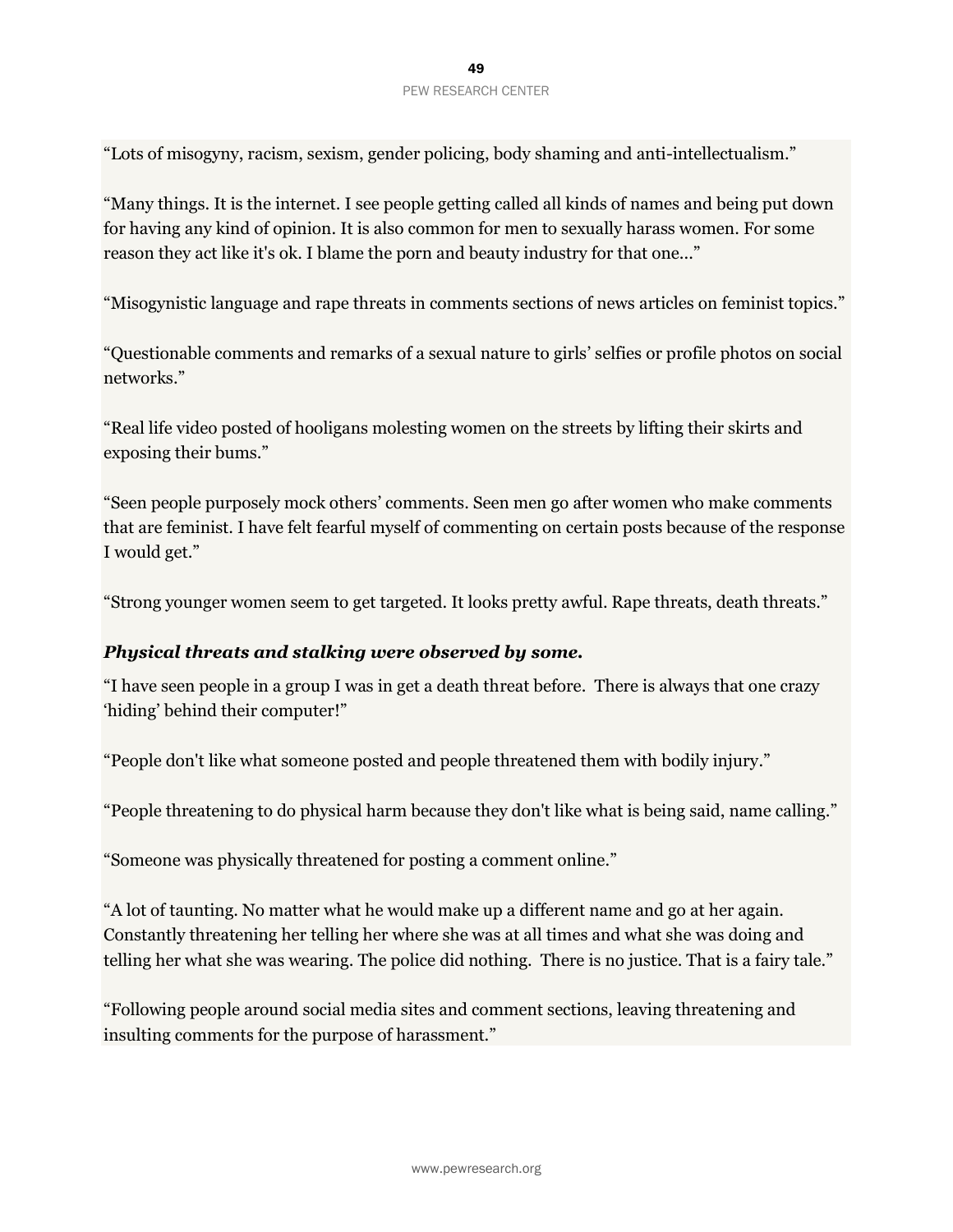"I saw a man like and comment on nearly all of my friend's old posts and pictures. He then began messaging her and showing up at places she had 'checked-in'. I have also seen women arguing on social media websites and have seen individuals say bad things about someone who has passed away."

"Mostly persons attempting to track someone down in ways that person did not give permission to do, such as personal email and the like."

"Sustained bullying and harassment of online targets, including threats or detailed descriptions of violence they hope the target sustains, usually as a consequence of disagreement. Not just idle threats, but things like doxxing (outing someone's identity to the Internet mob), trying to get people fired/expelled, attacking someone through technological means, etc. I've seen it happen to people I know, but consider it so ubiquitous so even when I don't know someone under attack I assume such attacks are happening."

# *Online games and sports discussions were also noted as environments where name-calling and cruelty occurred. Sometimes it was considered just the nature of the game.*

"Chiding someone for their likes and dislikes in things such as sports, cars, athletes, colleges football teams things of that nature."

"I have seen all that was mentioned [in the question prompt] plus more on any game site. Apparently, no one monitors the site. There is a place to complain but there are no changes. Thank-goodness there is a way to 'ignore' that person...and I have 'ignored' hundreds!"

"In games such as World of Warcraft some people rage and take it far too serious and do everything they can to humiliate someone."

"Just the normal trash talk that goes down on Call of Duty."

"Lots of comments on videogame streams are extremely graphic and violent in nature, though I sincerely doubt any of it is ever intended to actually be carried out and it's more a community norm to talk dirty and angry."

"Message boards for sports teams can get threatening before moderators take them down, and even sexually threatening. I suspect it's because the poster is drunk."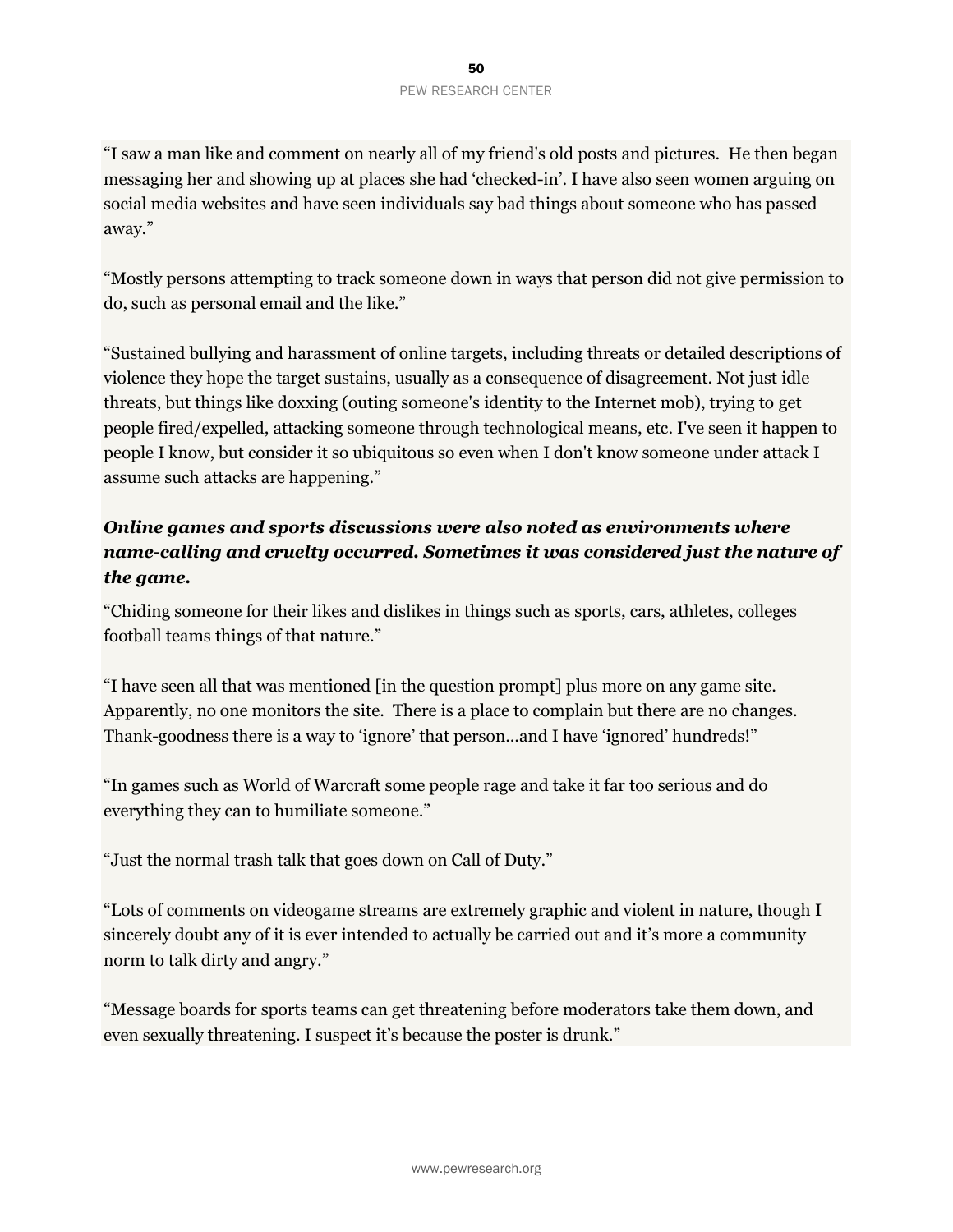"Mostly just verbal harassment on Xbox Live."

"People talking a bunch of s\*\*t to each other on online games like Call of Duty."

"Playing competitive games on the internet with other people and they are just sore losers and cannot accept losing gracefully. They lose their temper and start calling other players names."

"Right off the bat let me say I have never felt like any event like this ever had intent behind it. But this happens all the time in online multiplayer games I play. Offensive and harsh verbal treatment is commonplace there. There are so many examples but most are like this 'F you' or 'STFU' or 'uninstall, you're garbage.'"

"Sports blogs are notorious for online feuds between posters. There can be very nasty back and forth due to the 'distance' between posters. Would never happen face to face."

# *Some felt the name-calling and comments they witnessed online were meant as a joke.*

"Just friends playing jokes."

"Just funny comments that may be a little hurtful anyway."

"More of a joke than anything else, when someone gets a hold of a phone of another person with their Facebook and they post random funny things and sabotage their profile."

"Mostly in a joking, playful manner."

"Normally in jest, friends call each other obscenities."

"Generally young people on Facebook trying to have fun."

## *Many were concerned for the teenagers they saw targeted online. This was especially true of parents and teachers.*

"I have teenagers and I have seen it all. Their friends committing suicide and etc due to the internet. My own children have experienced harassment and many times stayed up all night crying."

"Teenagers at my daughter's school wrote something online about a classmate."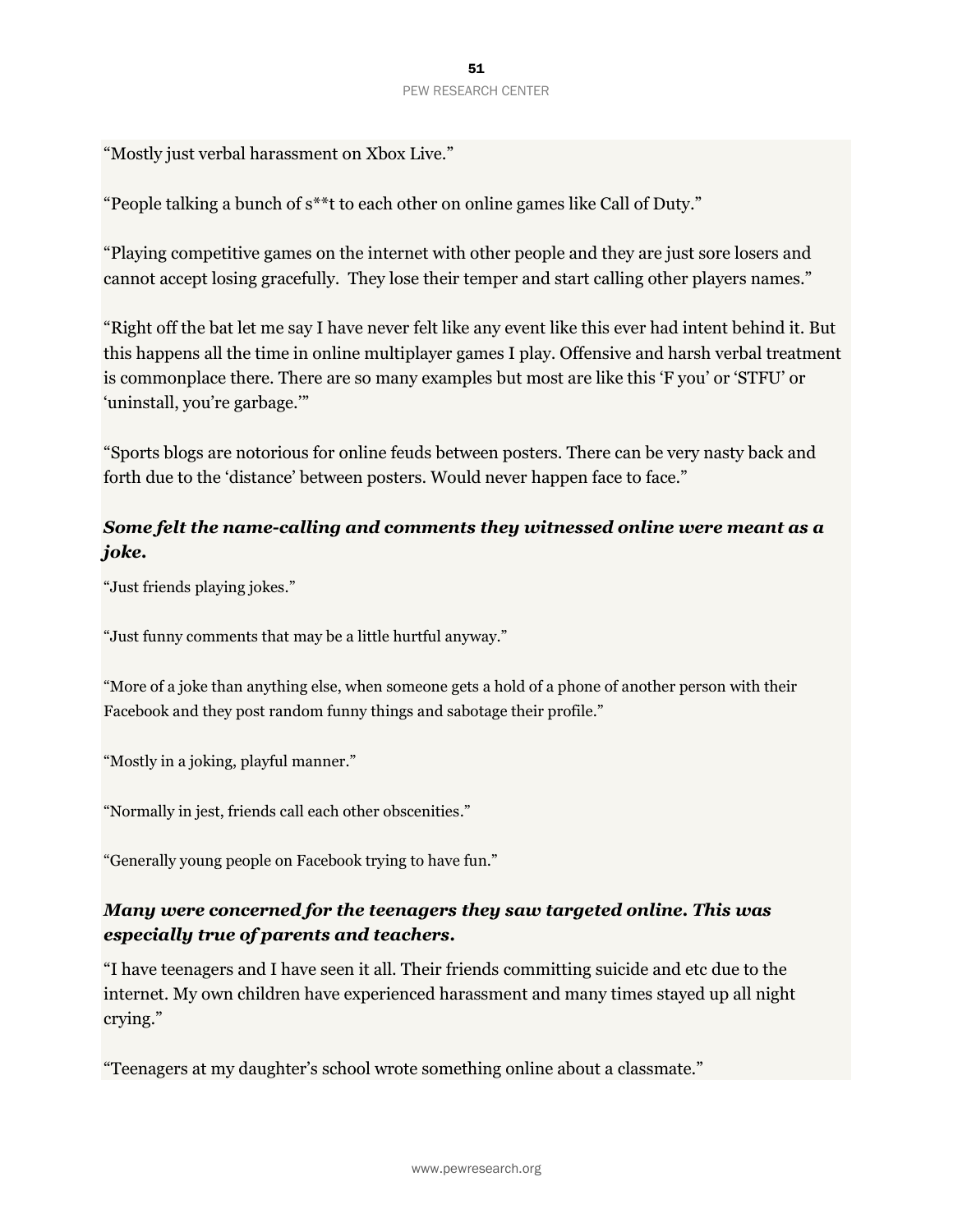"Just name calling and insults from teenagers."

"Mostly teenagers ranting."

"Teenagers and older young adults being bullies."

"I've seen teens harass the heck of out of each other online. Parents had to intervene."

"Teenage kids from my child's school."

"I have two nieces. One is in her mid-20's and the other is in her late teens. They are very different in build, attitudes, musical tastes and just about everything else. The differences also include the ways they have each been harassed online while in Jr. High and in High School. Between them I have seen every type of harassment and stalking I checked off on the previous list [in the question prompt]. The stories are numerous and often gruesome. I will not go in to detail in order to protect them."

"As a former teacher I have witnessed both teachers and students being harassed."

"As a teacher, I have been privy to this sort of harassment taking place in my students' lives."

"Student to student harassment on Facebook and a grandparent threatening a teacher on Facebook."

"As a teacher, I have had bullies in my classroom who continuously enjoy bullying certain children."

"During the weekends when students are out of school, a lot of name calling takes place online. Young people will come back to organized settings such as dance class, after-school activities, etc. mad at each other. The problem is often name calling online through Facebook, Twitter, etc."

"Mostly things reported by students and brought in to school by parents complaining about bullying."

"A student being teased and insulted on an ongoing basis by classmates."

"A young high school student being called names and being bullied in social media."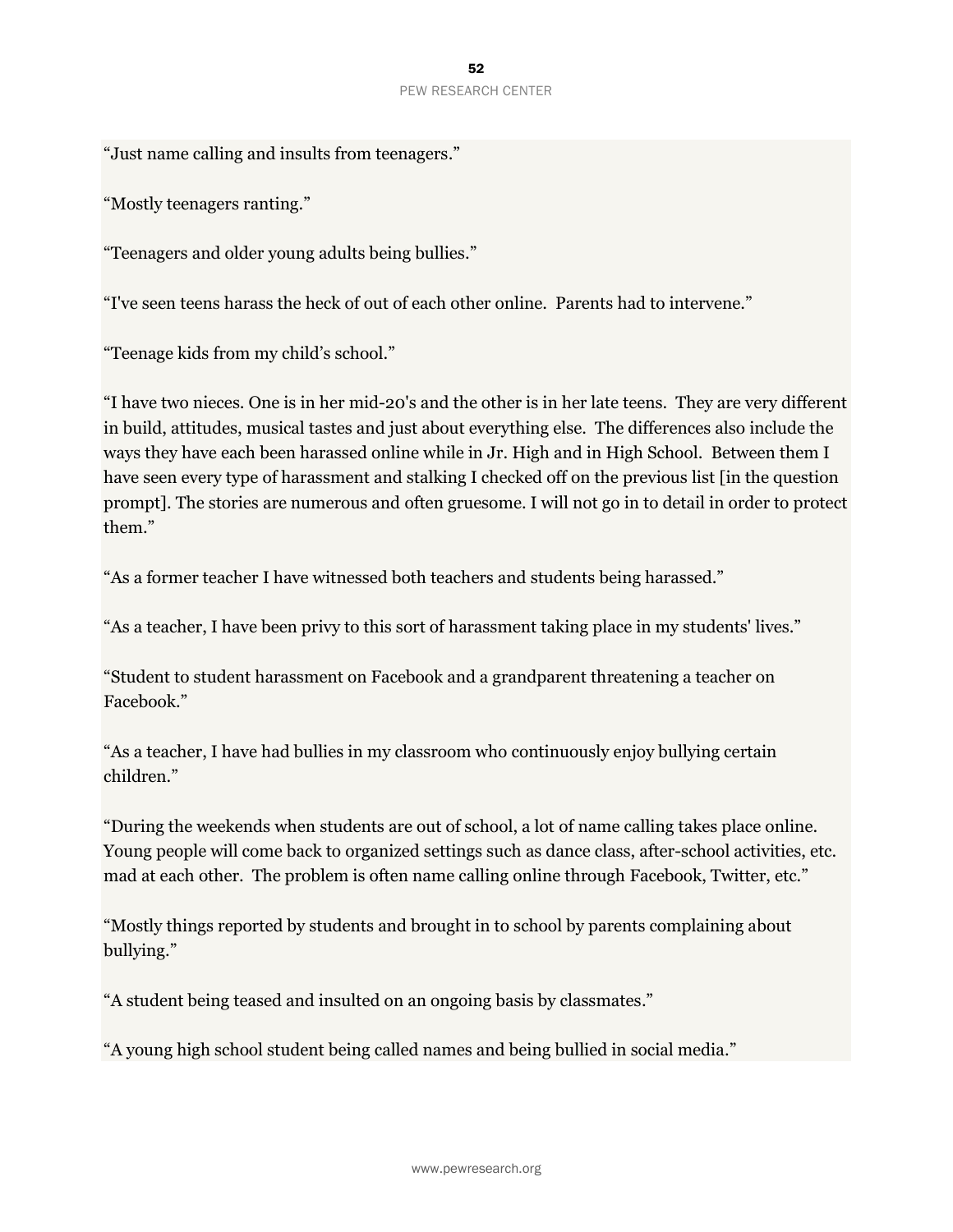# **Survey Questions**

**2014 PEW RESEARCH CENTER'S AMERICAN TRENDS PANEL WAVE 4 JUNE TOPLINE MAY 30-JUNE 30, 2014 TOTAL N=3,217 WEB RESPONDENTS N=2,849 MAIL RESPONDENTS N=368<sup>6</sup> Margin of error for all internet users is +/- 2.4 percentage points. Note: This report is based on questions that were only asked of web respondents.**

#### **ASK ALL INTERNET USERS<sup>7</sup> [N=2,849]:**

ON1. **In general, how much information about you is publicly available online?**

| 12 | A lot of information about me          |
|----|----------------------------------------|
| 40 | Some information about me              |
| 40 | A small amount of information about me |
|    | No information at all about me         |
| *  | No answer                              |

# **RANDOMIZE ITEMS**

 $\overline{a}$ 

#### **ASK ALL INTERNET USERS [N=2,849]:**

ON3. **When you think about your online experience compared with offline experiences, would you say…**

|    |                                                                         | Yes | Νo | No answer |
|----|-------------------------------------------------------------------------|-----|----|-----------|
| a. | The online environment allows people<br>to be more anonymous            | 63  | 36 |           |
| b. | The online environment allows people<br>to be more critical of others   | 92  |    | 1         |
| c. | The online environment allows people<br>to be more supportive of others | 68  | 31 |           |

<sup>6</sup> Question wording in this topline is that from the web version of the survey. Question wording and format was adapted for the paper questionnaire delivered by mail; this questionnaire is available on request. All questions asked in both modes unless noted.

<sup>7</sup> All questions based on internet users were asked on the web mode only.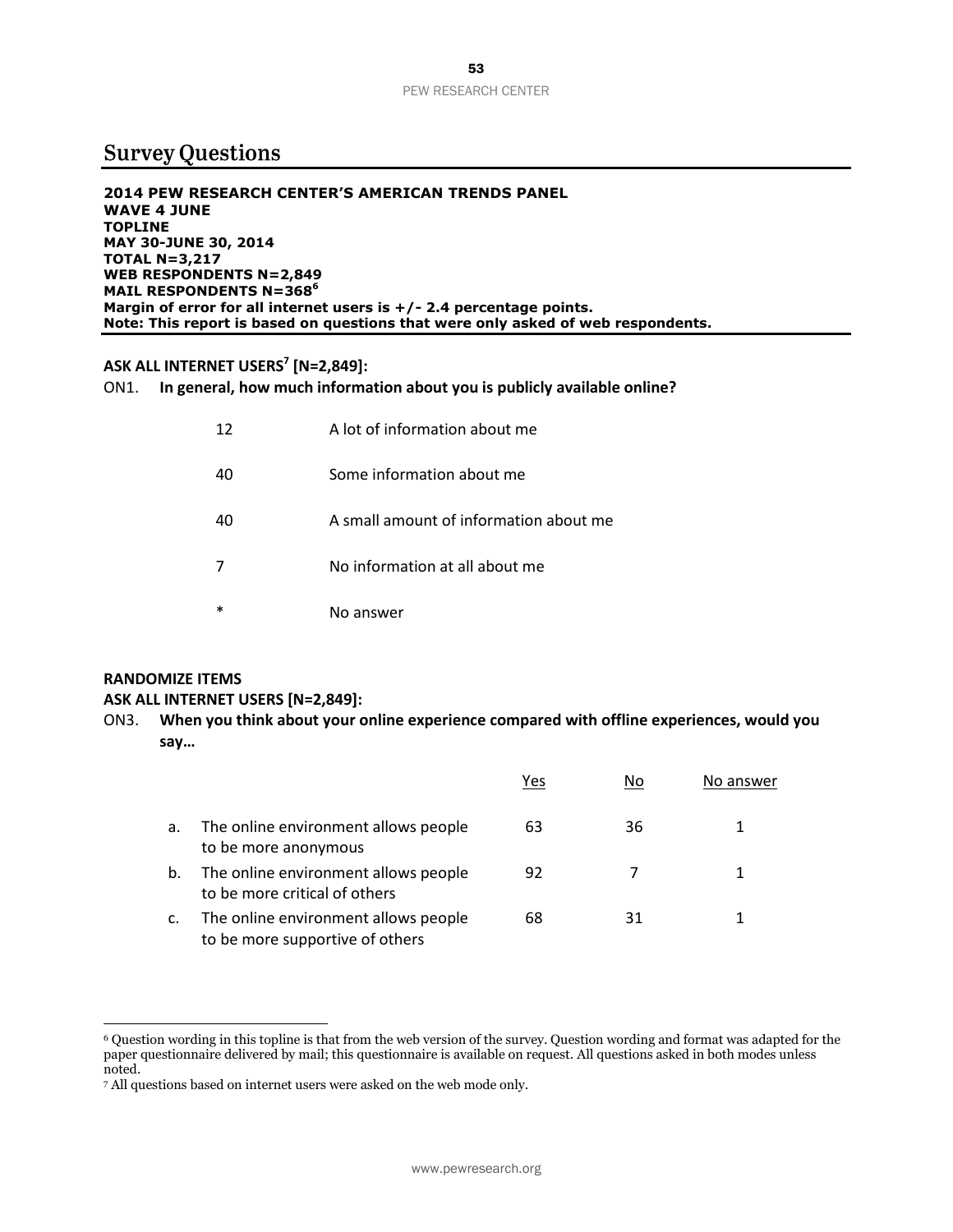# PEW RESEARCH CENTER

#### **RANDOMIZE ITEMS**

#### **RANDOMIZE ORDER OF MEN/WOMEN IN QUESTION STEM WITH RESPONSE OPTIONS IN SAME ORDER ASK ALL INTERNET USERS [N=2,849]:**

ON4. **Do you think each of the online environments below are [ROTATE ORDER: more welcoming toward men, more welcoming toward women], or about the same for both?**

|    |                                           | More<br>welcoming<br>toward men | More<br>welcoming<br>toward<br>women | About the<br>same<br>for both | No answer |
|----|-------------------------------------------|---------------------------------|--------------------------------------|-------------------------------|-----------|
| а. | Social networking sites/apps              | 5                               | 18                                   | 75                            | 1         |
|    | b. Online dating websites/apps            | 14                              | 18                                   | 66                            | 2         |
| d. | Comments section of a website             | 12                              | 8                                    | 79                            | 1         |
| e. | Online gaming                             | 44                              | 3                                    | 51                            | 2         |
| f. | Online discussion sites such as<br>Reddit | 13                              | 6                                    | 78                            | 3         |

#### **ASK ALL EMPLOYED INTERNET USERS [N=1,802]:**

- JOB1. **In your current job, would you say you need to make information available about yourself online in order to market yourself on the internet, or is that not something you need to do for your job?***}*
	- 20 Yes
	- 79 No
	- \* No answer/Other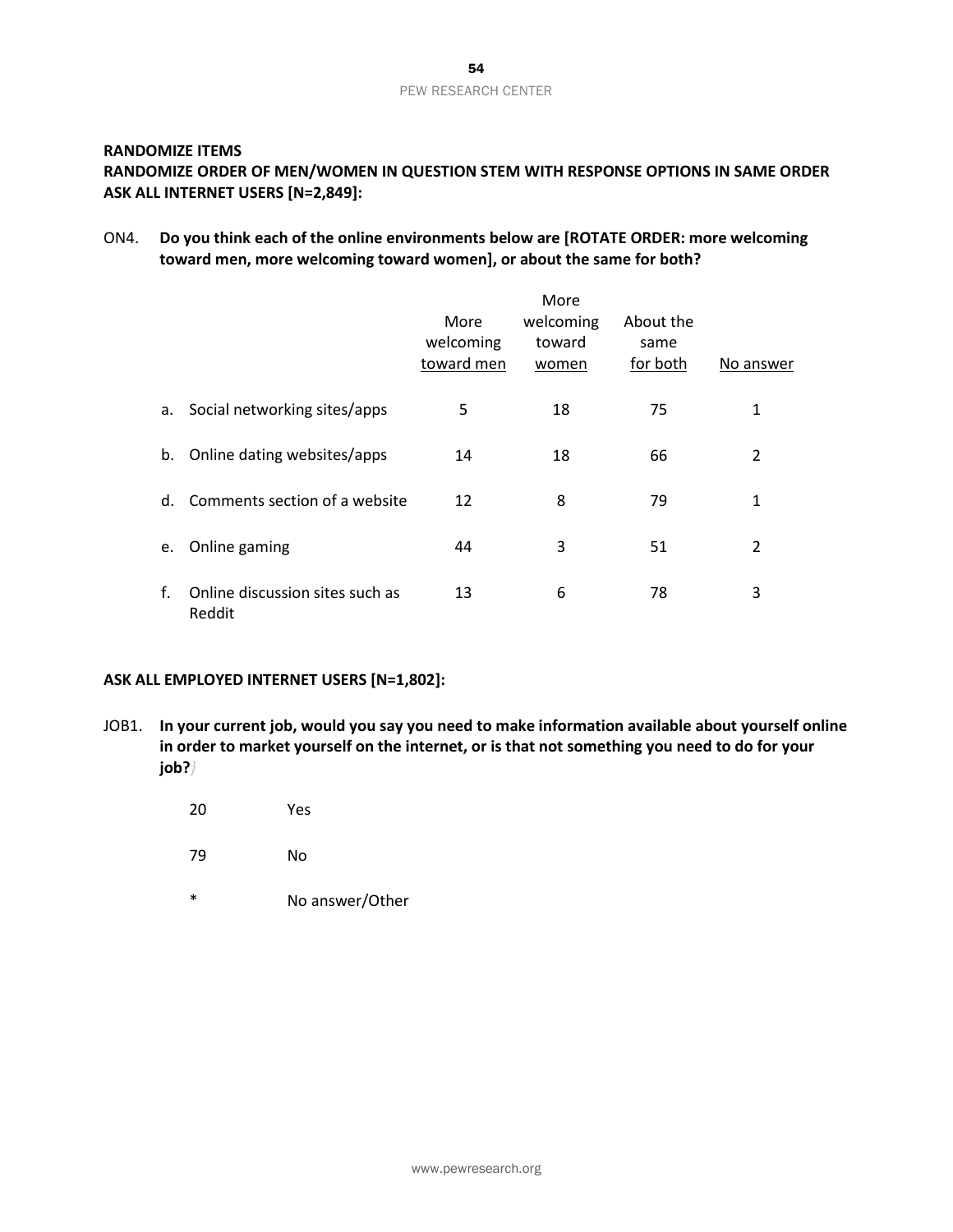#### **AMONG ALL EMPLOYED; ASKED ON WEB MODE ONLY [N=1,802]:** JOB3. **Do you work in the digital technology industry?**

- 17 Yes
- 83 No
- 0 No answer

#### **RANDOMIZE ITEMS**

#### **ALL INTERNET USERS [N=2,841]:**

#### **Here are a few questions about your experiences online.**

### ON5. **Have you ever witnessed any of the following behaviors directed at a particular person online**? *(Not including something directed at you)*

#### *[Check all that apply]*

|                                                     | <u>Yes</u> | Not selected/<br>No answer |
|-----------------------------------------------------|------------|----------------------------|
| a. Someone being called offensive names             | 60         | 40                         |
| b. Someone being physically threatened              | 24         | 76                         |
| c. Someone being harassed for a sustained<br>period | 25         | 75                         |
| d. Someone being stalked                            | 18         | 82                         |
| e. Efforts to purposefully embarrass<br>someone     | 53         | 47                         |
| NO ITEMS F OR G                                     |            |                            |
| h. Someone being sexually harassed                  | 19         | 81                         |
| Yes to any (NET)                                    | 73         |                            |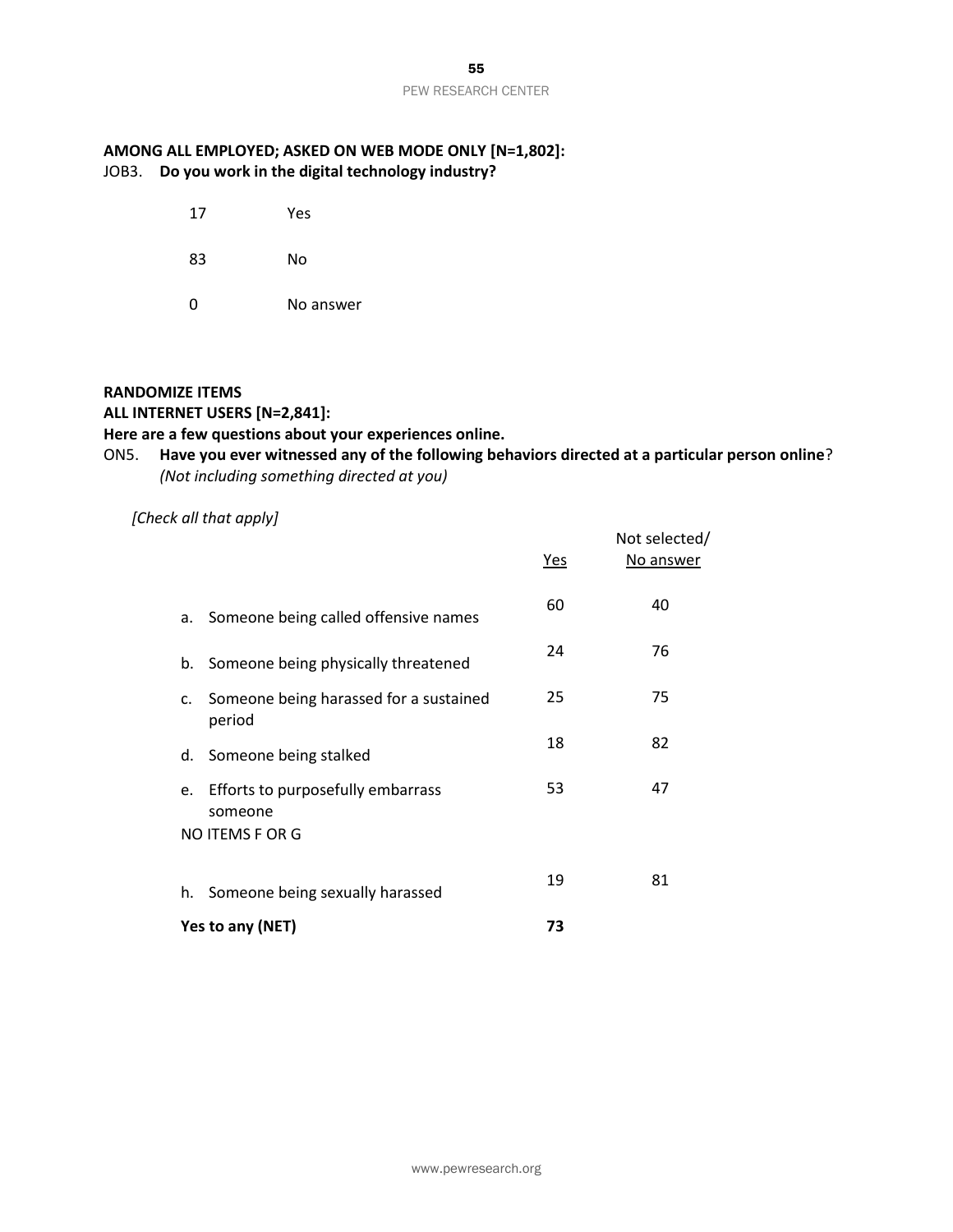#### **IF YES TO ANY IN ON5 [N=1907]:**

ON6a. **Can you describe what you have witnessed in your [IF ONE ITEM CHECKED ABOVE: experience/IF MORE THAN ONE ITEM: experiences] of this kind?** 

#### **OPEN ENDED RESPONSES NOT SHOWN**

#### **RANDOMIZE ITEMS**

#### **ASK ALL INTERNET USERS [N=2,839]:**

#### ON7. **Which, if any, of the following have occurred to you, personally, ONLINE?** *[Check all that apply]*

|                                                  | Selected | Not selected/<br>No answer |
|--------------------------------------------------|----------|----------------------------|
| a. Been called offensive names                   | 27       | 73                         |
| b. Been physically threatened                    | 8        | 92                         |
| c. Been harassed for a sustained period          | 7        | 92                         |
| d. Been stalked                                  | 8        | 92                         |
| e. Had someone try to purposefully embarrass you | 22       | 78                         |
| NO ITEMS F OR G                                  |          |                            |
| h. Been sexually harassed                        | 6        | 94                         |
| Yes to any (NET)                                 | 40       |                            |

#### **IF YES TO ANY IN ON7 [N=932].**

ON8. **Can you describe what happened in your most recent [IF ONE ITEM CHECKED ABOVE: experience/IF MORE THAN ONE ITEM: experiences] of this kind?** 

**OPEN ENDED RESPONSES NOT SHOWN**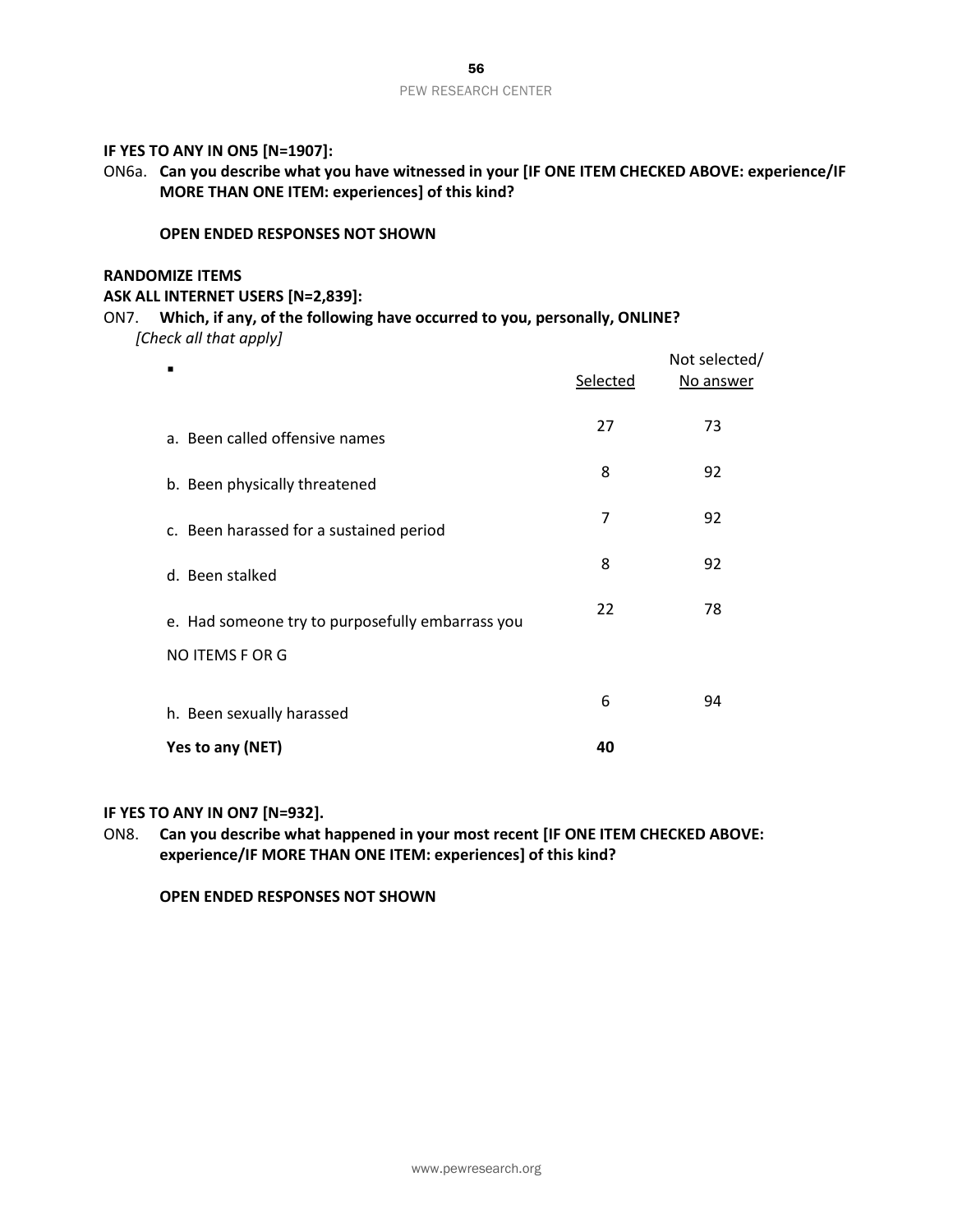**AMONG THOSE WHO HAVE EXPERIENCED ONLINE HARASSMENT (YES TO ANY IN ON7) [N=932]: We're interested in understanding more about your most recent [IF YES TO ONE: experience/IF MORE THAN ONE: experiences] of this kind.**

#### ON9. **When did this occur?**

- 8 Still occurring now
- 39 Within the past 12 months
- 53 More than 12 months ago
- \* No answer

#### **AMONG THOSE WHO HAVE EXPERIENCED ONLINE HARASSMENT (YES TO ANY IN ON7); RESPONSE OPTIONS IN ORDER SHOWN ON FORM1 AND REVERSE ORDER ON FORM 2 [N=932]:** ON10. **Overall, how upsetting was this, if at all?**

- 14 Extremely upsetting
- 14 Very upsetting
- 21 Somewhat upsetting
- 30 A little upsetting
- 22 Not at all upsetting
- \* No answer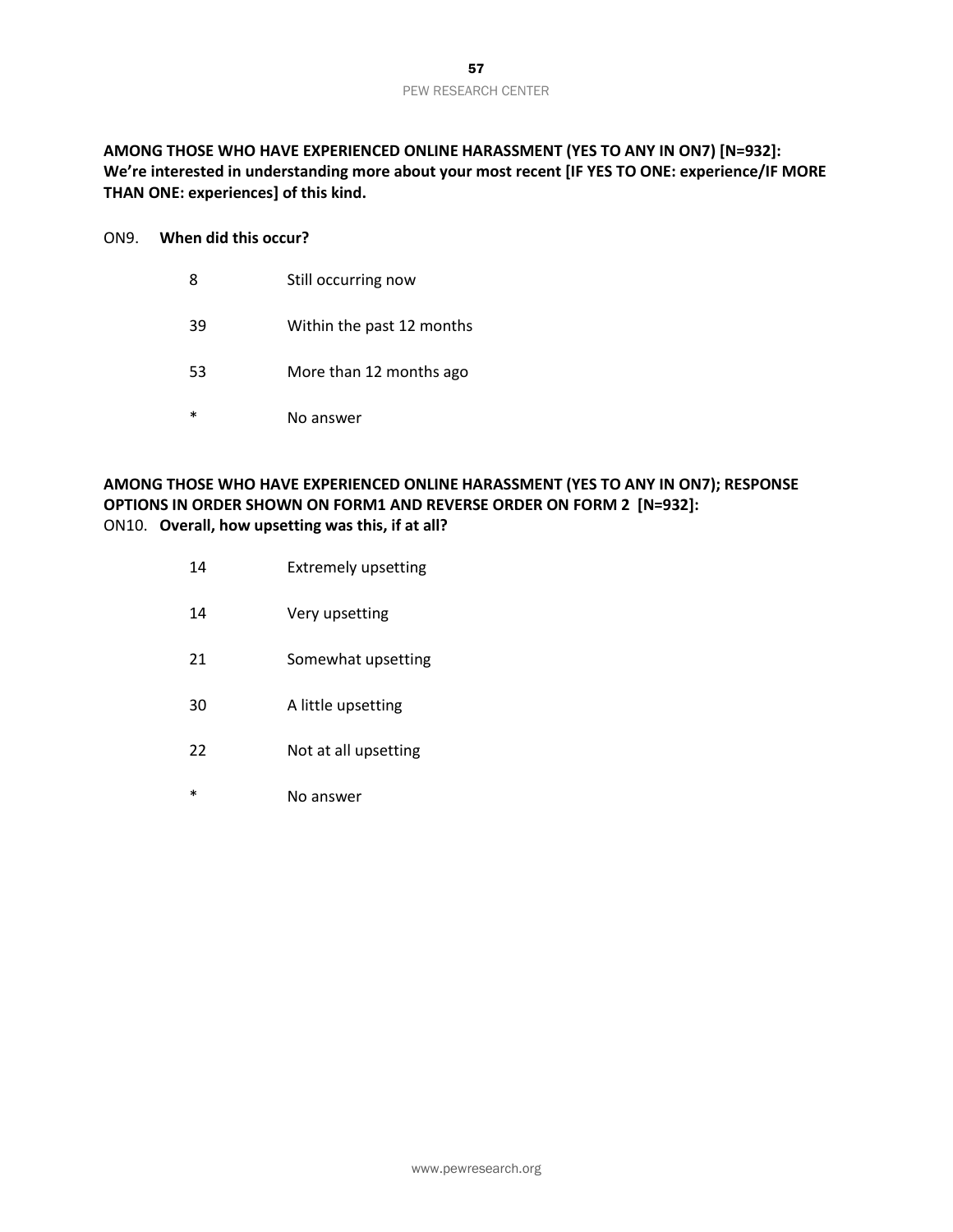#### **AMONG THOSE WHO HAVE EXPERIENCED ONLINE HARASSMENT (YES TO ANY IN ON7) [N=932]:** ON12. **In which of the following online environments did this occur?**

*[Check all that apply]*

|    |                                       | Selected | Not<br>selected/<br>No answer |
|----|---------------------------------------|----------|-------------------------------|
| а. | Social networking sites/apps          | 66       | 34                            |
|    | b. Online dating websites/apps        | 6        | 94                            |
|    | <b>NO ITEM C</b>                      |          |                               |
| d. | Comments section of a website         | 22       | 78                            |
| e. | Online gaming                         | 16       | 84                            |
| f. | Personal email account                | 16       | 84                            |
| g. | Online discussion site such as Reddit | 10       | 90                            |
|    |                                       |          |                               |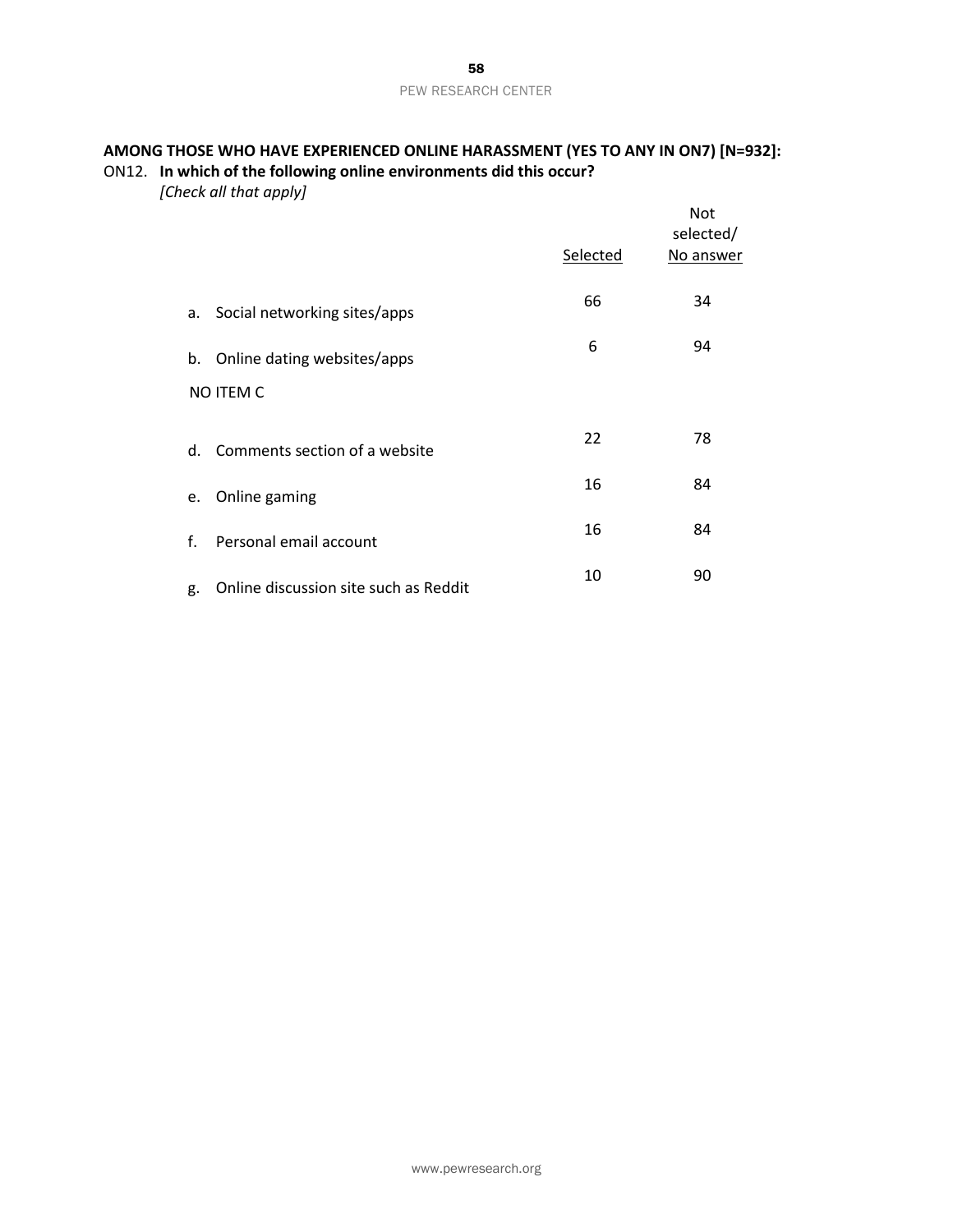### **AMONG THOSE WHO HAVE EXPERIENCED ONLINE HARASSMENT (YES TO ANY IN ON7) [N=931]:**

#### ON13. **Thinking of the person or people involved, how did you know them?** *[Check all that apply.]*

|                |                                                           |          | <b>Not</b><br>selected/ |
|----------------|-----------------------------------------------------------|----------|-------------------------|
|                |                                                           | Selected | No answer               |
| a.             | Friend                                                    | 23       | 77                      |
| b.             | Family member                                             | 12       | 88                      |
| $\mathsf{C}$ . | Co-worker                                                 | 7        | 93                      |
| d.             | Someone you were romantically involved with               | 10       | 90                      |
| e.             | An acquaintance                                           | 24       | 76                      |
| f.             | A stranger/someone I had never met before                 | 38       | 62                      |
| g.             | I don't know the real identity of the person or<br>people | 26       | 73                      |

#### **AMONG THOSE WHO HAVE EXPERIENCED ONLINE HARASSMENT (YES TO ANY IN ON7) [N=931]:** ON14. **Did you do anything to respond to the behavior or did you just ignore it?**

| 40 | Responded |
|----|-----------|
|    |           |

- 60 Ignored it
- \* No answer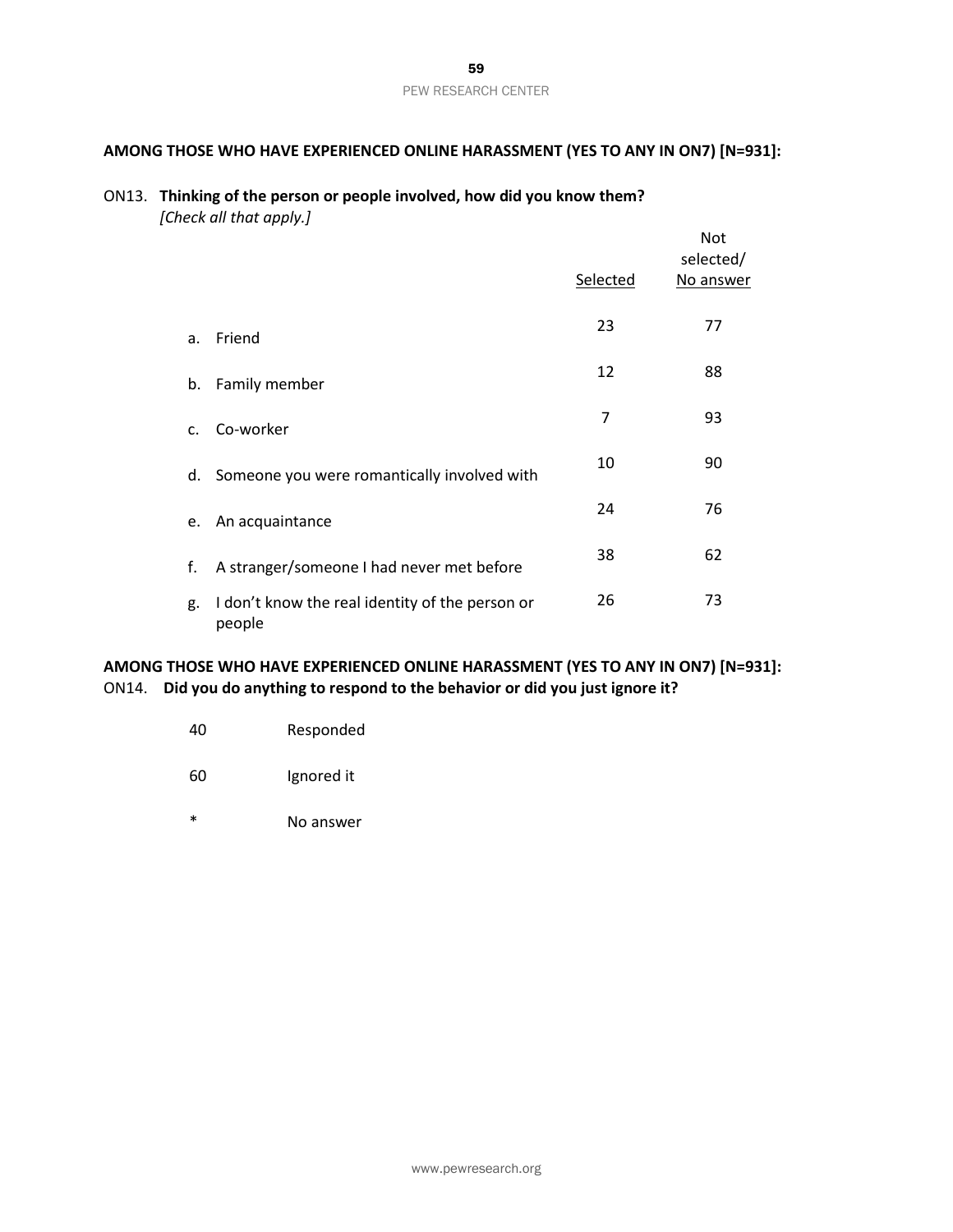#### **RANDOMIZE A-H – ITEM "I" IS ALWAYS THE LAST ITEM BEFORE "OTHER" AMONG THOSE WHO RESPONDED TO ONLINE HARASSMENT (ON14=1) [N=380]:** ON15. **Which, if any, of the following did you do?**

*[Check all that apply]*

|             |                                                                       | Selected | Not<br>selected/<br>No answer |
|-------------|-----------------------------------------------------------------------|----------|-------------------------------|
| a.          | Withdrew from an online forum                                         | 10       | 90                            |
|             | b. Unfriended or blocked the person                                   | 44       | 56                            |
| $C_{\cdot}$ | Confronted the person online                                          | 47       | 53                            |
|             | d. Changed your username or deleted your profile                      | 13       | 87                            |
|             | <b>NO ITEM E</b>                                                      |          |                               |
| f.          | Discussed the problem online in order to draw<br>support for yourself | 18       | 82                            |
| g.          | Reported the person responsible to the website<br>or online service   | 22       | 78                            |
|             | h. Stopped attending certain offline events or places                 | 8        | 92                            |
| i.          | Reported the problem to law enforcement                               | 5        | 95                            |
| j.          | Other (Specify)                                                       | 17       | 83                            |

#### **AMONG THOSE WHO TOOK SPECIFIC STEPS IN RESPONSE TO ONLINE HARASSMENT (IF YES TO ANY IN ON15) [N=368]:**

ON16. Do you feel that any of the steps you took were effective at making the situation better, or not?

- 75 Yes
- 25 No
- 0 No answer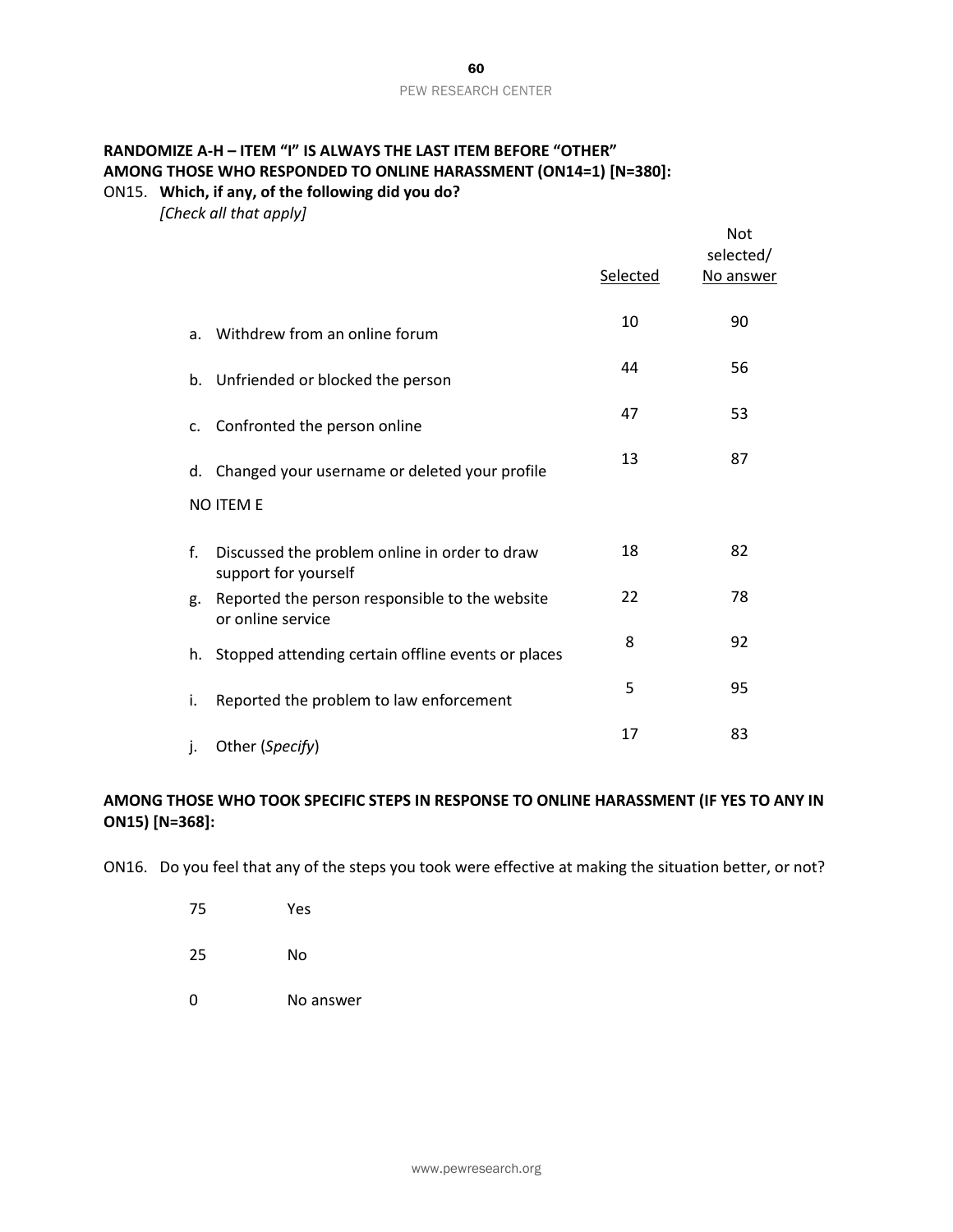61 PEW RESEARCH CENTER

#### **AMONG THOSE WHO IGNORED ONLINE HARASSMENT (ON14=2) [N=549]:**

ON17. Do you feel that ignoring it was effective at making the situation better, or not?

- 83 Yes
- 17 No
- 0 No answer

#### **AMONG THOSE WHO HAVE EXPERIENCED ONLINE HARASSMENT (IF YES TO ANY IN ON7) [N=930]:** ON18. **Have you ever had an online experience of this kind that hurt your reputation, or haven't you had that occur?**

- 15 Yes, have
- 84 No, have not
- \* No answer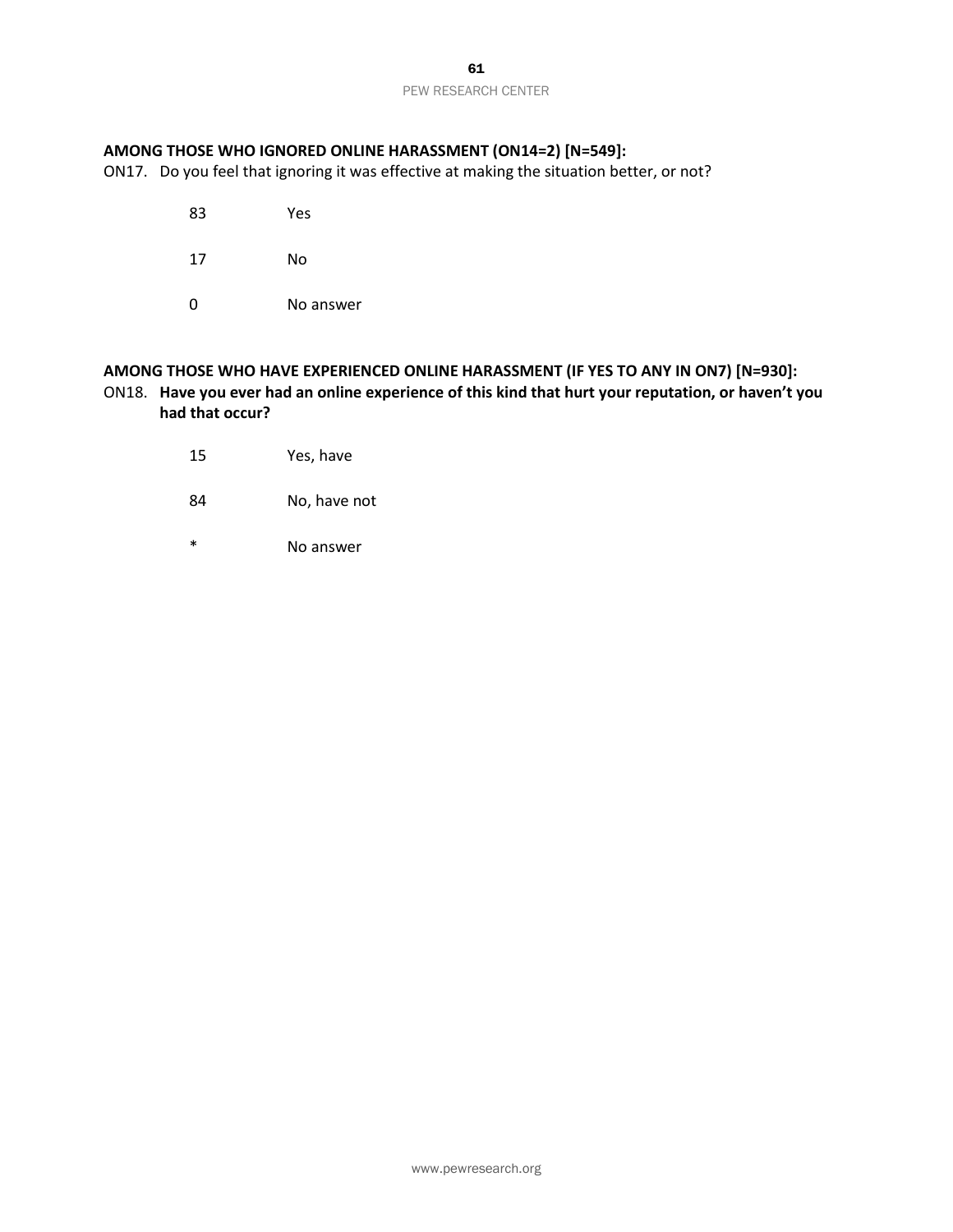# **Methods - The American Trends Panel Surveys (ATP)**

The American Trends Panel (ATP), created by the Pew Research Center, is a nationally representative panel of randomly selected U.S. adults living in households. Respondents who selfidentify as internet users (representing 89% of U.S. adults) participate in the panel via monthly self-administered Web surveys, and those who do not use the internet participate via telephone or mail. The panel is being managed by Abt SRBI.

Data in this report are drawn from the web component of the June wave of the panel, conducted May 30-June 30, 2014 among 3,217 respondents (2,849 by web and 368 by mail). The margin of sampling error for the full sample of 3,217 respondents is plus or minus 2.2 percentage points. The margin of sampling error for the full sample of 3,849 internet users is plus or minus 2.4 percentage points.

The accompanying table shows the unweighted sample sizes and the error attributable to sampling that would be expected at the 95% level of confidence for selected groups discussed in the report.

| Group                                   | <b>Unweighted</b><br>sample size | Plus or minus          |
|-----------------------------------------|----------------------------------|------------------------|
| All internet users                      | 2,849                            | 2.4 percentage points  |
| Witnessed online harassment             | 1,907                            | 2.9 percentage points  |
| Experienced online harassment           | 932                              | 4.1 percentage points  |
| Men, experienced online<br>harassment   | 491                              | 5.7 percentage points  |
| Women, experienced online<br>harassment | 441                              | 6.0 percentage points  |
| 18-29, experienced online<br>harassment | 278                              | 7.6 percentage points  |
| 30-49, experienced online<br>harassment | 309                              | 7.2 percentage points  |
| 50+, experienced online<br>harassment   | 341                              | 6.8 percentage points  |
| Online men, 18-24                       | 127                              | 11.2 percentage points |
| Online women, 18-24                     | 139                              | 10.7 percentage points |
| Responded to online harassment          | 380                              | 6.5 percentage points  |
| Ignored online harassment               | 549                              | 5.4 percentage points  |

## Sample Size and margin of error for American Trends Panel (Wave 4)

Source: American Trends Panel (wave 4).Survey conducted May 30-June 30, 2014.

PEW RESEARCH CENTER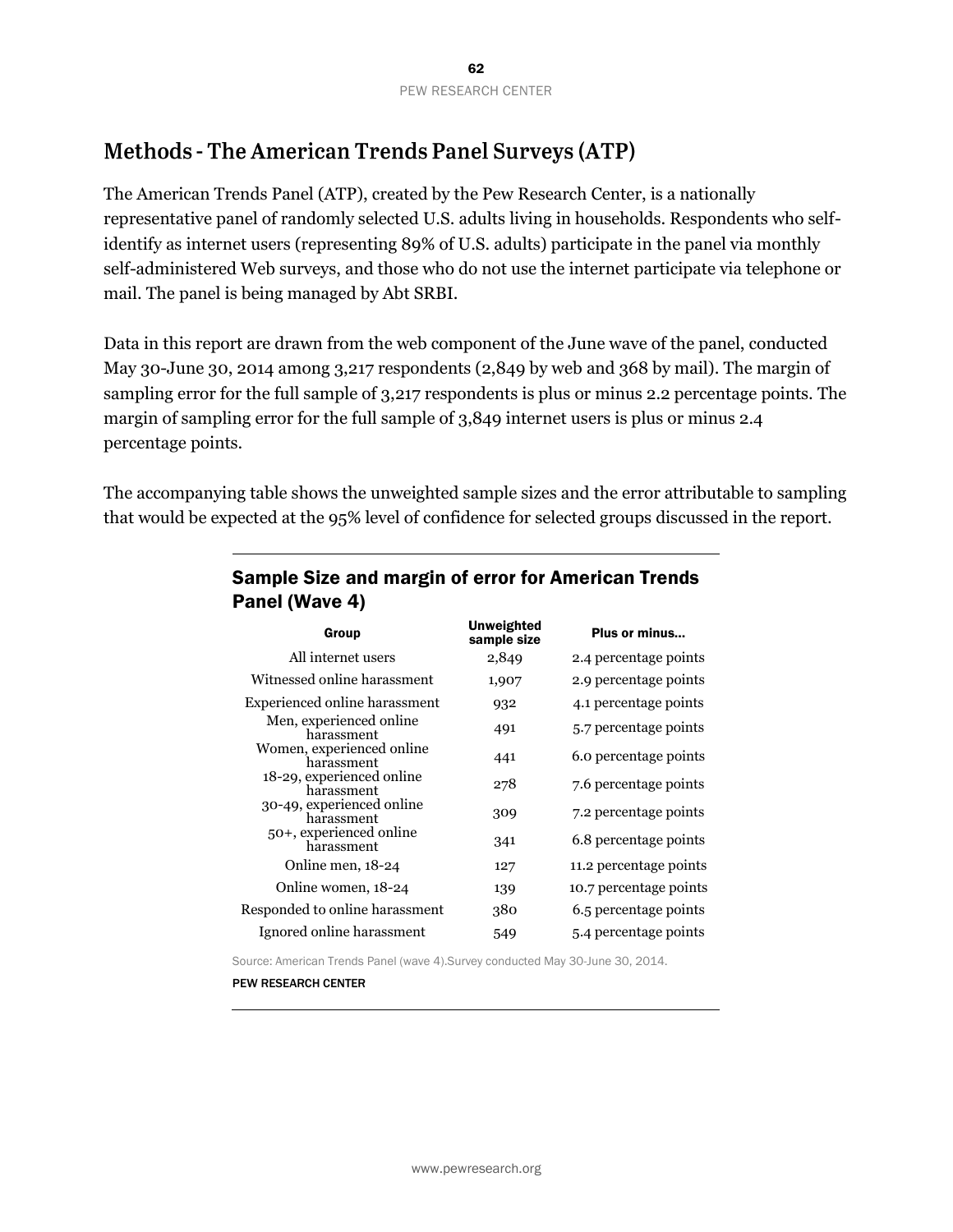All current members of the American Trends Panel were originally recruited from the 2014 Political Polarization and Typology Survey, a large (n=10,013) national landline and cellphone random digit dial (RDD) survey conducted January 23rd to March 16th, 2014, in English and Spanish. At the end of that survey, respondents were invited to join the panel. The invitation was extended to all respondents who use the internet (from any location) and a random subsample of respondents who do not use the internet.<sup>8</sup>

Of the 10,013 adults interviewed, 9,809 were invited to take part in the panel. A total of 5,338 agreed to participate and provided either a mailing address or an email address to which a welcome packet, a monetary incentive and future survey invitations could be sent. Panelists also receive a small monetary incentive after participating in each wave of the survey.

The ATP data were weighted in a multi-step process that begins with a base weight incorporating the respondents' original survey selection probability and the fact that some panelists were subsampled for invitation to the panel. Next, an adjustment was made for the fact that the propensity to join the panel varied across different groups in the sample. The final step in the weighting uses an iterative technique that matches gender, age, education, race, Hispanic origin and region to parameters from the U.S. Census Bureau's 2012 American Community Survey. Population density is weighted to match the 2010 U.S. Decennial Census. Telephone service is weighted to estimates of telephone coverage for 2014 that were projected from the January-June 2013 National Health Interview Survey. It also adjusts for party affiliation using an average of the three most recent Pew Research Center general public telephone surveys, and for internet use using as a parameter a measure from the 2014 Survey of Political Polarization. Sampling errors and statistical tests of significance take into account the effect of weighting. The Hispanic sample in the American Trends Panel is predominantly native born and English speaking.

In addition to sampling error, one should bear in mind that question wording and practical difficulties in conducting surveys can introduce error or bias into the findings of opinion polls.

The Web component of the June wave had a response rate of 60% (2,849 responses among 4,729 Web-based individuals enrolled in the panel); the mail component had a response rate of 66% (368 responses among 556 non-Web individuals enrolled in the panel). Taking account of the response rate for the 2014 Survey of Political Polarization (10.6%), the cumulative response rate for the June ATP wave is 3.5%.

 $\overline{a}$ 

<sup>&</sup>lt;sup>8</sup> When data collection for the 2014 Political Polarization and Typology Survey began, non-internet users were subsampled at a rate of 25%, but a decision was made shortly thereafter to invite all non-internet users to join. In total, 83% of non-internet users were invited to join the panel.